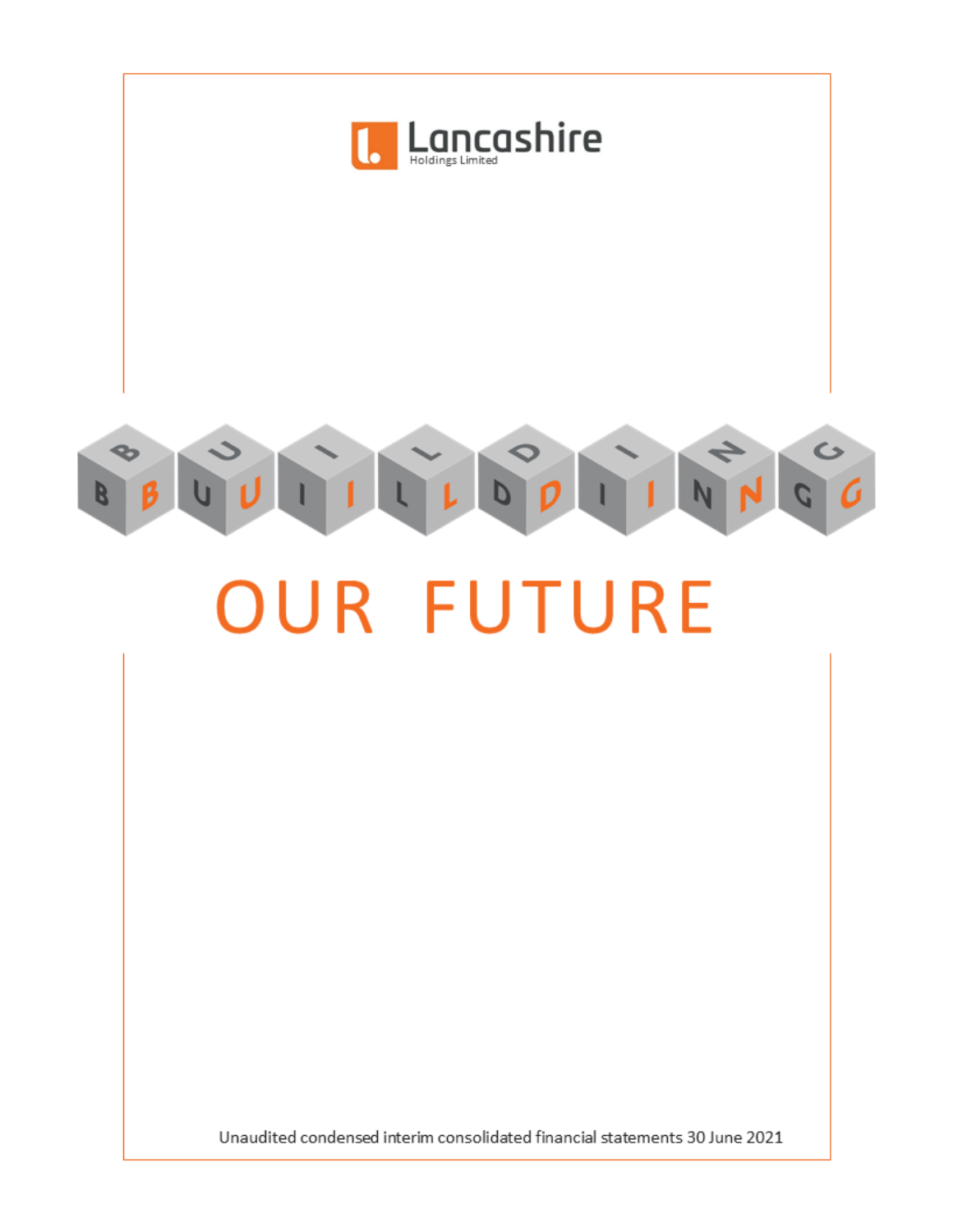# **Contents**

| $\overline{2}$ |
|----------------|
| 7              |
| 29             |
| 30             |
| 31             |
| 33             |
| 35             |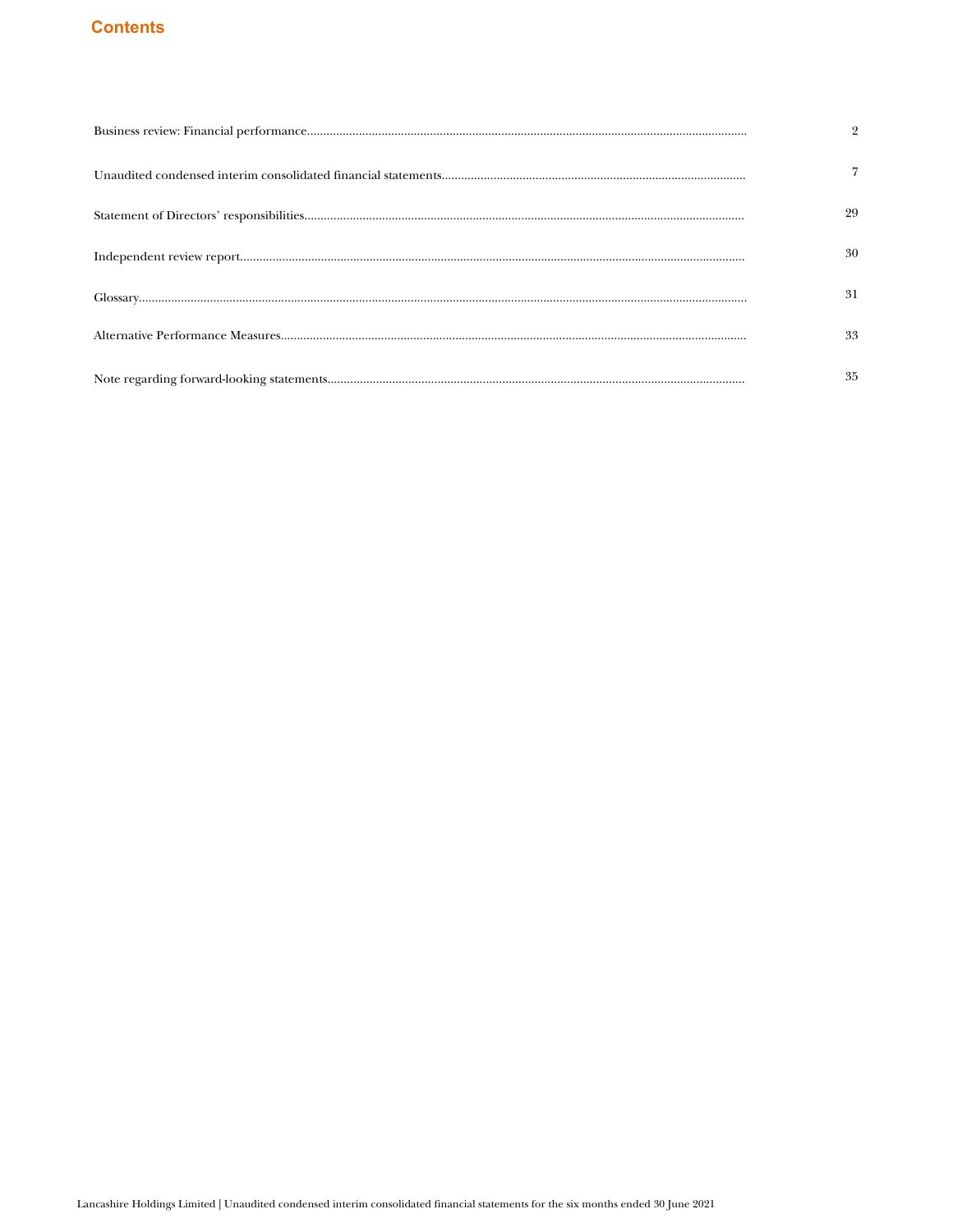## <span id="page-2-0"></span>FINANCIAL HIGHLIGHTS

|                                                   | Six months ended | Six months ended | Twelve months ended |
|---------------------------------------------------|------------------|------------------|---------------------|
|                                                   | 30 June 2021     | 30 June 2020     | 31 December 2020    |
| <b>Highlights</b>                                 |                  |                  |                     |
| Gross premiums written                            | 697.2            | 495.5            | 814.1               |
| Net premiums written                              | 427.9            | 282.5            | 519.4               |
| Underwriting profit                               | 127.1            | 39.4             | 77.0                |
| Profit (loss) before tax                          | 54.1             | (23.0)           | 5.9                 |
| Comprehensive income $(\text{loss})^1$            | 33.6             | (14.7)           | 24.3                |
| Change in FCBVS <sup>2,3</sup>                    | 2.4%             | $7.2\%$          | 10.2%               |
| <b>Financial ratios</b>                           |                  |                  |                     |
| Total investment return                           | 0.3%             | 1.3%             | 3.9%                |
| Net loss ratio                                    | 38.4%            | 57.4%            | 59.6%               |
| Combined ratio                                    | 80.7%            | 106.9%           | 107.8%              |
| Per Share data                                    |                  |                  |                     |
| Fully converted book value per share              | \$6.33           | \$6.16           | \$6.28              |
| Dividends per common share for the financial year | \$0.05           | \$0.05           | \$0.15              |
| Diluted earnings (loss) per share                 | \$0.19           | $(\$0.13)$       | \$0.02\$            |

<sup>1</sup>These amount are attributable to Lancashire and exclude non-controlling interests.

<sup>2</sup>Defined as the change in fully converted book value per share, adjusted for dividends. See the section headed "Alternative Performance Measures".

<sup>3</sup>The change in FCBVS excluding the impact of the capital raise in June 2020 as at 30 June 2020 would have been (1.0%) and as at 31 December 2020 would have been 2.4%.

# **Alex Maloney, Group Chief Executive Officer, commented:**

"I am particularly pleased with the Group's strong premium growth of 40.7% in the first half of the year. It has always been our strategy to write more business and deploy more of our capital when market conditions dictate, and these results amply demonstrate our persistent focus on delivering on our strategic aims. The Group achieved a growth in FCBVS of 2.4% for the half year, absent the one off debt redemption costs, the growth in FCBVS would have been 3.5%. The rating environment continues to be favourable for most of the products we sell, giving rise to a renewal price index of 111% and considerable organic growth. Importantly, we are starting to reap the benefit of the cumulative rate increases we have achieved over the past three years on our profitability. This is illustrated by our combined ratio of 80.7% for the half year.

My thanks go to our colleagues, who during this last year have demonstrated their ability to work flexibly at home and in the office. We are currently able to operate a flexible working model, with many of our people having returned to a "COVID secure" office environment in both London and Bermuda.

Looking ahead, we expect the rating environment to remain positive. In addition, the new teams that we have recently hired are expected to contribute to the Group's growth in the future. Our continued commitment to underwriting discipline will be central to our success."

# **Natalie Kershaw**, **Group Chief Financial Officer**, **commented**:

"For the first half of 2021, we were very pleased to generate an underwriting profit of \$127.1 million despite the impact of Winter Storm Uri in the first quarter of 2021. We did not incur any other significant losses and had positive reserve releases of \$53.6 million in the period. Furthermore, the Group's loss reserves for COVID-19 remain stable.

Our overall profits were impacted by one-off costs of \$18.7 million due to the successful Tier 2 debt issuance and related refinancing in the period, which has improved the capital efficiency of our balance sheet. The investment portfolio remains relatively conservative, with a significant weighting to fixed income assets. As a result, our investment returns, including unrealised gains and losses, were negatively impacted by the yield curve steepening in the first quarter of the year, resulting in a total investment return of 0.3% for the first six months of 2021.

We started the year in a strong capital position following the successful \$340 million equity raise in 2020. This, together with our recent debt refinancing, has enabled us to grow our premium base substantially. Given premium pricing is still improving across the majority of our book, we would expect to retain any profits from 2021, over and above the payment of an ordinary dividend, to fund further growth.

In line with our stated ordinary dividend policy, on 27 July 2021 the Board declared an ordinary interim dividend of \$0.05 per share."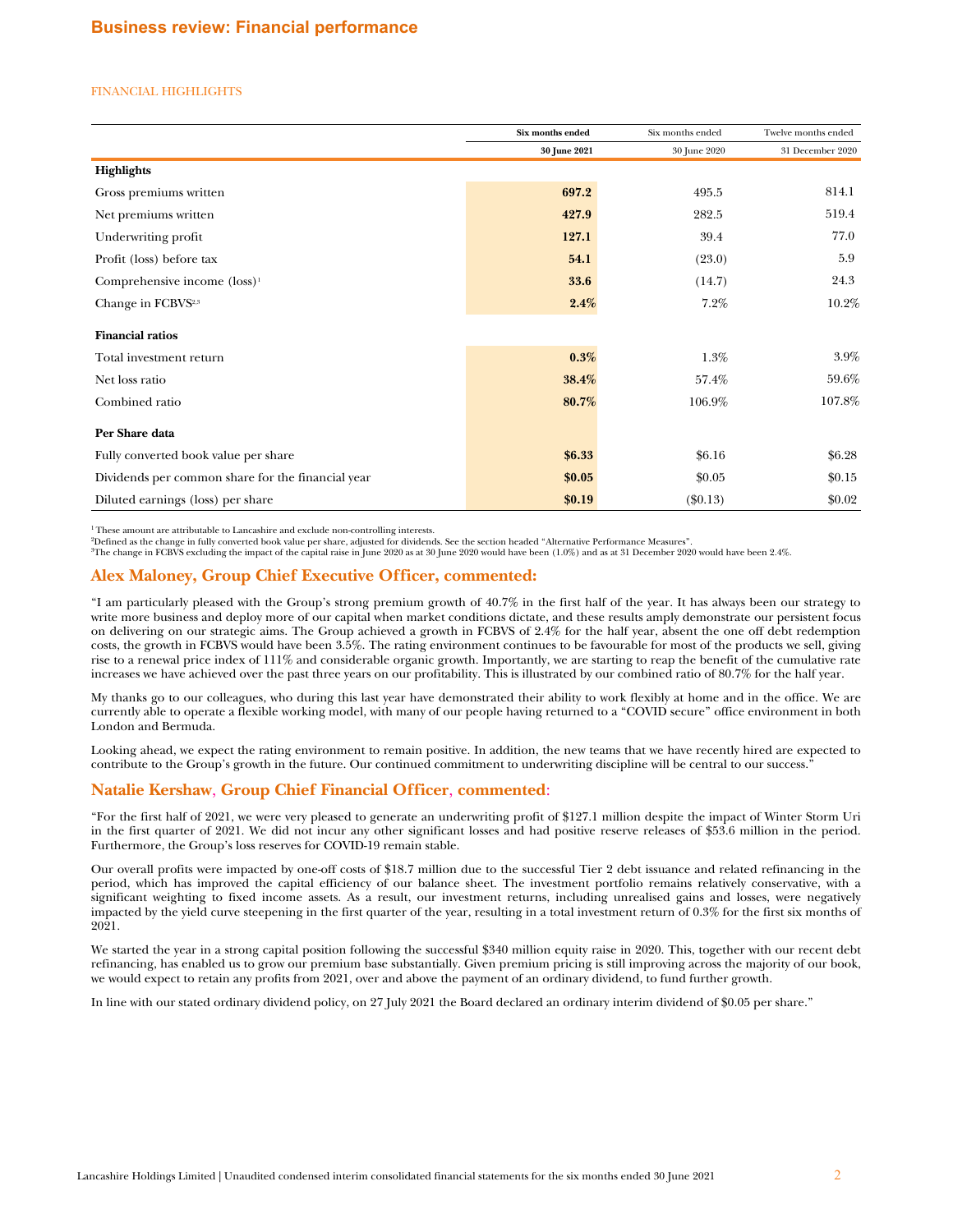#### UNDERWRITING RESULTS

|                                   | Six months ended | Six months ended |               |        |     |
|-----------------------------------|------------------|------------------|---------------|--------|-----|
|                                   | 30 June 2021     | 30 June 2020     | Change        | Change | RPI |
| Gross premiums written            | $\mathbf{Sm}$    | $\mathbf{Sm}$    | $\mathbf{Sm}$ | %      | %   |
| Property and casualty reinsurance | 377.0            | 217.9            | 159.1         | 73.0   | 111 |
| Property and casualty insurance   | 106.5            | 82.2             | 24.3          | 29.6   | 107 |
| Aviation                          | 58.4             | 50.2             | 8.2           | 16.3   | 113 |
| Energy                            | 107.6            | 91.7             | 15.9          | 17.3   | 112 |
| Marine                            | 47.7             | 53.5             | (5.8)         | (10.8) | 110 |
| Total                             | 697.2            | 495.5            | 201.7         | 40.7   | 111 |

As disclosed in our Q1 2021 trading statement on 29 April 2021, the Group's operating segments for the purposes of segmental reporting have been revised in the current year. The prior period comparatives have been represented in conformity with the current year view.

Gross premiums written increased by 40.7% in the first six months of 2021 compared to the same period in 2020, with the most significant growth in dollar terms occurring in the property and casualty reinsurance segment. The increase in this segment was primarily driven by new business and rate increases in the property catastrophe and property retrocession classes of business as we were able to grow into the hardening market at overall RPIs of 111%. New underwriting teams in the specialty reinsurance and accident and health classes of business have also contributed to the growth in the first half of 2021 and the Group has added casualty reinsurance to its underwriting portfolio during this period.

The increase in the property and casualty insurance segment was primarily due to growth in the property direct and facultative class of business as we continued to build out our book at RPIs of 108%. We also saw opportunities to write new business in the political risk class which benefited from increasing transactions globally and opportunities in new territories

Although the first half of the year is not a major renewal period for aviation, this segment saw the highest overall RPI for the first six months of 2021 at 113%. We also added some new business in the aviation hull and liability class during this period.

The increase in the energy segment was primarily driven by new business in the downstream and liability classes, where the market was more dislocated. We have also written more business in the power market as pricing continues to improve. These increases were somewhat offset by a reduction in premium in the upstream class of business where rate adequacy was more challenging and where we had benefited from some positive exposure increases in the corresponding period of 2020.

Marine represented the only segment that experienced a reduction in premium in the first six months of 2021 compared to the same period in 2020. Although we did write some new marine business across most classes, this was offset by timing differences in the marine liability and marine hull classes where a number of policies written in 2020 on a multi-year or non-annual basis were not yet up for renewal, plus some non-renewals where terms were unsatisfactory.

Ceded reinsurance premiums increased by \$56.3 million, or 26.4%, in the first six months of 2021 compared to the same period in 2020, although the percentage of premiums ceded as a proportion of premiums written decreased as we retained more risk in the improving market. The increase in spend was primarily due to the additional outwards reinsurance cover purchased for the new lines of business entered into and the overall growth in gross premiums written during the first half of 2021. The increase was also driven by a combination of rate increases, additional limits purchased and the timing of renewals.

The Group's net loss ratio for the first six months of 2021 was 38.4% compared to 57.4% for the same period in 2020. The accident year loss ratio for the first six months of 2021, including the impact of foreign exchange revaluations, was 56.3% compared to 55.4% for the same period in 2020.

Our net losses recorded in the first half of 2021 for Winter Storm Uri, including the impact of reinsurance and inwards and outwards reinstatement premiums, were \$44.8 million and within the previously guided range. In the first half of 2020, our net losses from the COVID-19 pandemic, including the impact of reinsurance and inwards and outwards reinstatement premiums were \$41.6 million. The Group's COVID-19 related losses remained stable in the first half of 2021.

Excluding the impact of foreign exchange revaluations, the table below shows the impact of Winter Storm Uri on the Group's net loss ratio for the first six months of 2021:

|                          | <b>Net losses</b> | Net loss ratio |
|--------------------------|-------------------|----------------|
|                          | 5m                | \$m            |
| Reported at 30 June 2021 | 121.1             | 38.4%          |
| Absent Winter Storm Uri  | 69.9              | $22.6\%$       |

Note: The table does not sum to a total due to the impact of reinstatement premium.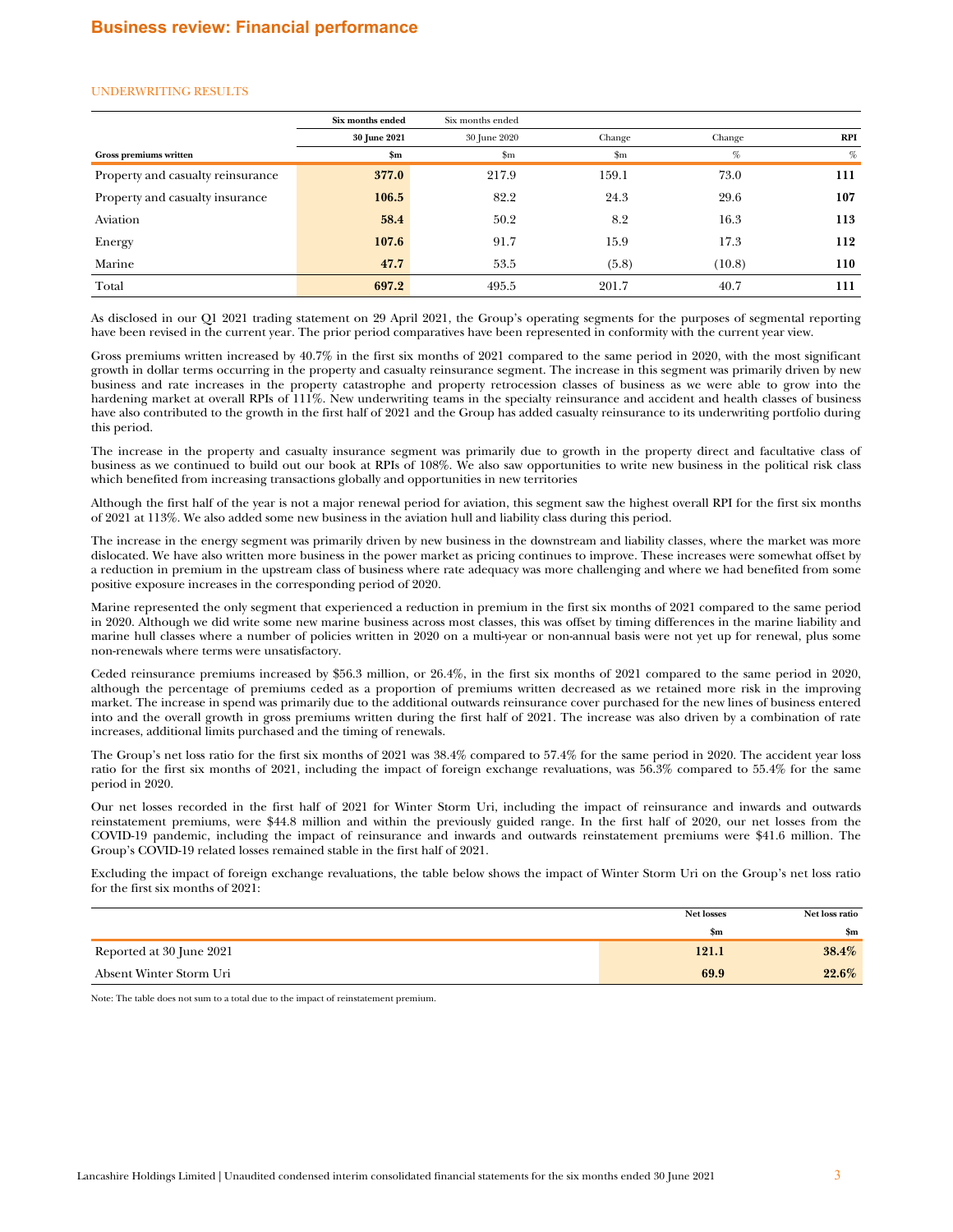# **Business review: Financial performance**

Excluding the impact of foreign exchange revaluations, the table below shows the impact of COVID-19 related losses on the Group's net loss ratio for the first six months of 2020:

| <b>Net losses</b> | Net loss ratio |
|-------------------|----------------|
| $\mathbf{Sm}$     | \$m            |
| 132.4             | 57.4%          |
| 93.4              | 40.0%          |
|                   |                |

Note: The table does not sum to a total due to the impact of reinstatement premium.

Prior year favourable development for the first six months of 2021 was \$53.6 million, compared to \$5.1 million of unfavourable development for the same period in 2020. The favourable development in the first six months of 2021 was primarily due to general IBNR releases across most lines of business due to a lack of reported claims. The Group also experienced favourable development from reserve releases on the 2017 and prior accident years.

The unfavourable development during the first six months of 2020 was primarily driven by a number of late reported losses from the 2019 accident year, reserve deterioration on a couple of marine claims in the 2017 and 2019 accident years, in addition to adverse development on the 2010 New Zealand earthquake in the property and casualty reinsurance segment.

The table below provides further detail of prior years' loss development by class, excluding the impact of foreign exchange revaluations:

|                                   | Six months ended | Six months ended |
|-----------------------------------|------------------|------------------|
|                                   | 30 June 2021     | 30 June 2020     |
|                                   | \$m\$            | $\mathbf{Sm}$    |
| Property and casualty reinsurance | 6.7              | (9.6)            |
| Property and casualty insurance   | 17.6             | 5.9              |
| Aviation                          | 9.4              | 1.5              |
| Energy                            | 17.8             | 11.6             |
| Marine                            | 2.1              | (14.5)           |
| Total                             | 53.6             | (5.1)            |

Note: Positive numbers denote favourable development.

Excluding the impact of foreign exchange revaluations, previous accident years' ultimate losses developed as follows during the six months 30 June 2021 and 2020:

|                              | Six months ended | Six months ended |
|------------------------------|------------------|------------------|
|                              | 30 June 2021     | 30 June 2020     |
|                              | \$m\$            | \$m              |
| 2016 accident year and prior | 16.7             | (4.8)            |
| 2017 accident year           | 12.9             | (5.2)            |
| 2018 accident year           | (1.6)            | 14.8             |
| 2019 accident year           | 1.8              | (9.9)            |
| 2020 accident year           | 23.8             |                  |
| Total                        | 53.6             | (5.1)            |

Note: Positive numbers denote favourable development.

## INVESTMENTS

Net investment income, excluding realised and unrealised gains and losses, was \$14.7 million for the first six months of 2021, a decrease of 1.3% from the same period in 2020. Total investment return, including net investment income, net other investment income, net realised gains and losses, impairments and net change in unrealised gains and losses, was a gain of \$7.4 million for the first six months of 2021 compared to a gain of \$22.0 million for the first six months of 2020.

The Group's investment portfolio, including unrealised gains and losses, returned 0.3% for the first six months of 2021. The fixed maturity portfolios had negative returns during the first quarter as the yield curve steepened between the two-year and thirty-year part of the yield curve. These losses were largely reversed in the second quarter due to a flattening of the yield curve and narrowing of credit spreads. This resulted in year-to-date fixed maturity portfolio returns that were flat to slightly negative. Positive returns from other investments, including the hedge funds and principal protected notes, allowed the overall investment portfolio to generate the slightly positive return year-to-date.

The Group's investment portfolio, including unrealised gains and losses, returned 1.3% for the first six months of 2020 where returns were driven by significant volatility as a result of the COVID-19 pandemic. Fixed maturities recouped all of the losses from the first quarter of 2020, with hedge funds, bank loans and private investment funds showing small losses on a year-to-date basis.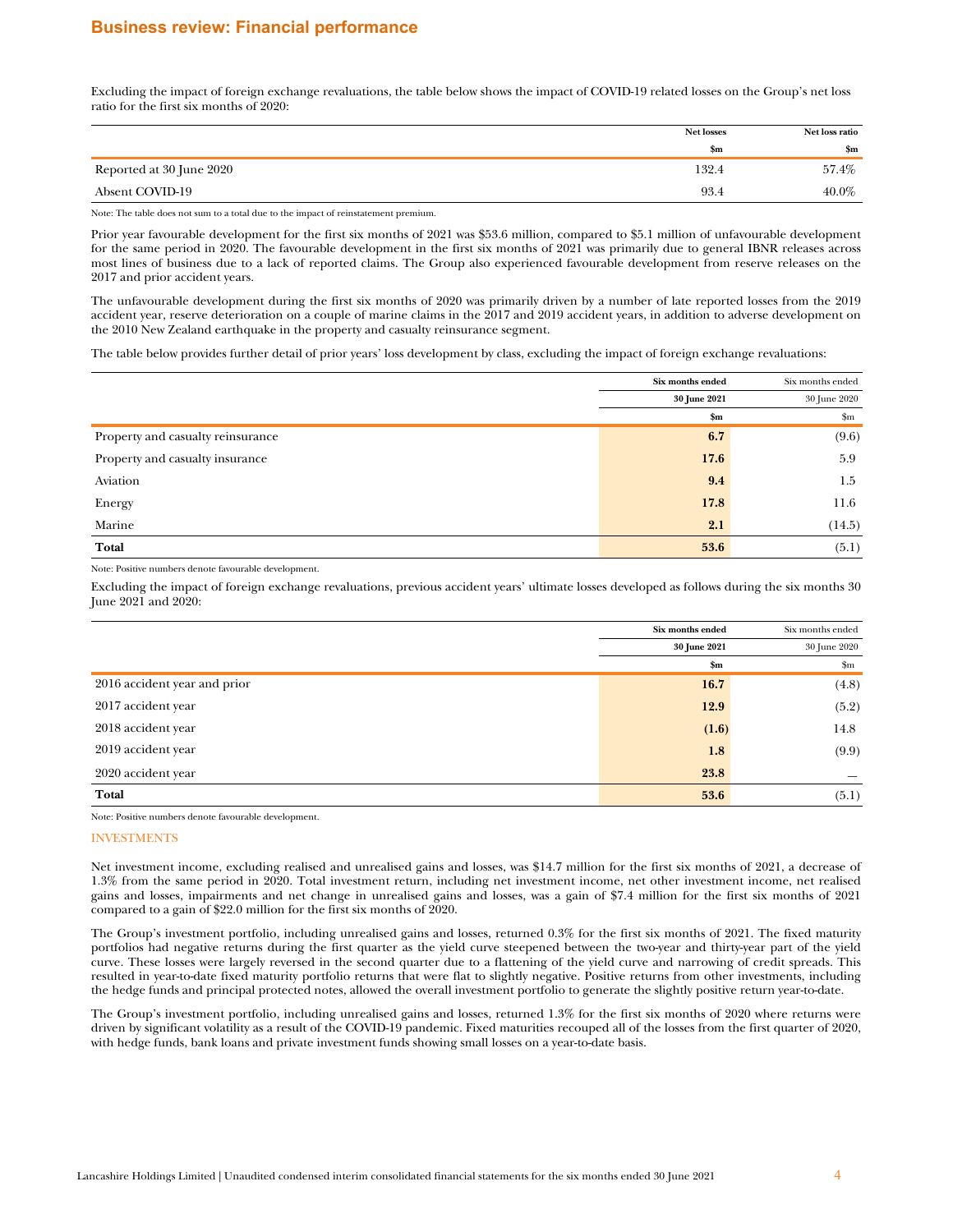# **Business review: Financial performance**

The managed portfolio was invested as follows:

|                                | 30 June 2021 | 30 June 2020 | 31 December 2020 |
|--------------------------------|--------------|--------------|------------------|
| Fixed maturity securities      | 77.7%        | 81.0%        | 82.8%            |
| Cash and cash equivalents      | $12.1\%$     | 11.8%        | 8.5%             |
| Hedge funds                    | $4.5\%$      | $4.5\%$      | $4.0\%$          |
| Private investment funds       | $4.3\%$      | 2.7%         | $4.7\%$          |
| <b>Index Linked securities</b> | $1.3\%$      | –            |                  |
| Other investments              | $0.1\%$      |              |                  |
| Total                          | 100.0%       | 100.0%       | 100.0%           |
|                                |              |              |                  |
|                                | 30 June 2021 | 30 June 2020 | 31 December 2020 |
| Duration                       | $1.8$ years  | $10$ very    | $90$ vergo       |

| Duration       | 1.8 years | 1.9 years | 2.0 years |
|----------------|-----------|-----------|-----------|
| Credit quality | $A+$      | AA-       | A+        |
| Book yield     | 1.3%      | $1.8\%$   | $1.7\%$   |
| Market yield   | 0.8%      | $1.1\%$   | $0.7\%$   |

## LANCASHIRE THIRD PARTY CAPITAL MANAGEMENT

The total contribution from third party capital activities consists of the following items:

|                                          | Six months ended | Six months ended |
|------------------------------------------|------------------|------------------|
|                                          | 30 June 2021     | 30 June 2020     |
|                                          | \$m\$            | \$m              |
| LCM underwriting fees                    | 2.4              | 2.7              |
| LCM profit commission                    | 3.6              |                  |
| LSL fees and profit commission           | 1.0              | 0.8              |
| Total                                    | 7.0              | 3.5              |
| Share of profit of associate             | 0.3              | 1.1              |
| Total third party capital managed income | 7.3              | 4.6              |

The amount of LCM profit commission recognised is driven by the timing of loss experience, settlement of claims and collateral release and therefore varies year on year. During the first six months of 2021 the Group recognised \$3.6 million of profit commission from the 2019 underwriting cycle. The share of profit of associate reflects Lancashire's equity interest in the LCM managed vehicle.

# OTHER OPERATING EXPENSES

Other operating expenses were \$66.1 million in the first six months of 2021 compared to \$55.1 million in the first six months of 2020. A growth in headcount has resulted in higher employee remuneration costs compared to the prior year. There has also been an increase in expenditure on project consultancy costs. The strengthening of the Sterling/U.S. Dollar exchange rate relative to the prior year also contributed to an overall increase in other operating expenses.

#### CAPITAL

As at 30 June 2021, total capital available to Lancashire was approximately \$2.0 billion, comprising shareholders' equity of \$1.6 billion and \$0.4 billion of long-term debt. Tangible capital was \$1.8 billion. Leverage was 22.3% on total capital and 24.2% on total tangible capital. Total capital and total tangible capital as at 30 June 2020 were \$1.8 billion and \$1.7 billion respectively.

#### LONG-TERM DEBT

In the first six months of 2021, the Group issued \$450.0 million in aggregate principal amount of 5.625% fixed-rate reset junior subordinated notes due 2041. The long-term debt was issued in two tranches forming part of the same series of notes, with \$400.0 million issued on 18 March 2021 and \$50.0 million issued on 31 March 2021. The fixed-rate interest is payable semi annually.

The majority of the net proceeds from the long-term debt issuance were used by the Group to redeem its then-existing senior and subordinated indebtedness, with the balance being used for general corporate purposes. Included in financing costs of \$30.7 million for the first six months of 2021 were \$18.7 million of one-off costs associated with the refinancing of the long-term debt.

The new long-term debt was approved as "Tier 2 Ancillary Capital" by the Bermuda Monetary Authority and has further improved the Group's coverage ratio of available statutory capital and surplus over the BMA's enhanced capital requirement.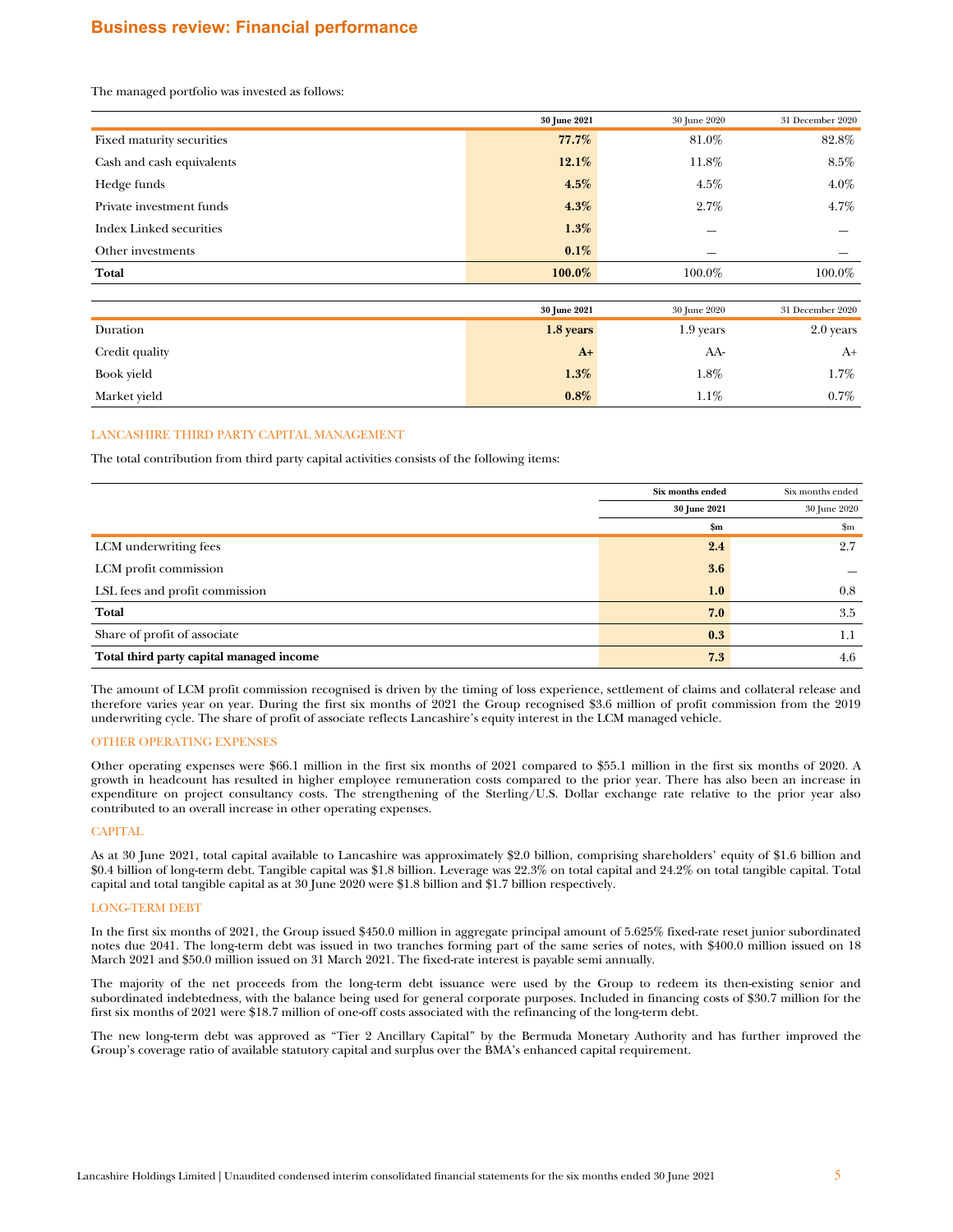## DIVIDENDS

Lancashire's Board of Directors declared on 27 July 2021 an interim dividend of \$0.05 (approximately £0.04) per common share, which will result in an aggregate payment of approximately \$12.2 million. The dividend will be paid in Pounds Sterling on 3 September 2021 (the "Dividend Payment Date") to shareholders of record on 6 August 2021 (the "Record Date") using the £ / \$ spot market exchange rate at 12 noon London time on the Record Date.

Shareholders interested in participating in the dividend reinvestment plan ("DRIP"), or other services including international payment, are encouraged to contact the Group's registrars, Link Asset Services, for more details.

#### RATINGS

Lancashire, through its UK and Bermuda-based operating subsidiaries, is a global provider of specialty insurance and reinsurance products. The Group companies carry the following ratings (unchanged from 2020):

|                               | <b>Financial Strength</b> | Long Term Issuer |                            |
|-------------------------------|---------------------------|------------------|----------------------------|
|                               | Rating $(1)$              | Rating $(2)$     | Financial Strength Outlook |
| A.M. Best                     | A (Excellent)             | $bbb +$          | Stable                     |
| <b>S&amp;P</b> Global Ratings | A-                        | <b>BBB</b>       | Stable                     |
| Moody's                       | A3                        | Baa2             | Stable                     |

<sup>(1)</sup> Financial Strength Rating applies to Lancashire Insurance Company Limited and Lancashire Insurance Company (UK) Limited.<br><sup>(2)</sup> Long Term Issuer Rating applies to Lancashire Holdings Limited.

Lancashire Syndicates 3010 and 2010 benefit from Lloyd's ratings: A.M. Best: A (Excellent); S&P Global Ratings: A+ (Strong); and Fitch: AA- (Very strong).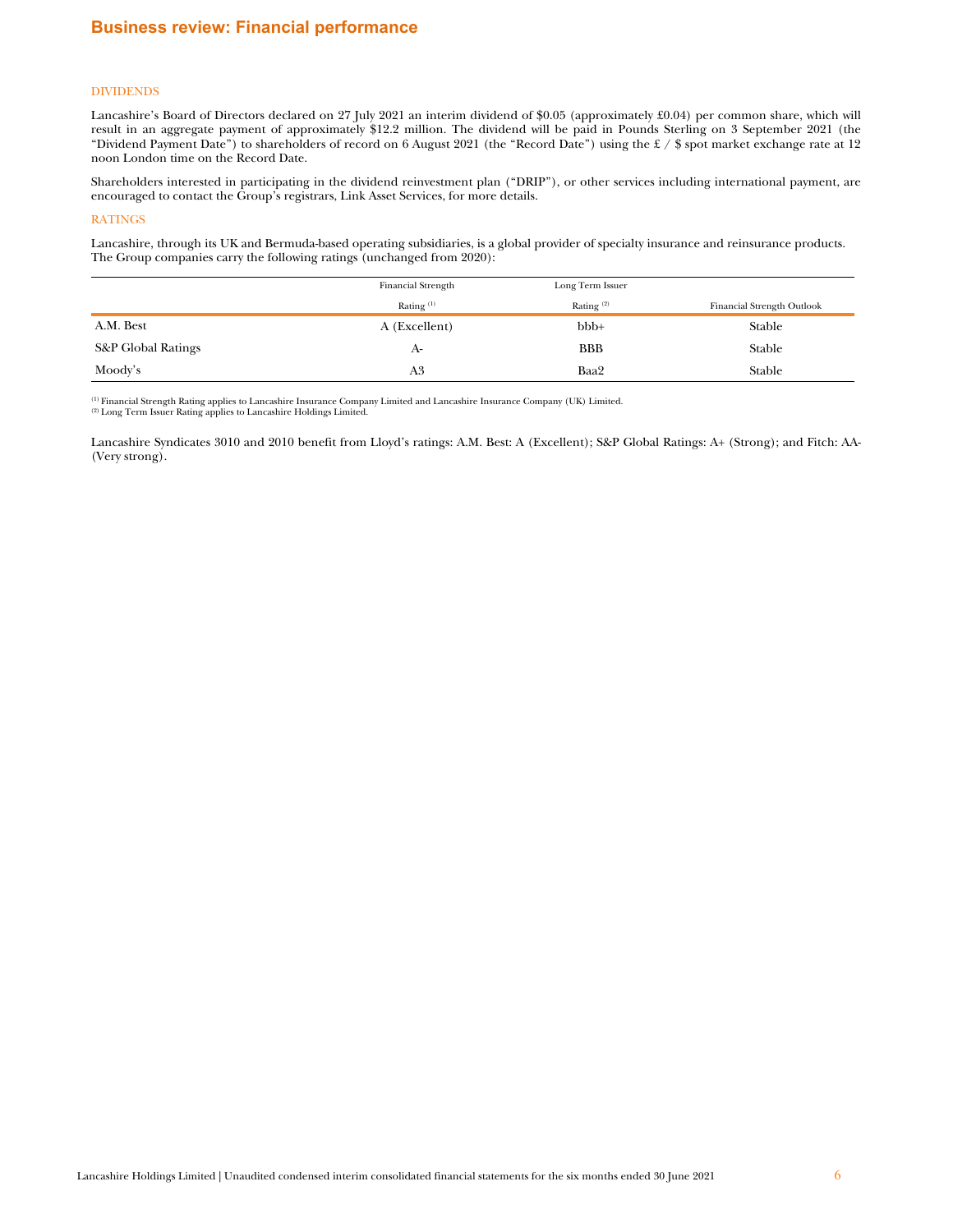# <span id="page-7-0"></span>**CONDENSED INTERIM CONSOLIDATED STATEMENT OF COMPREHENSIVE INCOME (LOSS)**

For the six months ended 30 June 2021

|                                                                                                 |                | <b>Six</b><br>months | Six<br>months       | Twelve<br>months |
|-------------------------------------------------------------------------------------------------|----------------|----------------------|---------------------|------------------|
|                                                                                                 | <b>Notes</b>   | 2021<br>\$m\$        | 2020<br>$_{\rm sm}$ | 2020<br>\$m      |
| Gross premiums written                                                                          | $\overline{2}$ | 697.2                | 495.5               | 814.1            |
| Outwards reinsurance premiums                                                                   | $\overline{2}$ | (269.3)              | (213.0)             | (294.7)          |
| Net premiums written                                                                            |                | 427.9                | 282.5               | 519.4            |
| Change in unearned premiums                                                                     | $\sqrt{2}$     | (210.6)              | (129.3)             | (51.5)           |
| Change in unearned premiums on premiums ceded                                                   | $\overline{2}$ | 98.0                 | 77.6                | 7.9              |
| Net premiums earned                                                                             |                | 315.3                | 230.8               | 475.8            |
| Net investment income                                                                           | 3              | 14.7                 | 14.9                | 29.0             |
| Net other investment income (losses)                                                            | 3              | 1.5                  | (15.5)              | 6.5              |
| Net realised gains (losses) and impairments                                                     | 3              | 5.7                  | 10.6                | 12.8             |
| Share of profit of associate                                                                    |                | 0.3                  | 1.1                 | 10.7             |
| Other income                                                                                    |                | 7.0                  | 3.5                 | 15.3             |
| Net foreign exchange gains (losses)                                                             |                | 1.6                  | (3.9)               | 1.4              |
| Total net revenue                                                                               |                | 346.1                | 241.5               | 551.5            |
| Insurance losses and loss adjustment expenses                                                   | 2, 7           | 136.2                | 159.2               | 363.6            |
| Insurance losses and loss adjustment expenses recoverable                                       | 2, 7           | (15.1)               | (26.8)              | (79.8)           |
| Net insurance losses                                                                            |                | 121.1                | 132.4               | 283.8            |
| Insurance acquisition expenses                                                                  | $\overline{2}$ | 82.3                 | 70.7                | 139.0            |
| Insurance acquisition expenses ceded                                                            | $\overline{2}$ | (15.2)               | (11.7)              | (24.0)           |
| Equity based compensation                                                                       |                | 7.0                  | 7.0                 | 12.3             |
| Other operating expenses                                                                        |                | 66.1                 | 55.1                | 114.4            |
| <b>Total expenses</b>                                                                           |                | 261.3                | 253.5               | 525.5            |
| <b>Results of operating activities</b>                                                          |                | 84.8                 | (12.0)              | 26.0             |
| Financing costs                                                                                 | $\overline{4}$ | 30.7                 | 11.0                | 20.1             |
| Profit (loss) before tax                                                                        |                | 54.1                 | (23.0)              | 5.9              |
| Tax charge                                                                                      | 5              | (6.2)                | (3.0)               | (1.4)            |
| Profit (loss) after tax                                                                         |                | 47.9                 | (26.0)              | 4.5              |
| Profit (loss) for the period attributable to:                                                   |                |                      |                     |                  |
| Equity shareholders of LHL                                                                      |                | 47.7                 | (26.0)              | 4.2              |
| Non-controlling interests                                                                       |                | 0.2                  |                     | 0.3              |
| Profit (loss) for the period                                                                    |                | 47.9                 | (26.0)              | 4.5              |
| Other comprehensive (loss) income to be reclassified to profit or loss in<br>subsequent periods |                |                      |                     |                  |
| Net change in unrealised gains / losses on investments                                          | 3,6            | (14.5)               | 12.0                | 20.8             |
| Tax credit (charge) on net change in unrealised gains / losses on investments                   | 5,6            | 0.4                  | (0.7)               | (0.7)            |
| Other comprehensive (loss) income                                                               |                | (14.1)               | 11.3                | 20.1             |
| Total comprehensive income (loss) for the period                                                |                | 33.8                 | (14.7)              | 24.6             |
| Total comprehensive income (loss) attributable to:                                              |                |                      |                     |                  |
| Equity shareholders of LHL                                                                      |                | <b>33.6</b>          | (14.7)              | 24.3             |
| Non-controlling interests                                                                       |                | 0.2                  |                     | 0.3              |
| Total comprehensive income (loss) for the period                                                |                | 33.8                 | (14.7)              | 24.6             |
|                                                                                                 |                |                      |                     |                  |
| Earnings (loss) per share                                                                       |                |                      |                     |                  |
| Basic                                                                                           | 10             | \$0.20               | $(\$0.13)$          | \$0.02           |
| Diluted                                                                                         | 10             | \$0.19               | $(\$0.13)$          | \$0.02           |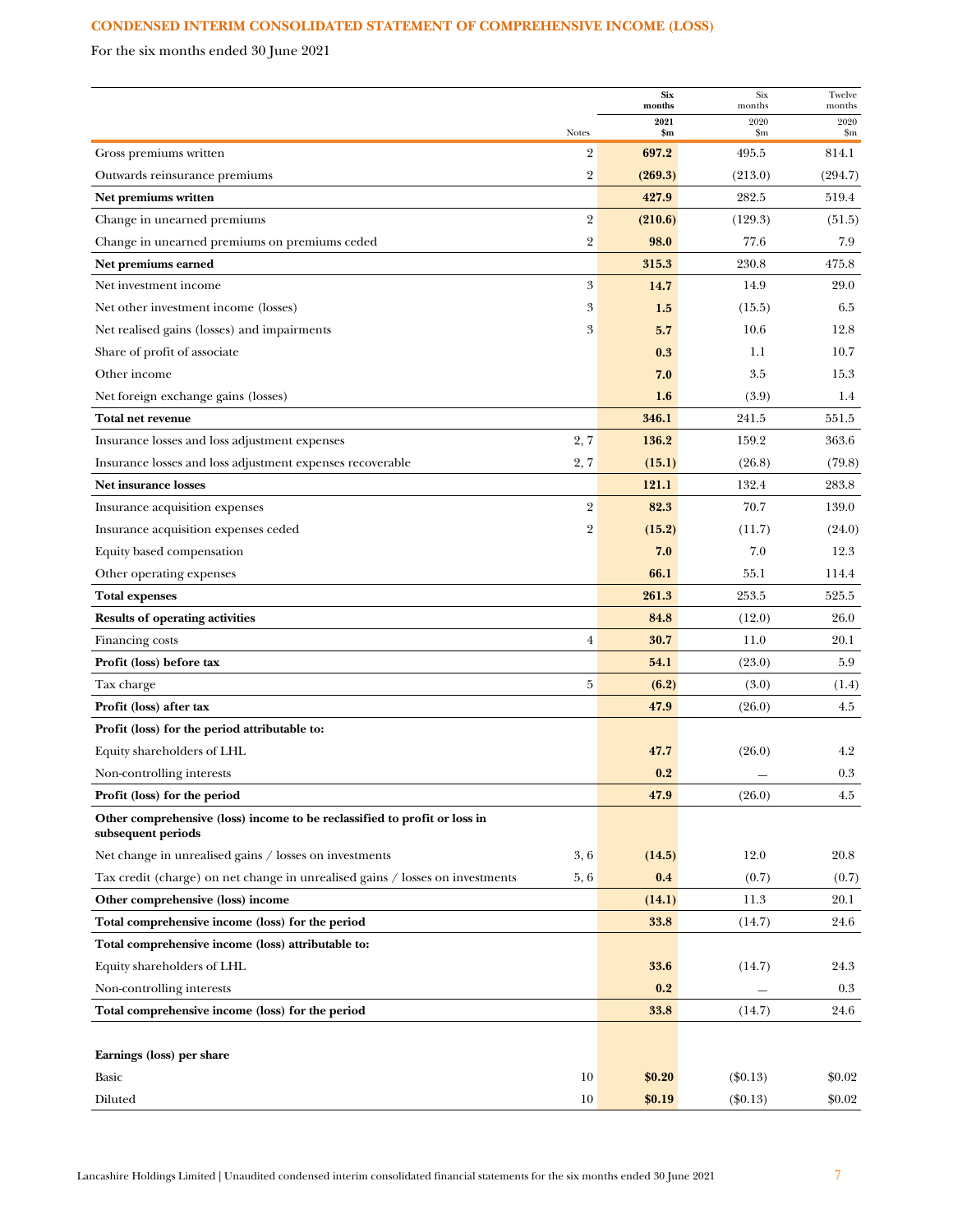# **CONDENSED INTERIM CONSOLIDATED BALANCE SHEET**

As at 30 June 2021

|                                                                       |       | 30 June 2021 | 30 June 2020 | 31 December 2020 |
|-----------------------------------------------------------------------|-------|--------------|--------------|------------------|
| <b>Assets</b>                                                         | Notes | \$m\$        | \$m          | $\mathbf{Sm}$    |
| Cash and cash equivalents                                             |       | 563.4        | 496.5        | 432.4            |
| Accrued interest receivable                                           |       | 7.2          | 7.3          | 8.0              |
| Investments                                                           | 6     | 1,977.9      | 1,689.6      | 1,856.0          |
| Inwards premiums receivable from insureds and cedants                 |       | 550.7        | 459.1        | 371.9            |
| Reinsurance assets                                                    |       |              |              |                  |
| - Unearned premiums on premiums ceded                                 |       | 195.4        | 167.1        | 97.4             |
| - Reinsurance recoveries                                              | 7     | 281.6        | 323.1        | 338.7            |
| - Other receivables                                                   |       | 22.3         | 27.6         | 31.1             |
| Other receivables                                                     |       | 21.0         | 33.3         | 27.3             |
|                                                                       |       | 89.0         | 81.5         | 127.2            |
| Investment in associate                                               |       |              |              |                  |
| Property, plant and equipment                                         |       | 1.1          | 0.9          | 0.7              |
| Right-of-use assets                                                   |       | 14.8         | 16.8         | 16.1             |
| Deferred acquisition costs                                            |       | 117.8        | 96.8         | 89.0             |
| Intangible assets                                                     |       | 154.5        | 154.5        | 154.5            |
| <b>Total assets</b>                                                   |       | 3,996.7      | 3,554.1      | 3,550.3          |
| Liabilities                                                           |       |              |              |                  |
| Insurance contracts                                                   |       |              |              |                  |
| - Losses and loss adjustment expenses                                 | 7     | 978.0        | 888.6        | 952.8            |
| - Unearned premiums                                                   |       | 668.5        | 535.7        | 457.9            |
| - Other payables                                                      |       | 20.7         | 26.4         | 22.5             |
| Amounts payable to reinsurers                                         |       | 214.6        | 179.6        | 151.7            |
| Deferred acquisition costs ceded                                      |       | 19.9         | 17.2         | 19.6             |
| Other payables                                                        |       | 58.7         | 42.0         | 46.1             |
| Corporation tax payable                                               |       | 2.4          | 1.6          | 1.5              |
| Deferred tax liability                                                | 8     | 14.9         | 12.2         | 10.9             |
| Interest rate swap                                                    |       |              | 1.3          |                  |
| Lease liability                                                       |       | 19.8         | 19.6         | 20.9             |
| Long-term debt                                                        | 9     | 445.5        | 323.7        | 327.5            |
| Total liabilities                                                     |       | 2,443.0      | 2,047.9      | 2,011.4          |
| Shareholders' equity                                                  |       |              |              |                  |
| Share capital                                                         |       | 122.0        | 121.3        | 122.0            |
| Own shares                                                            |       | (12.1)       | (6.7)        | (21.2)           |
| Other reserves                                                        |       | 1,218.3      | 1,202.3      | 1,221.6          |
| Accumulated other comprehensive income                                | 6     | 19.5         | 24.8         | 33.6             |
| Retained earnings                                                     |       | 205.9        | 164.4        | 182.5            |
| Total shareholders' equity attributable to equity shareholders of LHL |       | 1,553.6      | 1,506.1      | 1,538.5          |
| Non-controlling interests                                             |       | 0.1          | 0.1          | $0.4\,$          |
| Total shareholders' equity                                            |       | 1,553.7      | 1,506.2      | 1,538.9          |
| Total liabilities and shareholders' equity                            |       | 3,996.7      | 3,554.1      | 3,550.3          |

The unaudited condensed interim consolidated financial statements were approved by the Board of Directors on 27 July 2021 and signed on its behalf by:

**Director/Chairman** 

 $\overline{\phantom{a}}$ 

**Peter Clarke Natalie Kershaw Natalie Kershaw Natalie Kershaw Natalie Kershaw Natalie Kershaw Natalie Kershaw Natalie Kershaw Natalie Kershaw Natalie Kershaw Natalie Kershaw Natalie Kershaw Natalie Kershaw Natalie Kershaw**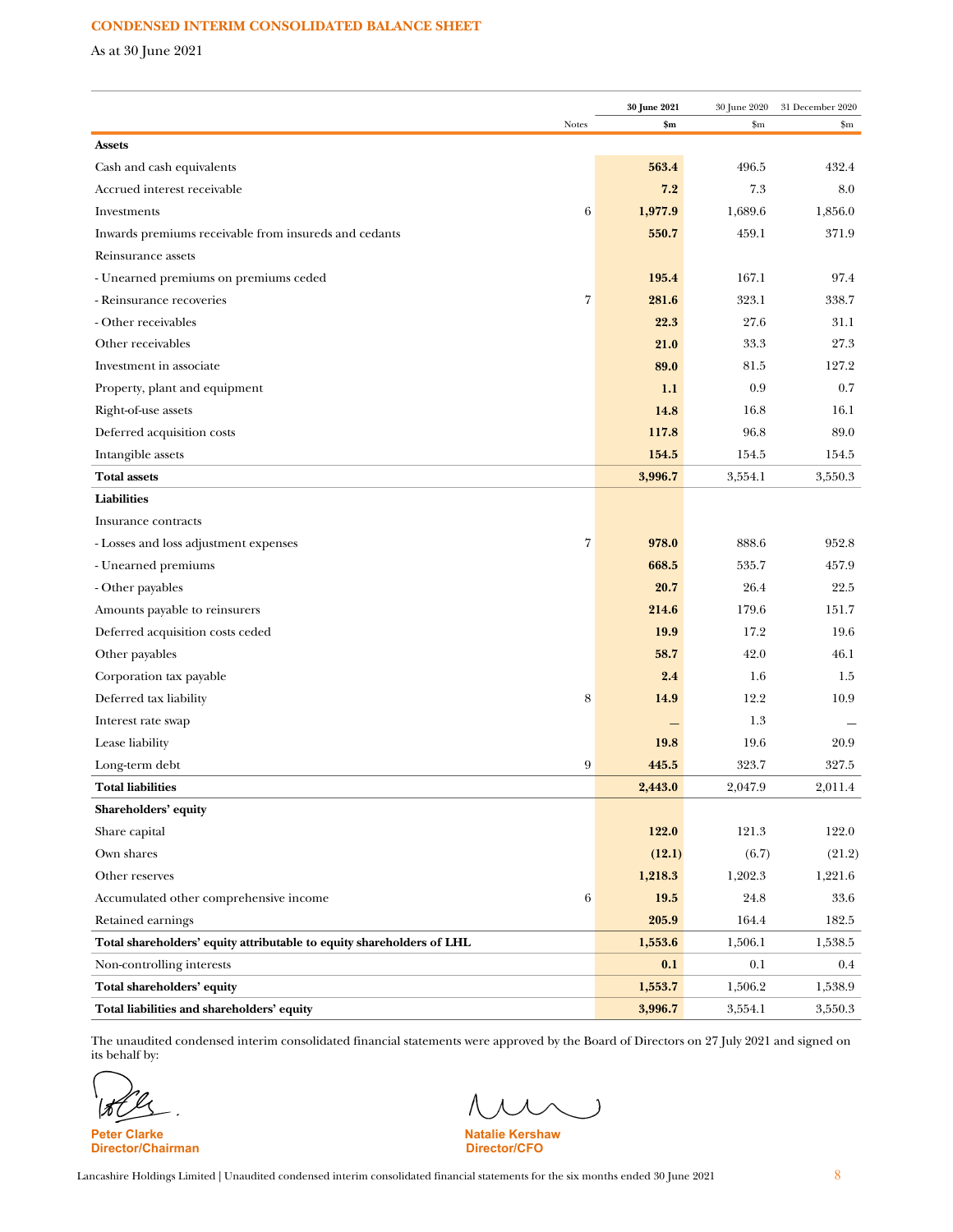# **CONDENSED INTERIM CONSOLIDATED STATEMENT OF CHANGES IN SHAREHOLDERS' EQUITY**

For the six months ended 30 June 2021

|                                             |              |                                 |                             |                          | Accumulated<br>other<br>Other comprehensive | Retained                  | Shareholders'<br>equity<br>attributable to<br>equity<br>shareholders of | Non-<br>controlling      | Total<br>shareholders'  |
|---------------------------------------------|--------------|---------------------------------|-----------------------------|--------------------------|---------------------------------------------|---------------------------|-------------------------------------------------------------------------|--------------------------|-------------------------|
|                                             | <b>Notes</b> | Share capital<br>$\mathbf{\$m}$ | Own shares<br>$\mathbf{Sm}$ | reserves<br>$S_{\rm m}$  | income<br>\$m\$                             | earnings<br>$\mathbf{Sm}$ | <b>LHL</b><br>$\mathbf{Sm}$                                             | interests                | equity<br>$\mathbf{Sm}$ |
| Balance as at 31 December 2019              |              | 101.5                           | (13.3)                      | 881.3                    | 13.5                                        | 210.6                     | 1,193.6                                                                 | \$m\$<br>0.6             | 1,194.2                 |
| Total comprehensive loss for the period     |              |                                 | $\overline{\phantom{a}}$    | $\overline{\phantom{0}}$ | 11.3                                        | (26.0)                    | (14.7)                                                                  | $\equiv$                 | (14.7)                  |
| Issue of common shares                      |              | 19.8                            |                             | 320.5                    |                                             |                           | 340.3                                                                   |                          | 340.3                   |
|                                             |              |                                 | $\sim$                      |                          |                                             |                           |                                                                         |                          |                         |
| Distributed by trust                        |              |                                 | 6.6                         | (7.3)                    |                                             |                           | (0.7)                                                                   | $\overline{\phantom{m}}$ | (0.7)                   |
| Dividends on common shares                  |              |                                 |                             |                          |                                             | (20.2)                    | (20.2)                                                                  |                          | (20.2)                  |
| Dividends paid to minority interest holders |              |                                 |                             |                          |                                             |                           | $\overline{\phantom{m}}$                                                | (0.5)                    | (0.5)                   |
| Net deferred tax                            |              |                                 |                             | 0.4                      |                                             |                           | 0.4                                                                     |                          | 0.4                     |
| Equity based compensation                   |              |                                 |                             | 7.4                      |                                             |                           | 7.4                                                                     | <u>e a</u>               | 7.4                     |
| Balance as at 30 June 2020                  |              | 121.3                           | (6.7)                       | 1,202.3                  | 24.8                                        | 164.4                     | 1,506.1                                                                 | 0.1                      | 1,506.2                 |
| Total comprehensive income for the period   |              |                                 | $\overline{\phantom{0}}$    |                          | 8.8                                         | 30.2                      | 39.0                                                                    | 0.3                      | 39.3                    |
| Shares purchased by the trust               |              | 0.7                             | (15.0)                      | 14.3                     | $\overline{\phantom{0}}$                    | $\overline{\phantom{0}}$  | $\overline{\phantom{m}}$                                                | $\overline{\phantom{m}}$ |                         |
| Distributed by trust                        |              |                                 | 0.5                         | (0.6)                    |                                             |                           | (0.1)                                                                   | $\overline{\phantom{m}}$ | (0.1)                   |
| Dividends on common shares                  |              |                                 |                             |                          | $\overline{\phantom{0}}$                    | (12.1)                    | (12.1)                                                                  | $\equiv$                 | (12.1)                  |
| Equity based compensation                   |              |                                 |                             | 5.6                      |                                             |                           | 5.6                                                                     |                          | 5.6                     |
| Balance as at 31 December 2020              |              | 122.0                           | (21.2)                      | 1,221.6                  | 33.6                                        | 182.5                     | 1,538.5                                                                 | 0.4                      | 1,538.9                 |
| Total comprehensive income for the period   |              |                                 |                             |                          | (14.1)                                      | 47.7                      | 33.6                                                                    | 0.2                      | 33.8                    |
| Distributed by trust                        |              |                                 | 9.1                         | (10.1)                   |                                             | —                         | (1.0)                                                                   | $\overline{\phantom{0}}$ | (1.0)                   |
| Dividends on common shares                  |              |                                 |                             |                          | $\qquad \qquad -$                           | (24.3)                    | (24.3)                                                                  | $\qquad \qquad -$        | (24.3)                  |
| Dividends paid to minority interest holders |              |                                 |                             |                          |                                             |                           | —                                                                       | (0.5)                    | (0.5)                   |
| Net deferred tax                            |              |                                 |                             | (0.6)                    |                                             |                           | (0.6)                                                                   |                          | (0.6)                   |
| Equity based compensation                   |              |                                 |                             | 7.4                      |                                             |                           | 7.4                                                                     |                          | 7.4                     |
| Balance as at 30 June 2021                  |              | 122.0                           | (12.1)                      | 1,218.3                  | 19.5                                        | 205.9                     | 1,553.6                                                                 | 0.1                      | 1,553.7                 |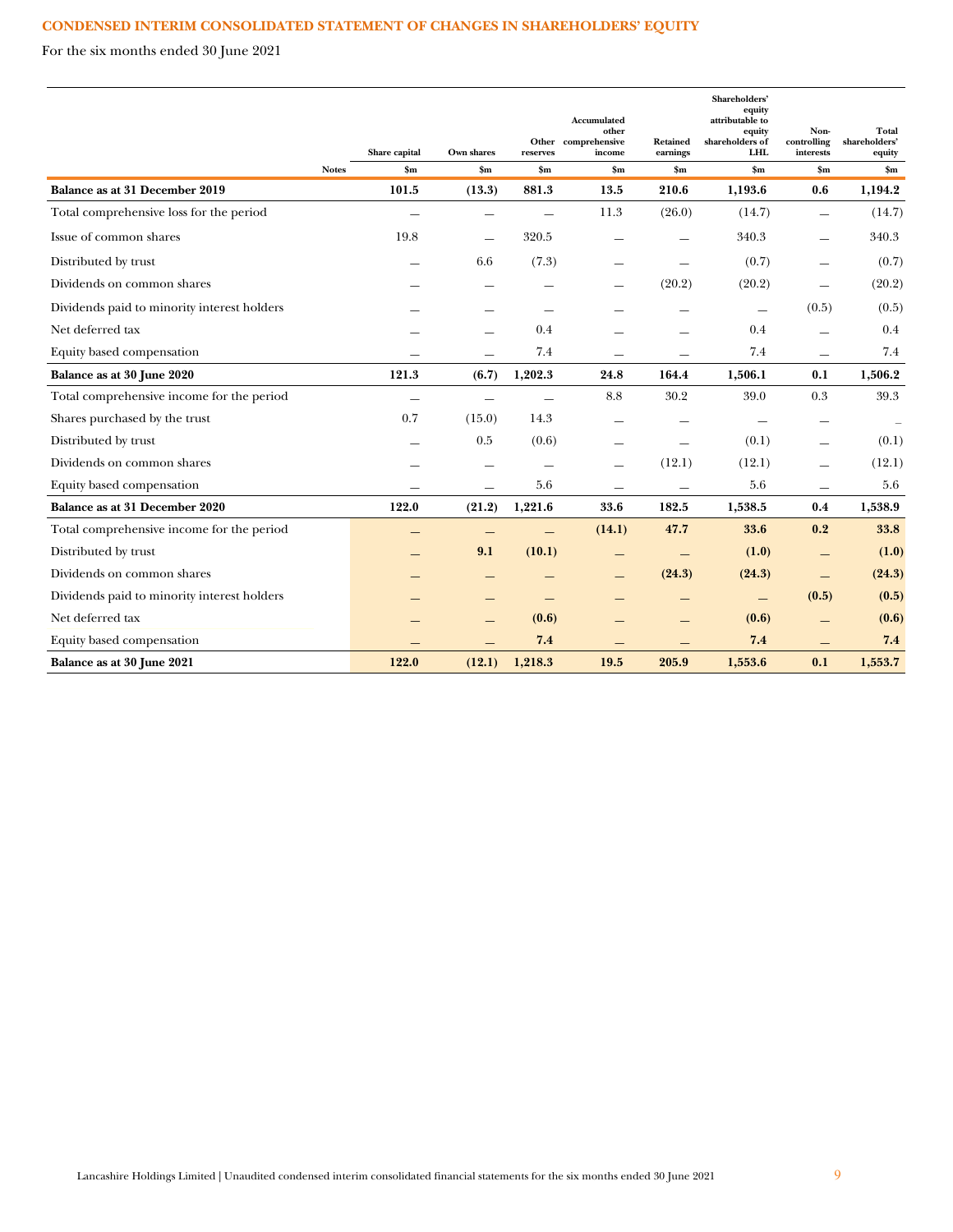# **CONDENSED INTERIM STATEMENT OF CONSOLIDATED CASH FLOWS**

For the six months ended 30 June 2021

|                                                                   | <b>Six</b><br>months | Six<br>months | Twelve<br>months |
|-------------------------------------------------------------------|----------------------|---------------|------------------|
| <b>Notes</b>                                                      | 2021<br>\$m          | 2020<br>\$m   | 2020<br>\$m      |
| Cash flows from (used in) operating activities                    |                      |               |                  |
| Profit (loss) before tax                                          | 54.1                 | (23.0)        | 5.9              |
| Tax paid                                                          | (1.6)                | (1.2)         | (1.6)            |
| Depreciation                                                      | 1.6                  | 1.7           | 3.3              |
| Interest expense on long-term debt<br>4                           | 12.6                 | 8.2           | 15.7             |
| Interest expense on lease liabilities<br>4                        | 0.6                  | 0.6           | 1.3              |
| 3<br>Interest and dividend income                                 | (18.7)               | (17.9)        | (36.9)           |
| Net amortisation of fixed maturity securities                     | 3.6                  | 1.6           | 4.9              |
| Redemption cost on senior and subordinated loan notes<br>4        | 12.8                 |               |                  |
| Other financing cost<br>$\overline{4}$                            | 3.4                  |               |                  |
| Equity based compensation                                         | 7.0                  | 7.0           | 12.3             |
| Foreign exchange (gains) losses                                   | (0.5)                | 0.1           | (3.2)            |
| Share of profit of associate                                      | (0.3)                | (1.1)         | (10.7)           |
| Net other investment (income) losses                              | (1.9)                | 15.0          | (7.4)            |
| $\boldsymbol{3}$<br>Net realised (gains) losses and impairments   | (5.7)                | (10.6)        | (12.8)           |
| Net unrealised losses (gains) on interest rate swaps              |                      | 0.2           | (1.1)            |
| Changes in operational assets and liabilities                     |                      |               |                  |
| - Insurance and reinsurance contracts                             | 57.3                 | (10.1)        | 84.5             |
| - Other assets and liabilities                                    | 15.8                 | 14.3          | 26.7             |
| Net cash flows from (used in) operating activities                | 140.1                | (15.2)        | 80.9             |
| Cash flows used in investing activities                           |                      |               |                  |
| Interest and dividends received                                   | 23.1                 | 19.0          | 39.9             |
| Purchase of property, plant and equipment                         | (0.7)                |               |                  |
| Investment in associate<br>11                                     | 38.5                 | 27.9          | (8.2)            |
| Purchase of investments                                           | (808.0)              | (619.3)       | (1,129.7)        |
| Proceeds on sale of investments                                   | 672.3                | 458.4         | 837.9            |
| Net cash flows used in investing activities                       | (74.8)               | (114.0)       | (260.1)          |
| Cash flows from financing activities                              |                      |               |                  |
| Interest paid                                                     | (7.6)                | (8.3)         | (15.9)           |
| Other financing cost                                              | (3.4)                |               |                  |
| Lease liabilities paid                                            | (2.1)                | (1.8)         | (3.5)            |
| Proceeds from issue of common shares                              |                      | 340.3         | 340.3            |
| Proceeds from issue of long-term debt                             | 445.4                |               |                  |
| Redemption of long-term debt                                      | (339.6)              |               |                  |
| Dividends paid                                                    | (24.3)               | (20.2)        | (32.3)           |
| Dividend paid to minority interest holders                        | (0.5)                | (0.5)         | (0.5)            |
| Distributions by trust                                            | (1.0)                | (0.7)         | (0.8)            |
| Net cash flows from financing activities                          | 66.9                 | 308.8         | 287.3            |
| Net increase in cash and cash equivalents                         | 132.2                | 179.6         | 108.1            |
| Cash and cash equivalents at beginning of period                  | 432.4                | 320.4         | 320.4            |
| Effect of exchange rate fluctuations on cash and cash equivalents | (1.2)                | (3.5)         | 3.9              |
| Cash and cash equivalents at end of period                        | 563.4                | 496.5         | 432.4            |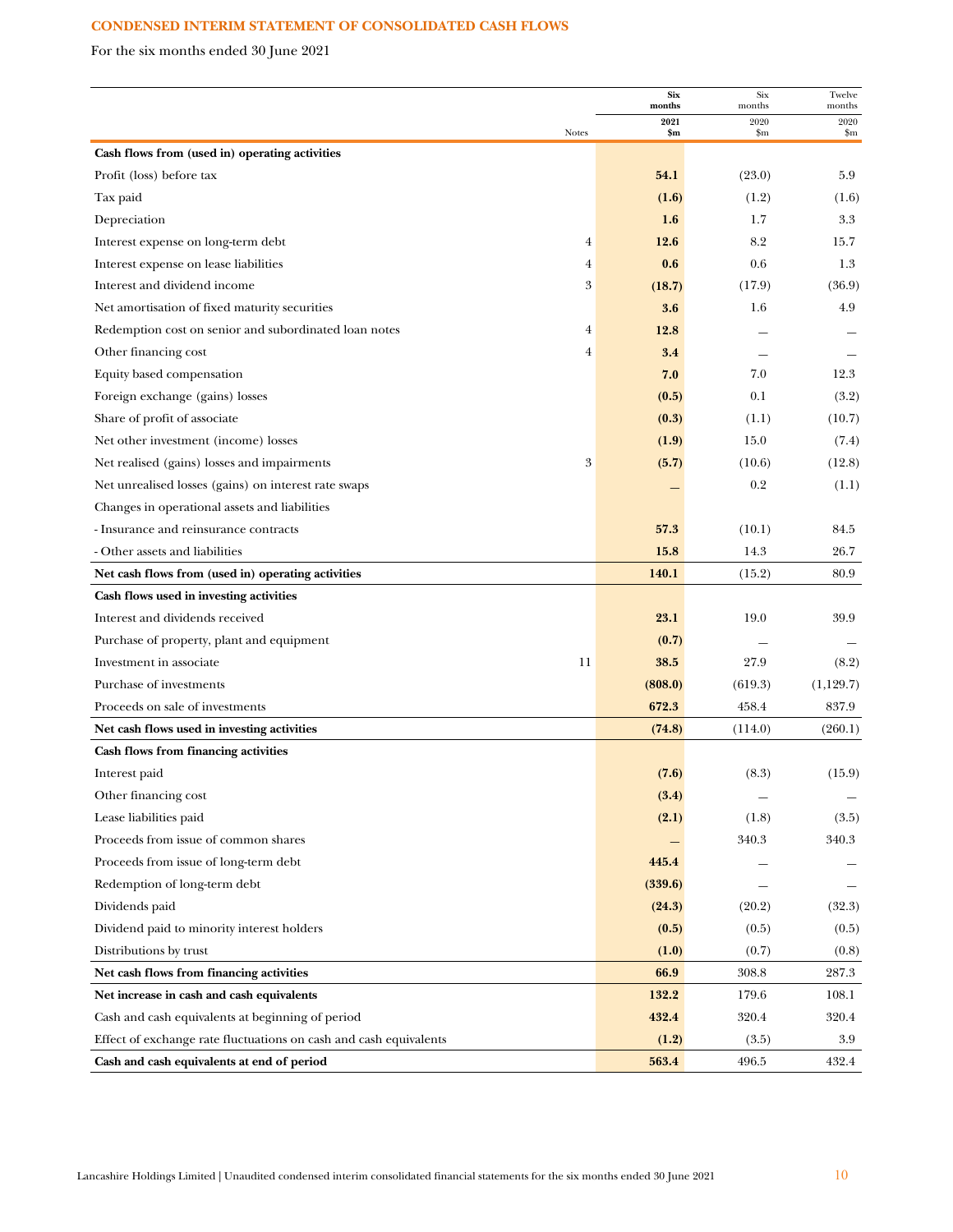# **RISK AND OTHER DISCLOSURES**

#### For the six months ended 30 June 2021

#### **Summary of significant accounting policies**

The basis of preparation, use of judgements and estimates, consolidation principles and significant accounting policies adopted in the preparation of the Group's unaudited condensed interim consolidated financial statements are those that the Group expects to apply for the year ending 31 December 2021. These are consistent with those followed in the preparation of the Group's consolidated financial statements for the year ended 31 December 2020.

There are also amendments to other existing standards and interpretations that are mandatory for the first time for financial periods beginning 1 January 2021. These are not currently relevant for the Group and do not impact the annual consolidated financial statements of the Group or the unaudited condensed interim consolidated financial statements of the Group.

#### **Basis of preparation**

The Group's unaudited condensed interim consolidated financial statements are prepared on a going concern basis using accounting policies consistent with IFRS as adopted by the EU and in accordance with IAS 34, Interim Financial Reporting. The unaudited condensed interim consolidated financial statements do not include all the information and disclosures required in the annual audited consolidated financial statements and should be read in conjunction with the annual audited consolidated financial statements which are prepared in accordance with IFRS as adopted by the EU.

In assessing the Group's going concern position as at 30 June 2021, the Directors have considered a number of factors. These include the current balance sheet and liquidity position, the level and composition of the Group's capital and solvency ratios, the current market environment including consideration of the ongoing COVID-19 pandemic and climate change, the Group's ability to service its long-term debt financing arrangements, current performance against the Group's strategic and financial business plan and the Group's dividend distribution policy. In addition, the ORSA report is a key document informing the going concern assessment that is submitted to the Board on a quarterly and annual basis. The going concern assessment concluded that no material uncertainties have been identified that may cast a significant doubt over the Group's ability to continue as a going concern in the foreseeable future.

As a result of the assessment, the Directors have a reasonable expectation that the Group has adequate resources to continue in operational existence in the foreseeable future, a period of at least 12 months from the date of signing these unaudited condensed interim consolidated financial statements.

All amounts, excluding share data or where otherwise stated, are in millions of U.S. dollars.

The unaudited condensed interim consolidated balance sheet of the Group is presented in order of decreasing liquidity.

## **Use of judgements and estimates**

The preparation of the unaudited condensed interim consolidated financial statements requires management to make judgements and estimates that affect the reported amounts of revenue, expenses, assets, liabilities and the accompanying financial statement disclosures. In the course of preparing the unaudited condensed interim consolidated financial statements no key judgements have been made in the process of applying the Group's accounting policies that do not include a related element of estimation uncertainty.

The key assumptions and other sources of estimation uncertainty that have a significant risk of resulting in a material adjustment to the carrying amount of assets and liabilities in the next 12 months are described below.

The most significant judgements and estimates made by management are in relation to losses and loss adjustment expenses, both gross and net of outwards reinsurance recoverables. These are discussed within note 7, as well as pages 127 and 138 of the 2020 Annual Report and Accounts.

Less significant estimates are made in determining the estimated fair value of certain financial instruments and management judgment is applied in determining any impairment charges on these instruments.The estimation of the fair value, specifically of "Level (iii)" investments is discussed in Note 6 and pages 128 and 129 of the 2020 Annual Report and Accounts.

Whilst not significant, estimates are also utilised in the valuation of intangible assets. The fair value of intangible assets recognised on the acquisition of a subsidiary is largely based on the estimated expected cash flows of the business acquired and the contractual rights of that business. The assumptions made by management in performing annual impairment tests of intangible assets are subject to estimation uncertainty.

Assumptions and estimates are based on parameters available when the financial statements were prepared. Existing circumstances and assumptions about future developments, however, may change or circumstances may arise that are beyond the control of the Group. Such changes are reflected in the assumptions when they occur.

#### **Seasonality of operations**

The Group underwrites worldwide, mostly short tail insurance and reinsurance contracts that transfer insurance risk, including risks exposed to both natural and man-made catastrophes.

The Group has exposure to large losses arising from non-seasonal natural catastrophes, such as earthquakes, and also from risk and casualty losses throughout the year. On certain lines of business the Group's most significant exposures to catastrophe losses are greater during the second half of the fiscal year. There is therefore potential for significantly greater volatility in earnings during that period. This is broadly in line with the most active period of the North American windstorm season which is typically June to November. The Group is also exposed to Japanese and European windstorm seasons which are typically June to November and November to March, respectively.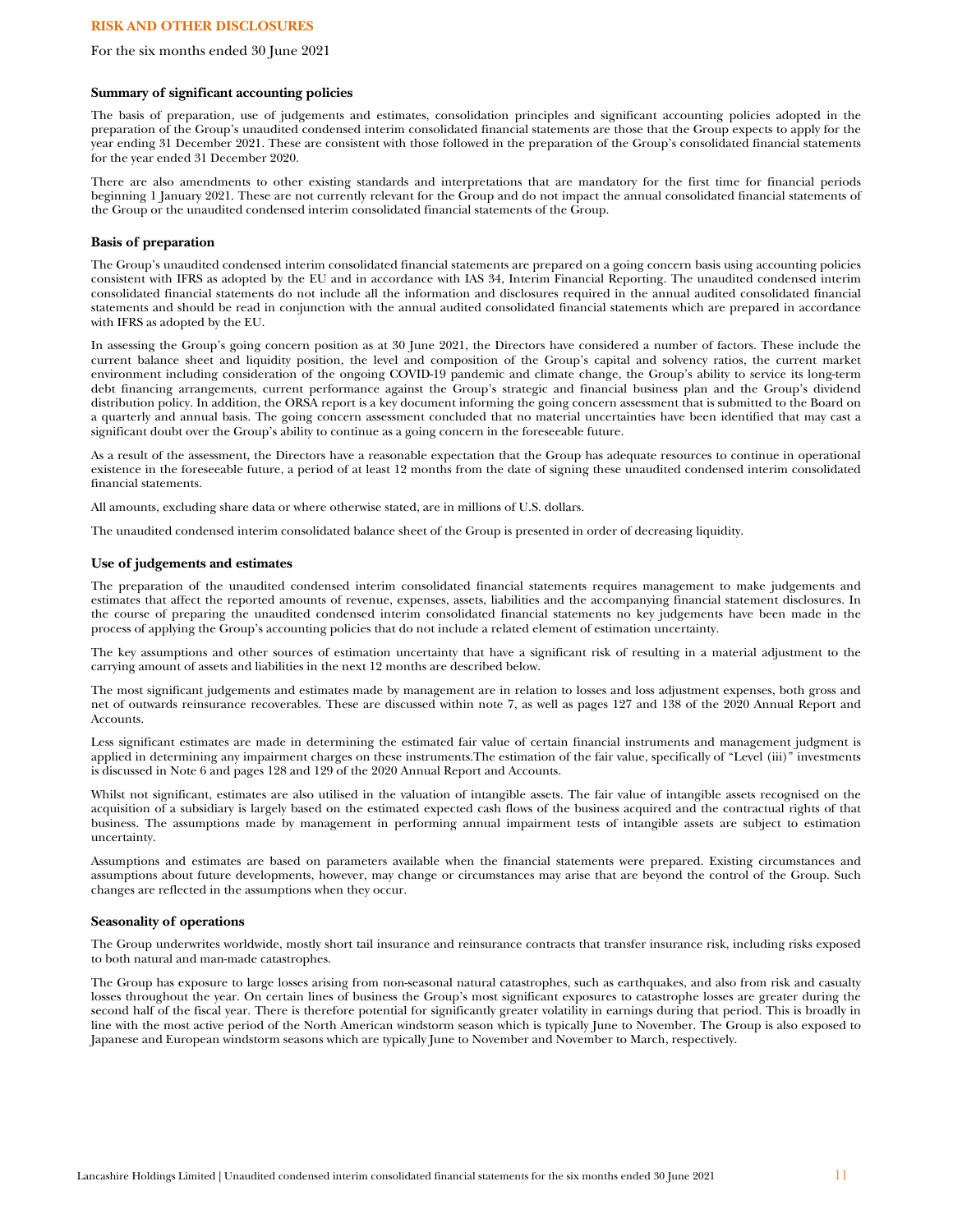## **RISK AND OTHER DISCLOSURES**

## For the six months ended 30 June 2021

Details of annual gross premiums written for the previous two years are as follows:

|                  | 2020  |       | 2019  |       |
|------------------|-------|-------|-------|-------|
|                  | \$m   | %     | \$m   | %     |
| January to June  | 495.5 | 60.9  | 429.6 | 60.8  |
| July to December | 318.6 | 39.1  | 277.1 | 39.2  |
| Total            | 814.1 | 100.0 | 706.7 | 100.0 |

#### **Risk disclosures**

The Group is exposed to risks from several sources, classified into six primary risk categories. These are insurance risk, market risk, liquidity risk, credit risk, operational risk and strategic risk. The primary risk to the Group is insurance risk. The six risk categories are discussed in detail on pages 131 to 152 in the Group's Annual Report and Accounts for the year ended 31 December 2020. These remain the most relevant risks and uncertainties for the Group.

## CATASTROPHE MANAGEMENT

The Group's exposures to peak zone elemental losses, as a percentage of tangible capital, including long-term debt, are shown below. Net loss estimates are before income tax and net of reinstatement premiums and outwards reinsurance. The exposure to catastrophe losses that would result in an impairment in the investment in associate is included in the figures below.

|                               |            | 30 June 2021                              |                          |               | 30 June 2020             |               | 31 December 2020           |
|-------------------------------|------------|-------------------------------------------|--------------------------|---------------|--------------------------|---------------|----------------------------|
| Zones                         | Perils     | \$m\$                                     | % of tangible<br>capital | $\mathbf{Sm}$ | % of tangible<br>capital | $\mathbf{Sm}$ | $%$ of tangible<br>capital |
|                               |            | 100 year return period estimated net loss |                          |               |                          |               |                            |
| Gulf of Mexico <sup>(1)</sup> | Hurricane  | 295.8                                     | 16.0                     | 183.8         | 11.0                     | 166.5         | 9.7                        |
| Non-Gulf of Mexico - U.S.     | Hurricane  | 193.7                                     | 10.5                     | 108.4         | 6.5                      | 108.9         | 6.4                        |
| California                    | Earthquake | 167.4                                     | 9.1                      | 110.2         | 6.6                      | 111.9         | 6.5                        |
| Japan                         | Earthquake | 162.4                                     | 8.8                      | 58.1          | 3.5                      | 63.7          | 3.7                        |
| Pan-European                  | Windstorm  | 143.3                                     | 7.8                      | 66.3          | 4.0                      | 71.8          | 4.2                        |
| Japan                         | Typhoon    | 113.1                                     | 6.1                      | 60.9          | 3.6                      | 60.4          | 3.5                        |
| Pacific North West            | Earthquake | 24.1                                      | 1.3                      | 15.9          | 0.9                      | 20.1          | 1.2                        |

<sup>1)</sup> Landing hurricane from Florida to Texas.

|                               |            | 30 June 2021                              |                          |               | 30 June 2020               |               | 31 December 2020           |
|-------------------------------|------------|-------------------------------------------|--------------------------|---------------|----------------------------|---------------|----------------------------|
| Zones                         | Perils     | \$m\$                                     | % of tangible<br>capital | $\mathbf{Sm}$ | $%$ of tangible<br>capital | $\mathbf{Sm}$ | $%$ of tangible<br>capital |
|                               |            | 250 year return period estimated net loss |                          |               |                            |               |                            |
| Gulf of Mexico <sup>(1)</sup> | Hurricane  | 531.4                                     | 28.8                     | 327.9         | 19.6                       | 323.0         | 18.9                       |
| Non-Gulf of Mexico - U.S.     | Hurricane  | 544.2                                     | 29.5                     | 370.3         | 22.1                       | 361.2         | 21.1                       |
| California                    | Earthquake | 309.4                                     | 16.8                     | 151.5         | 9.0                        | 151.2         | 8.8                        |
| Japan                         | Earthquake | 232.1                                     | 12.6                     | 94.3          | 5.6                        | 105.9         | 6.2                        |
| Pan-European                  | Windstorm  | 208.8                                     | 11.3                     | 87.0          | 5.2                        | 85.7          | 5.0                        |
| Japan                         | Typhoon    | 126.8                                     | 6.9                      | 72.0          | 4.3                        | 71.7          | 4.2                        |
| Pacific North West            | Earthquake | 134.1                                     | 7.3                      | 76.6          | 4.6                        | 85.0          | 5.0                        |

(1) Landing hurricane from Florida to Texas.

There can be no guarantee that the modelled assumptions and techniques deployed in calculating these figures are accurate. There could also be an unmodelled loss which exceeds these figures. In addition, any modelled loss scenario could cause a larger loss to capital than the modelled expectation.

#### **Risk disclosures - current events**

### COVID-19

The Group continues to monitor the impact of the COVID-19 pandemic on our business.

The Group's total ultimate loss estimate net of reinsurance and the impact of inwards and outwards reinstatement premiums for COVID-19 related losses remained largely unchanged during the first six months of 2021. The current ultimate best estimate, net of inwards and outwards reinstatement premiums, is \$40.9 million (30 June 2020 - \$41.6 million; 31 December 2020 - \$42.2 million). As at 30 June 2021, this constitutes 5.9% of our total net loss reserves and 2.6% of our total net assets and relates primarily to our property and casualty reinsurance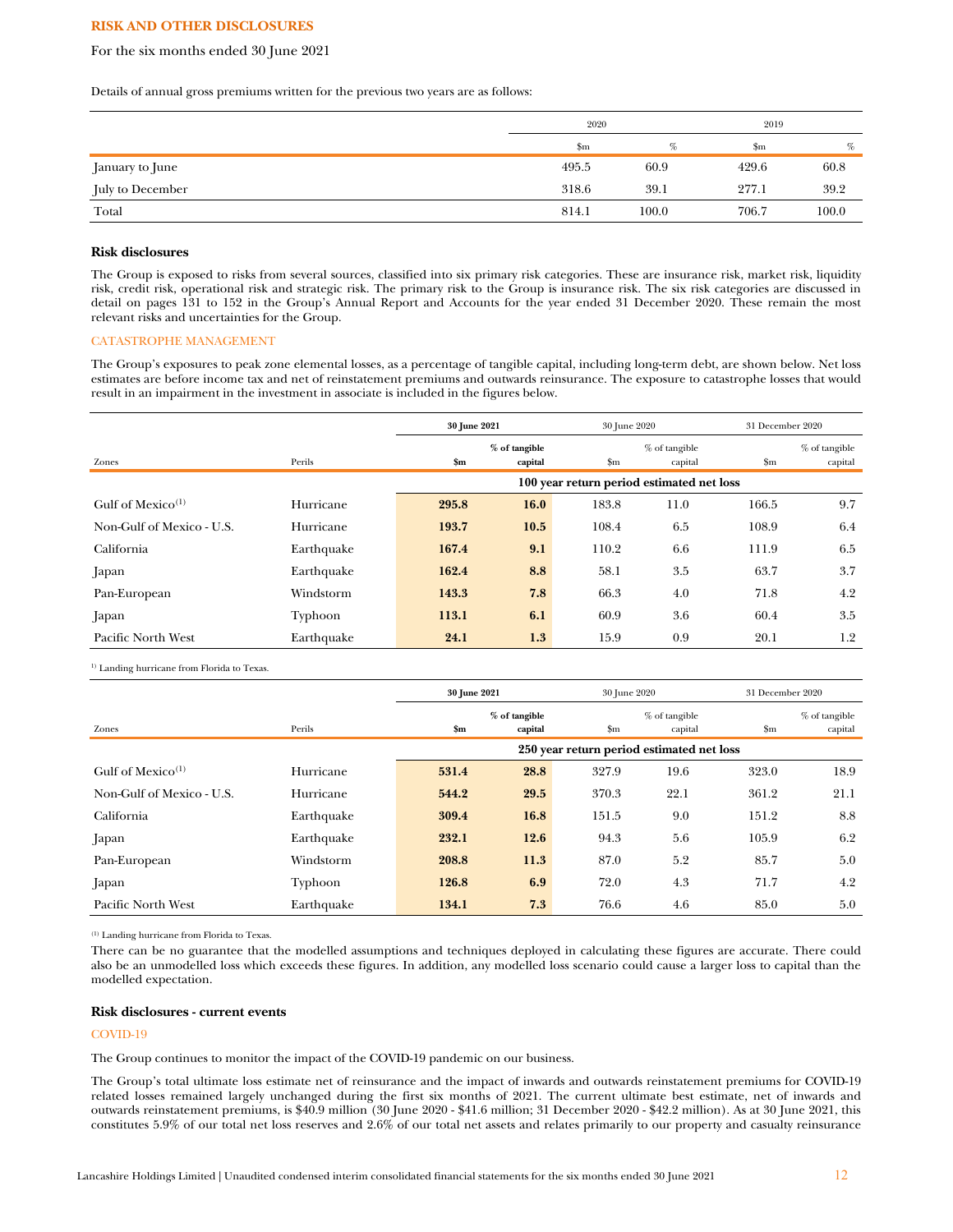## **RISK AND OTHER DISCLOSURES**

## For the six months ended 30 June 2021

and insurance segments. The Group does not write the following lines of business: travel insurance, trade credit and long-term life and prior to the COVID-19 pandemic did not write Director's and Officers' liability or medical malpractice. The Group underwrites a small number of event cancellation contracts and has minimal exposure to COVID-19 losses through mortgage and accident and health business. Reserving for the impacts of the COVID-19 pandemic is exceptionally difficult, both in estimating the direct impacts of the pandemic itself and also in allowing for additional reserves related to the secondary impacts of lockdowns on the costs of settling claims across all lines of business. Given the uncertainty noted above and the continuation of the impacts of the pandemic for the remainder of 2021 our final COVID-19-related losses may be materially different from those booked to date.

#### CLIMATE CHANGE

The Group is exposed to both climate-related risks and opportunities. The two major categories of risk being transition and physical risk. Transition risks are those relating to the transition to a lower carbon economy and include risks such as policy and legal risk, technology risk, market risk and reputation risk. Physical risks are those relating to the physical impacts of climate change which can be acute (those from increased frequency and severity of climate related events) or chronic (due to longer-term shifts in climate patterns). As a (re)insurance company, the Group is more significantly affected by physical risk through its exposure to acute and chronic climate change. However, consideration must be, and is, given to transition and climate-related litigation risks. In our underwriting operations, we manage this risk effectively by supplementing our internal systems, data and procedures with external vendor models. We have clear tolerances and preferences in place to actively manage exposures, and the Board regularly monitors our PMLs. The risks to the asset side of our balance sheet from exposure to climate change are mitigated in part through regular reviews of our third party asset managers, our asset allocation, and the underlying securities within our portfolio.

Since Lancashire's formation in 2005, we have monitored and controlled our exposures to a range of natural catastrophe and weather-related risks. There is now a strong scientific consensus that climate change is a risk factor which drives many of the catastrophe events that can impact our business. We have the underwriting and actuarial modelling skills to understand and price for them on a very nimble basis.

We have also started to evaluate the resilience of our investment portfolio to climate change sensitivities. All of the Group's fixed maturity managers and private investment managers are signatories of the UNPRI, which approximates to 87.5% of the Group's managed assets.

Climate change, its related risks and opportunities and their financial impact are a key focus of the Board at their quarterly meetings. The stress and scenario tests performed as part of the business planning process include a climate-related scenario. The work performed to date has not resulted in any material impact on our business strategy or change to our understanding of the risks' impacts to our business.

#### GLOBAL TAX REFORM

The Group is monitoring recent proposals by the G7 to introduce a global minimum tax rate of at least 15% and will continue to assess the potential impacts of any future tax reforms.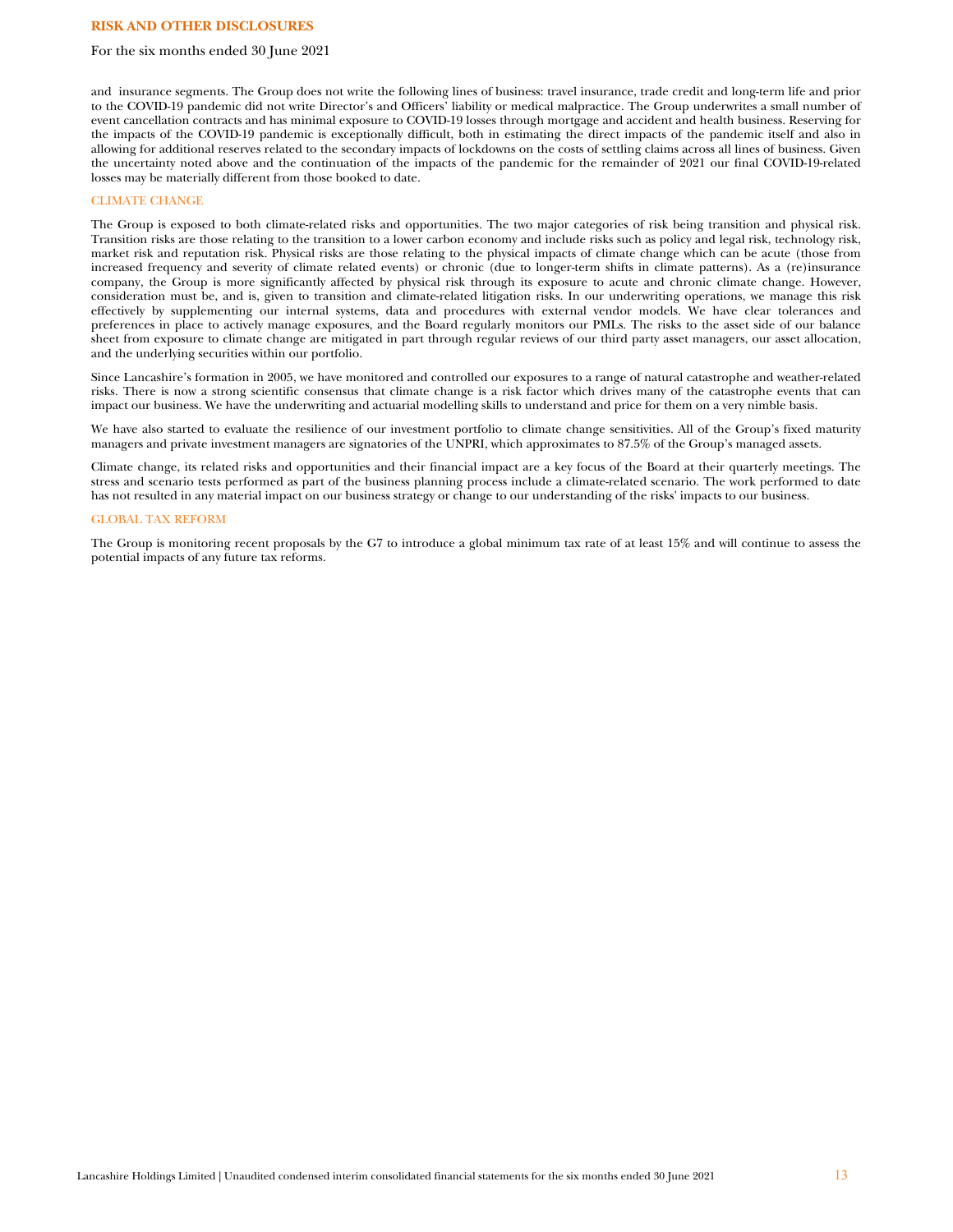#### **1. GENERAL INFORMATION**

The Group is a provider of global specialty insurance and reinsurance products with operations in Bermuda and London. LHL was incorporated under the laws of Bermuda on 12 October 2005. On 16 March 2009, LHL was added to the official list and its common shares were admitted to trading on the main market of the LSE; previously LHL's shares were listed on AIM, a subsidiary market of the LSE. Since 21 May 2007 LHL's shares have had a secondary listing on the BSX. LHL's head office and registered office is Power House, 7 Par-la-Ville Road, Hamilton HM 11, Bermuda.

# **2. SEGMENTAL REPORTING**

Management and the Board of Directors review the Group's business primarily by its five principal segments: property and casualty reinsurance, property and casualty insurance, aviation, energy and marine. These segments are therefore deemed to be the Group's operating segments for the purposes of segmental reporting. Further sub-classes of business are underwritten within each operating segment. Operating segment performance is measured by the net underwriting profit or loss and the combined ratio.

All amounts reported are transactions with external parties and associates. There are no significant inter-segmental transactions and there are no significant insurance or reinsurance contracts that insure or reinsure domestic risks in Bermuda, the Group's country of domicile.

The Group's operating segments for the purposes of segmental reporting have been revised in the current year. The revenue and expenses previously reported within the property segment are now reported within the property and casualty reinsurance and the property and casualty insurance operating segments. The aviation, energy and marine segments remain unchanged. Comparative figures for the six months ended 30 June 2020 and the year ended 31 December 2020 have been re-presented in conformity with the current year view.

# REVENUE AND EXPENSE BY OPERATING SEGMENT

| For the six months ended 30 June 2021                        | Property and<br>casualty<br>reinsurance<br>$\mathbf{Sm}$ | Property and<br>casualty<br>insurance<br>$\mathbf{Sm}$ | <b>Aviation</b><br>$\mathbf{Sm}$ | <b>Energy</b><br>$\mathbf{Sm}$ | Marine<br>$\mathbf{Sm}$ | Total<br>$S_{\bf m}$ |
|--------------------------------------------------------------|----------------------------------------------------------|--------------------------------------------------------|----------------------------------|--------------------------------|-------------------------|----------------------|
| Gross premiums written by geographic area                    |                                                          |                                                        |                                  |                                |                         |                      |
| U.S. and Canada                                              | 195.0                                                    | 58.1                                                   | 3.4                              | 27.4                           | 4.0                     | 287.9                |
| Worldwide - multi territory                                  | 99.4                                                     | 10.4                                                   | 30.7                             | 63.5                           | 38.1                    | 242.1                |
| Europe                                                       | 39.4                                                     | 19.2                                                   | 7.9                              | 4.8                            | 3.0                     | 74.3                 |
| Rest of the world                                            | 43.2                                                     | 18.8                                                   | 16.4                             | 11.9                           | 2.6                     | 92.9                 |
| Total                                                        | 377.0                                                    | 106.5                                                  | 58.4                             | 107.6                          | 47.7                    | 697.2                |
| Outwards reinsurance premiums                                | (131.1)                                                  | (51.6)                                                 | (25.0)                           | (46.8)                         | (14.8)                  | (269.3)              |
| Change in unearned premiums                                  | (173.3)                                                  | (16.9)                                                 | 12.6                             | (28.7)                         | (4.3)                   | (210.6)              |
| Change in unearned premiums on premiums ceded                | 56.5                                                     | 21.1                                                   | (8.3)                            | 22.3                           | 6.4                     | 98.0                 |
| Net premiums earned                                          | 129.1                                                    | 59.1                                                   | 37.7                             | 54.4                           | 35.0                    | 315.3                |
| Insurance losses and loss adjustment expenses                | (81.0)                                                   | (5.3)                                                  | (13.4)                           | (21.0)                         | (15.5)                  | (136.2)              |
| Insurance losses and loss adjustment expenses<br>recoverable | 1.1                                                      | (2.3)                                                  | 9.1                              | 6.9                            | 0.3                     | 15.1                 |
| Insurance acquisition expenses                               | (26.6)                                                   | (17.0)                                                 | (11.6)                           | (14.3)                         | (12.8)                  | (82.3)               |
| Insurance acquisition expenses ceded                         | 5.4                                                      | 1.9                                                    | 7.1                              | 0.7                            | 0.1                     | 15.2                 |
| Net underwriting profit                                      | 28.0                                                     | 36.4                                                   | 28.9                             | 26.7                           | 7.1                     | 127.1                |
| Net unallocated income and expenses                          |                                                          |                                                        |                                  |                                |                         | (73.0)               |
| Profit before tax                                            |                                                          |                                                        |                                  |                                |                         | 54.1                 |
| Net loss ratio                                               | 61.9%                                                    | 12.9%                                                  | 11.4%                            | 25.9%                          | 43.4%                   | 38.4%                |
| Net acquisition cost ratio                                   | 16.4%                                                    | 25.5%                                                  | 11.9%                            | 25.0%                          | 36.3%                   | 21.3%                |
| Expense ratio                                                |                                                          | —                                                      | —                                | —                              |                         | 21.0%                |
| <b>Combined ratio</b>                                        | 78.3%                                                    | 38.4%                                                  | 23.3%                            | 50.9%                          | 79.7%                   | 80.7%                |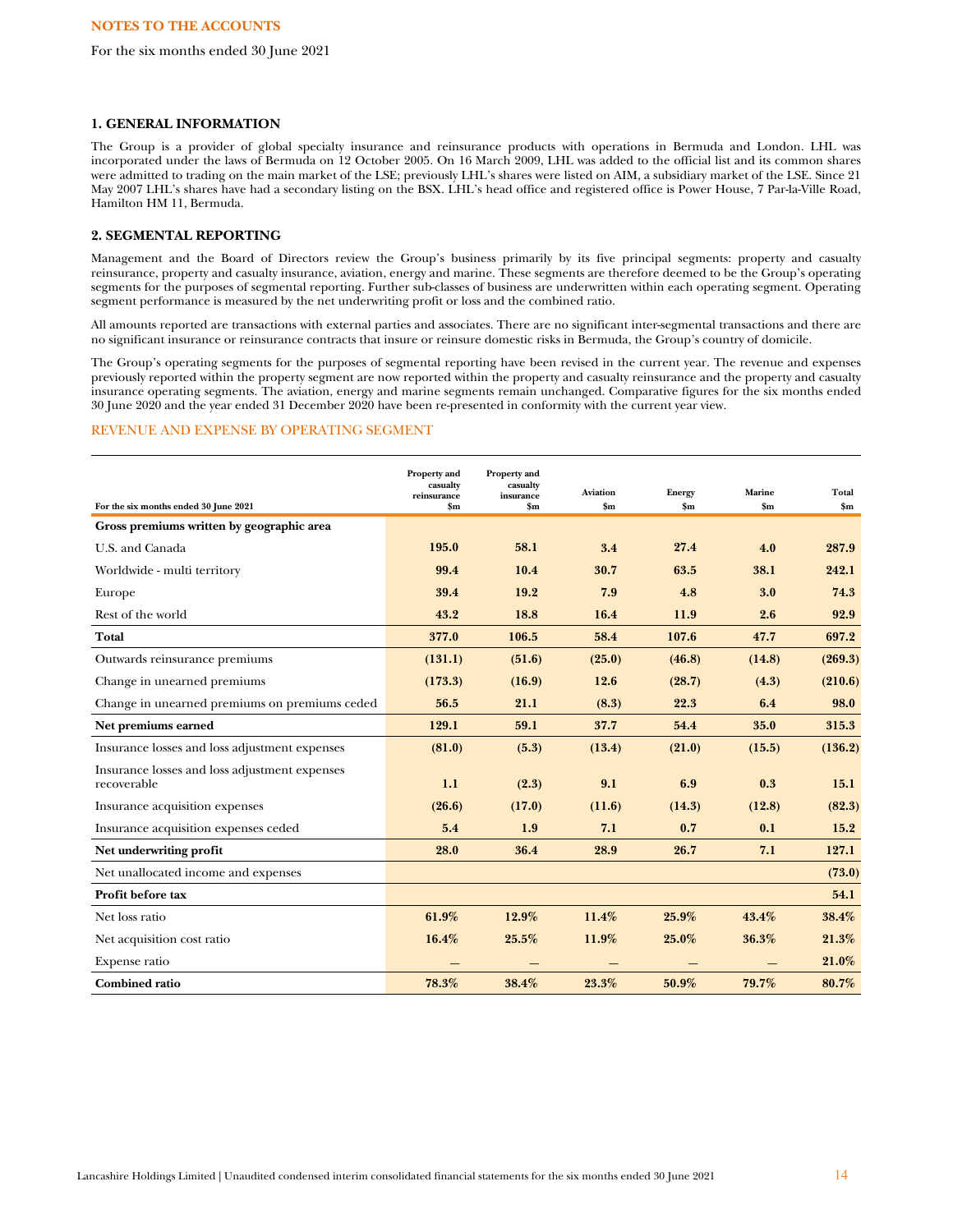For the six months ended 30 June 2021

# REVENUE AND EXPENSE BY OPERATING SEGMENT

| For the six months ended 30 June 2020                        | Property and<br>casualty<br>reinsurance<br>$_{\rm Sm}$ | Property and<br>casualty<br>insurance<br>$\mathbf{Sm}$ | Aviation<br>$\mathbf{Sm}$ | Energy<br>$\mathbf{Sm}$ | Marine<br>$\mathbf{Sm}$ | Total<br>$\mathbf{Sm}$ |
|--------------------------------------------------------------|--------------------------------------------------------|--------------------------------------------------------|---------------------------|-------------------------|-------------------------|------------------------|
| Gross premiums written by geographic area                    |                                                        |                                                        |                           |                         |                         |                        |
| U.S. and Canada                                              | 136.8                                                  | 43.6                                                   | 2.7                       | 18.8                    | 3.2                     | 205.1                  |
| Worldwide - multi territory                                  | 27.7                                                   | 9.7                                                    | 28.9                      | 58.3                    | 43.7                    | 168.3                  |
| Europe                                                       | 18.7                                                   | 11.5                                                   | 6.2                       | 4.5                     | 3.6                     | 44.5                   |
| Rest of the world                                            | 34.7                                                   | 17.4                                                   | 12.4                      | 10.1                    | 3.0                     | 77.6                   |
| Total                                                        | 217.9                                                  | 82.2                                                   | 50.2                      | 91.7                    | 53.5                    | 495.5                  |
| Outwards reinsurance premiums                                | (97.8)                                                 | (35.8)                                                 | (19.6)                    | (44.5)                  | (15.3)                  | (213.0)                |
| Change in unearned premiums                                  | (97.9)                                                 | (5.6)                                                  | 14.1                      | (25.5)                  | (14.4)                  | (129.3)                |
| Change in unearned premiums on premiums ceded                | 47.5                                                   | 10.6                                                   | (9.0)                     | 21.3                    | 7.2                     | 77.6                   |
| Net premiums earned                                          | 69.7                                                   | 51.4                                                   | 35.7                      | 43.0                    | 31.0                    | 230.8                  |
| Insurance losses and loss adjustment expenses                | (36.7)                                                 | (38.9)                                                 | (29.6)                    | (28.8)                  | (25.2)                  | (159.2)                |
| Insurance losses and loss adjustment expenses<br>recoverable | (19.8)                                                 | 20.6                                                   | 14.0                      | 12.5                    | (0.5)                   | 26.8                   |
| Insurance acquisition expenses                               | (14.9)                                                 | (15.2)                                                 | (12.8)                    | (15.4)                  | (12.4)                  | (70.7)                 |
| Insurance acquisition expenses ceded                         | 3.1                                                    | 1.7                                                    | 6.0                       | 0.8                     | 0.1                     | 11.7                   |
| Net underwriting profit (loss)                               | 1.4                                                    | 19.6                                                   | 13.3                      | 12.1                    | (7.0)                   | 39.4                   |
| Net unallocated income and expenses                          |                                                        |                                                        |                           |                         |                         | (62.4)                 |
| Loss before tax                                              |                                                        |                                                        |                           |                         |                         | (23.0)                 |
| Net loss ratio                                               | 81.1%                                                  | 35.6%                                                  | 43.7%                     | 37.9%                   | 82.9%                   | 57.4%                  |
| Net acquisition cost ratio                                   | 16.9%                                                  | 26.3%                                                  | 19.0%                     | 34.0%                   | 39.7%                   | 25.6%                  |
| Expense ratio                                                |                                                        |                                                        |                           |                         |                         | $23.9\%$               |
| <b>Combined ratio</b>                                        | 98.0%                                                  | 61.9%                                                  | 62.7%                     | 71.9%                   | 122.6%                  | 106.9%                 |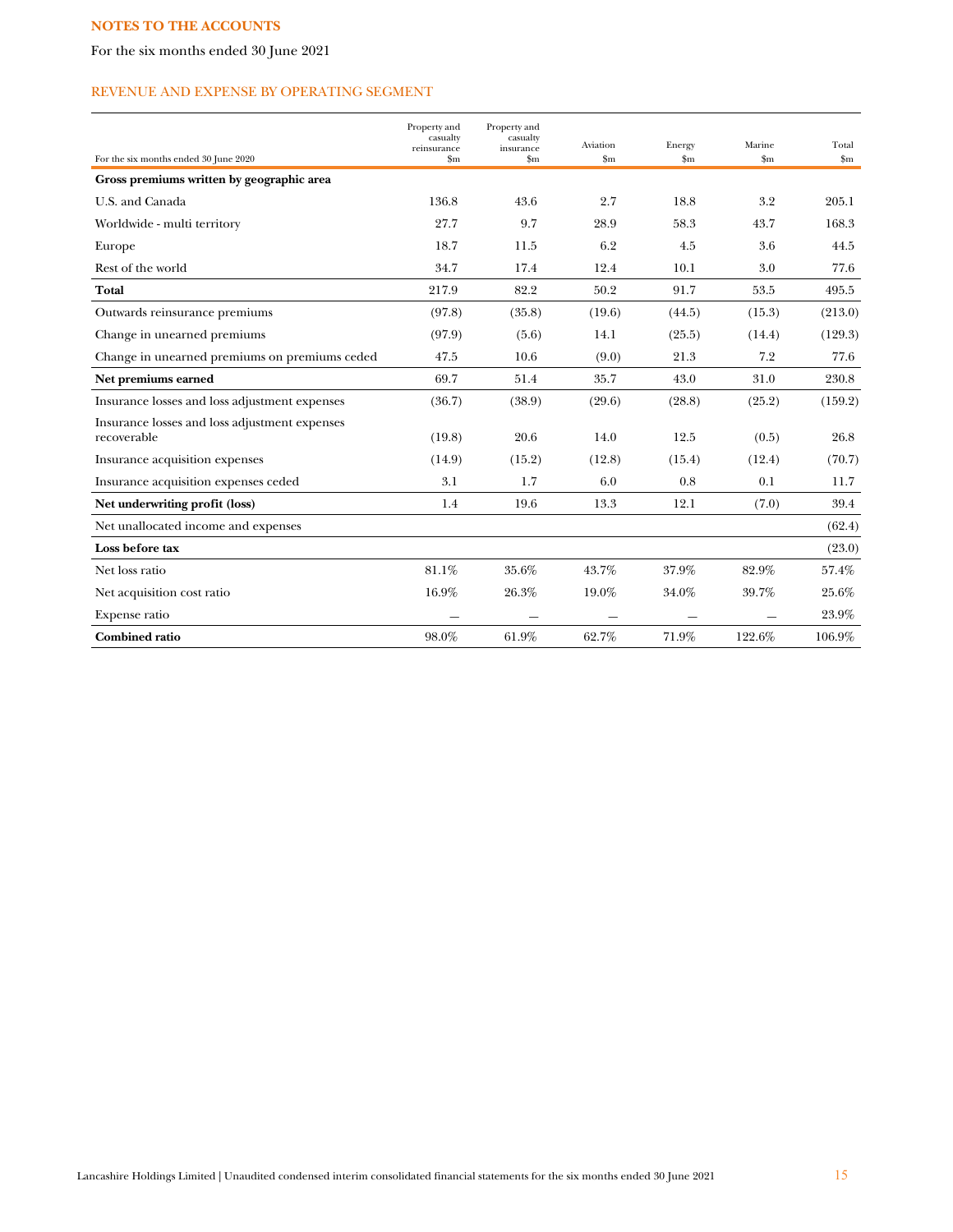For the six months ended 30 June 2021

# REVENUE AND EXPENSE BY OPERATING SEGMENT

| For the year ended 31 December 2020                          | Property and<br>casualty<br>reinsurance<br>$_{\rm Sm}$ | Property and<br>casualty<br>insurance<br>$\mathbf{Sm}$ | Aviation<br>\$m | Energy<br>\$m\$ | Marine<br>$\mathbf{Sm}$ | Total<br>$\mathbf{Sm}$ |
|--------------------------------------------------------------|--------------------------------------------------------|--------------------------------------------------------|-----------------|-----------------|-------------------------|------------------------|
| Gross premiums written by geographic area                    |                                                        |                                                        |                 |                 |                         |                        |
| U.S. and Canada                                              | 165.1                                                  | 85.3                                                   | 10.9            | 33.2            | 6.3                     | 300.8                  |
| Worldwide - multi territory                                  | 36.8                                                   | 13.9                                                   | 80.0            | 81.0            | 72.8                    | 284.5                  |
| Europe                                                       | 25.8                                                   | 20.5                                                   | 19.4            | 9.1             | 6.1                     | 80.9                   |
| Rest of world                                                | 52.1                                                   | 27.4                                                   | 40.7            | 21.4            | 6.3                     | 147.9                  |
| <b>Total</b>                                                 | 279.8                                                  | 147.1                                                  | 151.0           | 144.7           | 91.5                    | 814.1                  |
| Outwards reinsurance premiums                                | (106.4)                                                | (51.5)                                                 | (71.3)          | (47.7)          | (17.8)                  | (294.7)                |
| Change in unearned premiums                                  | (21.3)                                                 | 5.6                                                    | (18.1)          | (6.7)           | (11.0)                  | (51.5)                 |
| Change in unearned premiums on premiums ceded                | (0.1)                                                  | (1.6)                                                  | 8.8             | 1.0             | (0.2)                   | 7.9                    |
| Net premiums earned                                          | 152.0                                                  | 99.6                                                   | 70.4            | 91.3            | 62.5                    | 475.8                  |
| Insurance losses and loss adjustment expenses                | (91.0)                                                 | (68.4)                                                 | (79.6)          | (85.1)          | (39.5)                  | (363.6)                |
| Insurance losses and loss adjustment expenses<br>recoverable | (9.6)                                                  | 24.2                                                   | 47.5            | 18.3            | (0.6)                   | 79.8                   |
| Insurance acquisition expenses                               | (31.8)                                                 | (30.5)                                                 | (25.8)          | (28.0)          | (22.9)                  | (139.0)                |
| Insurance acquisition expenses ceded                         | 6.4                                                    | 3.7                                                    | 12.4            | 1.2             | 0.3                     | 24.0                   |
| Net underwriting profit (loss)                               | 26.0                                                   | 28.6                                                   | 24.9            | (2.3)           | (0.2)                   | 77.0                   |
| Net unallocated income and expenses                          |                                                        |                                                        |                 |                 |                         | (71.1)                 |
| Profit before tax                                            |                                                        |                                                        |                 |                 |                         | 5.9                    |
| Net loss ratio                                               | 66.2%                                                  | 44.4%                                                  | 45.6%           | 73.2%           | 64.2%                   | 59.6%                  |
| Net acquisition cost ratio                                   | 16.7%                                                  | 26.9%                                                  | 19.0%           | 29.4%           | 36.2%                   | 24.2%                  |
| Expense ratio                                                |                                                        |                                                        |                 |                 |                         | 24.0%                  |
| <b>Combined ratio</b>                                        | 82.9%                                                  | 71.3%                                                  | 64.6%           | 102.6%          | 100.4%                  | 107.8%                 |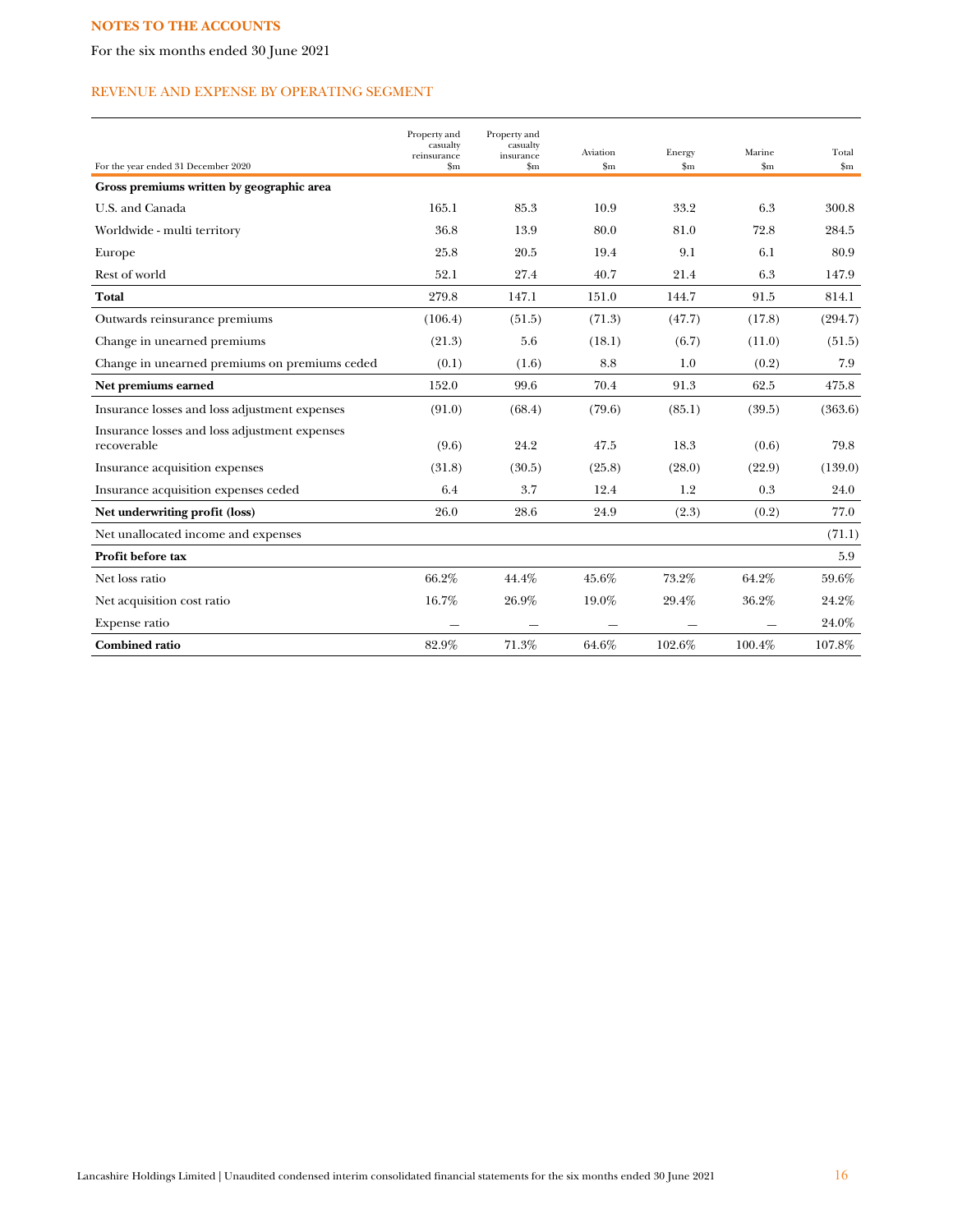For the six months ended 30 June 2021

## **3. INVESTMENT RETURN**

The total investment return for the Group is as follows:

| For the six months ended 30 June 2021 | Net investment<br>income and net<br>other investment<br>income $(losses)^{(1)}$<br>$\mathbf{Sm}$ | Net realised gains<br>(losses)<br>and impairments<br>Sm | Net change<br>in unrealised<br>gains/losses on<br>AFS<br>$\mathbf{Sm}$ | <b>Total investment</b><br>return excluding<br>foreign exchange<br>Sm | Net foreign<br>exchange gains<br>(losses)<br>$\mathbf{Sm}$ | <b>Total investment</b><br>return including<br>foreign exchange<br>\$m |
|---------------------------------------|--------------------------------------------------------------------------------------------------|---------------------------------------------------------|------------------------------------------------------------------------|-----------------------------------------------------------------------|------------------------------------------------------------|------------------------------------------------------------------------|
| Fixed maturity securities - AFS       | 13.6                                                                                             | 1.7                                                     | (14.5)                                                                 | 0.8                                                                   | (0.5)                                                      | 0.3                                                                    |
| Fixed maturity securities - at FVTPL  | 1.2                                                                                              |                                                         |                                                                        | 1.2                                                                   |                                                            | 1.2                                                                    |
| Hedge funds - at FVTPL                | (0.1)                                                                                            | 3.9                                                     |                                                                        | 3.8                                                                   |                                                            | 3.8                                                                    |
| Private investment funds - at FVTPL   | 0.1                                                                                              |                                                         |                                                                        | 0.1                                                                   |                                                            | 0.1                                                                    |
| Other investments                     | 0.3                                                                                              | 0.1                                                     |                                                                        | 0.4                                                                   | 0.9                                                        | 1.3                                                                    |
| Cash and cash equivalents             | 1.1                                                                                              |                                                         |                                                                        | 1.1                                                                   | 0.3                                                        | 1.4                                                                    |
| Total investment return               | 16.2                                                                                             | 5.7                                                     | (14.5)                                                                 | 7.4                                                                   | 0.7                                                        | 8.1                                                                    |

 $<sup>(1)</sup>$  Net unrealised gains/losses on our FVTPL investments are included within net investment income and net other investment income (losses).</sup>

| For the six months ended 30 June 2020 | Net investment<br>income and net<br>other investment<br>income $(losses)^{(1)}$<br>\$m | Net realised gains<br>(losses)<br>and impairments<br>$_{\rm Sm}$ | Net change<br>in unrealised<br>gains/losses on<br>AFS<br>$_{\rm Sm}$ | Total investment<br>return excluding<br>foreign exchange<br>\$m | Net foreign<br>exchange gains<br>$(\text{losses})$<br>$_{\rm Sm}$ | Total investment<br>return including<br>foreign exchange<br>\$m |
|---------------------------------------|----------------------------------------------------------------------------------------|------------------------------------------------------------------|----------------------------------------------------------------------|-----------------------------------------------------------------|-------------------------------------------------------------------|-----------------------------------------------------------------|
| Fixed maturity securities - AFS       | 14.0                                                                                   | $1.7\,$                                                          | 12.0                                                                 | 27.7                                                            | (1.7)                                                             | 26.0                                                            |
| Fixed maturity securities - at FVTPL  | (1.7)                                                                                  | 3.1                                                              |                                                                      | 1.4                                                             |                                                                   | $1.4\,$                                                         |
| Hedge funds - at FVTPL                | (12.1)                                                                                 | 3.9                                                              |                                                                      | (8.2)                                                           |                                                                   | (8.2)                                                           |
| Private investment funds - at FVTPL   | (2.2)                                                                                  |                                                                  |                                                                      | (2.2)                                                           |                                                                   | (2.2)                                                           |
| Other investments                     | 0.5                                                                                    | 1.9                                                              |                                                                      | 2.4                                                             | 0.8                                                               | 3.2                                                             |
| Cash and cash equivalents             | 0.9                                                                                    |                                                                  |                                                                      | 0.9                                                             | (0.6)                                                             | 0.3                                                             |
| <b>Total investment return</b>        | (0.6)                                                                                  | 10.6                                                             | 12.0                                                                 | 22.0                                                            | (1.5)                                                             | 20.5                                                            |

(1) Net unrealised gains/losses on our FVTPL investments are included within net investment income and net other investment income (losses).

| For the year ended 31 December 2020  | Net investment<br>income and net<br>other investment<br>income $(losses)^{(1)}$<br>\$m | Net realised gains<br>(losses)<br>and impairments<br>$_{\rm Sm}$ | Net change<br>in unrealised<br>gains/losses on<br>AFS<br>$_{\rm sm}$ | Total investment<br>return excluding<br>foreign exchange<br>\$m | Net foreign<br>exchange gains<br>(losses)<br>$_{\rm Sm}$ | Total investment<br>return including<br>foreign exchange<br>Sm |
|--------------------------------------|----------------------------------------------------------------------------------------|------------------------------------------------------------------|----------------------------------------------------------------------|-----------------------------------------------------------------|----------------------------------------------------------|----------------------------------------------------------------|
| Fixed maturity securities - AFS      | 26.8                                                                                   | 2.0                                                              | 20.8                                                                 | 49.6                                                            | 7.2                                                      | 56.8                                                           |
| Fixed maturity securities - at FVTPL | (0.3)                                                                                  | 3.2                                                              |                                                                      | 2.9                                                             |                                                          | 2.9                                                            |
| Hedge funds - at FVTPL               | (1.0)                                                                                  | 5.7                                                              |                                                                      | 4.7                                                             |                                                          | 4.7                                                            |
| Private investment funds - at FVTPL  | 7.3                                                                                    |                                                                  |                                                                      | 7.3                                                             |                                                          | 7.3                                                            |
| Other investments                    | 0.5                                                                                    | 1.9                                                              |                                                                      | 2.4                                                             | (0.1)                                                    | 2.3                                                            |
| Cash and cash equivalents            | 2.2                                                                                    |                                                                  |                                                                      | 2.2                                                             | (2.2)                                                    |                                                                |
| <b>Total investment return</b>       | 35.5                                                                                   | 12.8                                                             | 20.8                                                                 | 69.1                                                            | 4.9                                                      | 74.0                                                           |

(1) Net unrealised gains/losses on our FVTPL investments are included within net investment income and net other investment income (losses).

Net investment income includes \$18.7 million (30 June 2020 - \$17.9 million; 31 December 2020 - \$36.9 million) of interest income on our AFS investment portfolio and cash and cash equivalents. Net realised gains (losses) and impairments includes impairment losses of \$nil (30 June 2020 - \$nil; 31 December 2020 - \$0.7 million) recognised on fixed maturity securities. Realised gains and losses on futures, options contracts and swaps are included in net realised gains (losses) and impairments. Included in net investment income and net other investment income (losses) is \$2.1 million (30 June 2020 - \$2.1 million; 31 December 2020 - \$4.3 million) of investment management, accounting and custodian fees.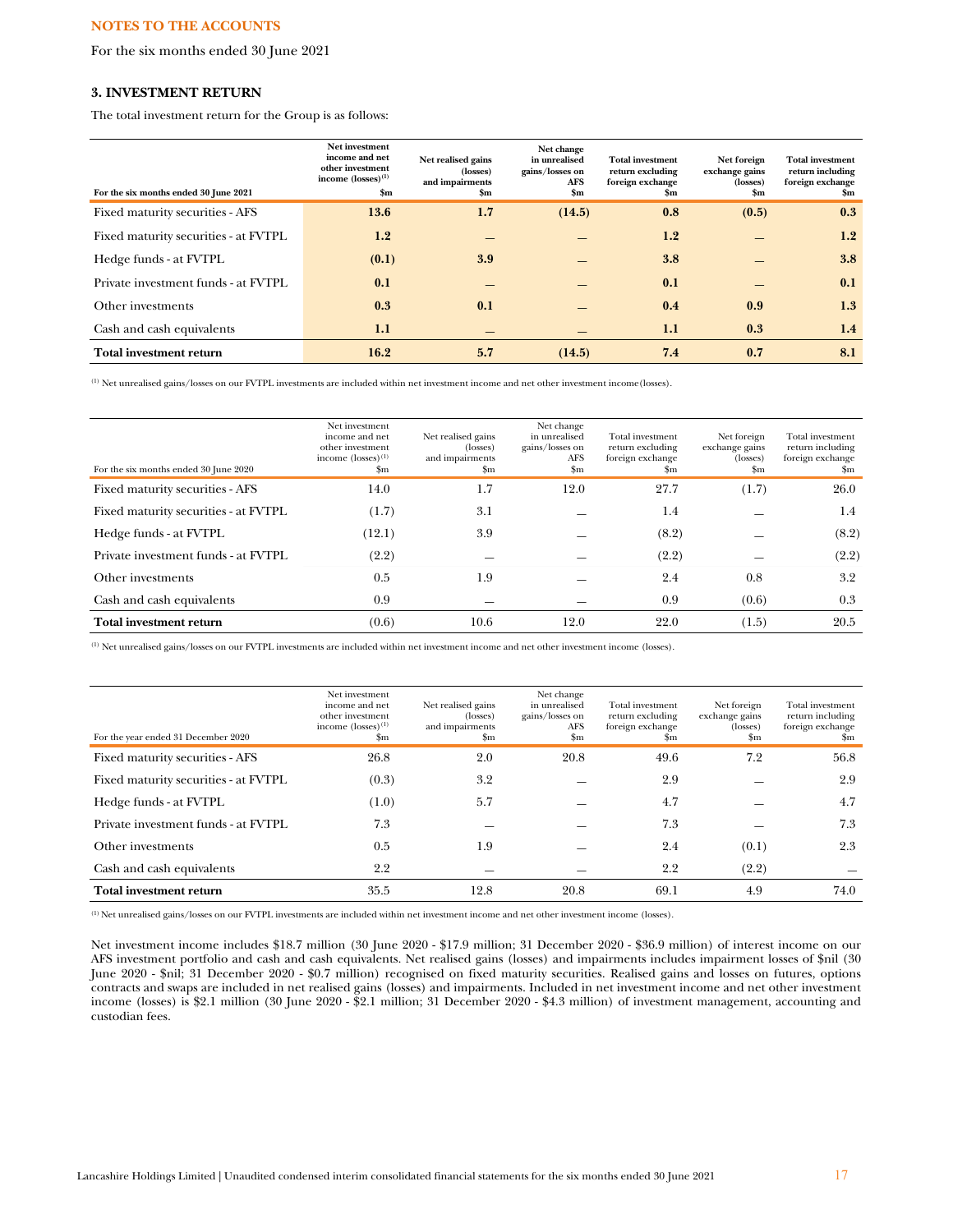For the six months ended 30 June 2021

# **4. FINANCING COST**

|                                                       | <b>Six</b><br>months | Six<br>months | Twelve<br>months    |
|-------------------------------------------------------|----------------------|---------------|---------------------|
|                                                       | 2021<br>\$m          | 2020<br>\$m   | 2020<br>$_{\rm Sm}$ |
| Interest expense on long-term debt                    | 12.6                 | 8.2           | 15.7                |
| Redemption cost on senior and subordinated loan notes | 12.8                 |               |                     |
| Interest expense on lease liabilities                 | 0.6                  | 0.6           | 1.3                 |
| Other financing cost                                  | 4.7                  | 2.2           | 3.1                 |
| Total                                                 | 30.7                 | 11.0          | 20.1                |

In the first six months of 2021, the Group issued \$450.0 million 5.625% fixed-rate reset junior subordinated notes (see note 9). \$339.6 million of the net proceeds from the debt issuance were used to redeem in whole, prior to the respective maturity dates, the outstanding senior and subordinated loan notes, with the balance being used for general corporate purposes.

## **5. TAX**

## BERMUDA

LHL, LICL and LCM have received an undertaking from the Bermuda government exempting them from all Bermuda local income, withholding and capital gains taxes until 31 March 2035. At the present time no such taxes are levied in Bermuda.

## UNITED KINGDOM

The UK subsidiaries of LHL are subject to normal UK corporation tax on all their taxable profits.

|                                                        | <b>Six</b><br>months  | Six<br>months       | Twelve<br>months      |
|--------------------------------------------------------|-----------------------|---------------------|-----------------------|
|                                                        | 2021<br>$\mathbf{Sm}$ | 2020<br>$_{\rm Sm}$ | 2020<br>$\mathbf{Sm}$ |
| Corporation tax charge for the period                  | 2.5                   | 0.1                 | 0.5                   |
| Adjustments in respect of prior period corporation tax |                       | 0.5                 | 0.1                   |
| Deferred tax credit for the period                     |                       | 0.8                 | (0.3)                 |
| Adjustments in respect of prior period deferred tax    |                       |                     | (0.3)                 |
| Tax rate change adjustment                             | 3.7                   | $1.6\,$             | 1.4                   |
| Total tax charge                                       | 6.2                   | 3.0                 | 1.4                   |

|                                                                              | <b>Six</b><br>months  | Six<br>months       | Twelve<br>months      |
|------------------------------------------------------------------------------|-----------------------|---------------------|-----------------------|
| Tax reconciliation <sup>(1)</sup>                                            | 2021<br>$\mathbf{Sm}$ | 2020<br>$_{\rm Sm}$ | 2020<br>$\mathbf{Sm}$ |
| Profit (loss) before tax                                                     | 54.1                  | (23.0)              | 5.9                   |
| Tax calculated at the standard corporation tax rate applicable in Bermuda 0% |                       |                     |                       |
| Effect of income taxed at a higher rate                                      | 3.1                   | 0.7                 | (0.9)                 |
| Adjustments in respect of prior period                                       |                       | 0.5                 | (0.2)                 |
| Differences related to equity based compensation                             | 0.3                   | 0.6                 | 0.8                   |
| Other expense permanent differences                                          | (0.9)                 | (0.4)               | 0.3                   |
| Tax rate change adjustment                                                   | 3.7                   | 1.6                 | 1.4                   |
| Total tax charge                                                             | 6.2                   | 3.0                 | 1.4                   |

(1) All tax reconciling balances have been classified as recurring items.

The current tax charge as a percentage of the Group's profit (loss) before tax is 11.5% (30 June 2020 - negative 13.0%; 31 December 2020 - 23.7%). Non taxable income relates to profits of companies within the Group that are non-tax resident in the UK and the share of profit of associate.

Refer to note 6 for details of the tax provision related to the net change in unrealised gains and losses on investments that are included in accumulated other comprehensive income within shareholders' equity.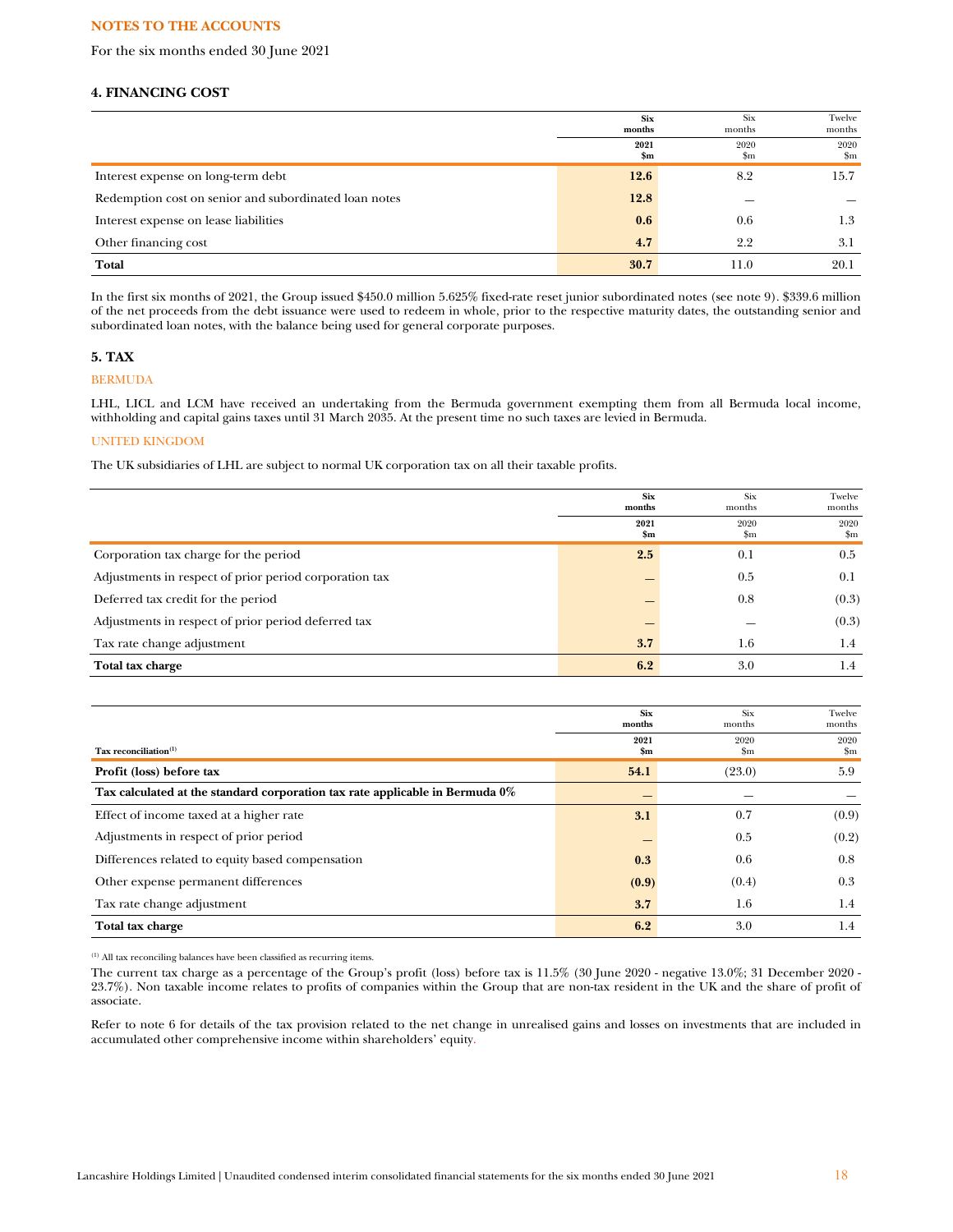For the six months ended 30 June 2021

# **6. INVESTMENTS**

| As at 30 June 2021                                  | Cost or<br>amortised cost<br>$\mathbf{Sm}$ | Unrealised gain <sup>(1)</sup><br>$\mathbf{Sm}$ | Unrealised loss(1)<br>$\mathbf{Sm}$ | <b>Estimated</b><br>fair value<br>$\mathbf{Sm}$ |
|-----------------------------------------------------|--------------------------------------------|-------------------------------------------------|-------------------------------------|-------------------------------------------------|
| <b>Fixed maturity securities - AFS</b>              |                                            |                                                 |                                     |                                                 |
| - Short-term investments                            | 45.1                                       |                                                 |                                     | 45.1                                            |
| - Fixed maturity funds                              | 17.7                                       |                                                 |                                     | 17.7                                            |
| - U.S. treasuries                                   | 415.2                                      | 1.4                                             | (0.8)                               | 415.8                                           |
| - Other government bonds                            | 71.5                                       | 1.6                                             | (0.5)                               | 72.6                                            |
| - U.S. municipal bonds                              | 18.2                                       | 0.5                                             |                                     | 18.7                                            |
| - U.S. government agency debt                       | 52.0                                       | 1.9                                             |                                     | 53.9                                            |
| - Asset backed securities                           | 89.3                                       | 1.2                                             | (0.2)                               | 90.3                                            |
| - U.S. government agency mortgage backed securities | 106.9                                      | 1.6                                             | (0.6)                               | 107.9                                           |
| - Non-agency mortgage backed securities             | 27.5                                       | 0.6                                             |                                     | 28.1                                            |
| - Agency commercial mortgage backed securities      | 0.3                                        |                                                 |                                     | 0.3                                             |
| - Non-agency commercial mortgage backed securities  | 13.3                                       | 0.1                                             |                                     | 13.4                                            |
| - Bank loans                                        | 113.8                                      | 1.0                                             | (0.6)                               | 114.2                                           |
| - Corporate bonds                                   | 696.8                                      | 17.1                                            | (0.7)                               | 713.2                                           |
| <b>Total fixed maturity securities - AFS</b>        | 1,667.6                                    | 27.0                                            | (3.4)                               | 1,691.2                                         |
| - Fixed maturity securities - at FVTPL              | 53.0                                       | 5.2                                             | (0.6)                               | 57.6                                            |
| - Private investment funds - at FVTPL               | 96.3                                       | 2.1                                             | (0.9)                               | 97.5                                            |
| - Hedge funds - at FVTPL                            | 90.6                                       | 14.5                                            | (4.8)                               | 100.3                                           |
| - Index linked securities - at FVTPL                | 30.0                                       |                                                 |                                     | 30.0                                            |
| - Other investments                                 | (0.1)                                      | 1.4                                             |                                     | 1.3                                             |
| <b>Total investments</b>                            | 1,937.4                                    | 50.2                                            | (9.7)                               | 1,977.9                                         |

 $^{\rm (1)}$  Includes unrealised foreign exchange gains/(losses) recognised in profit and loss on AFS securities.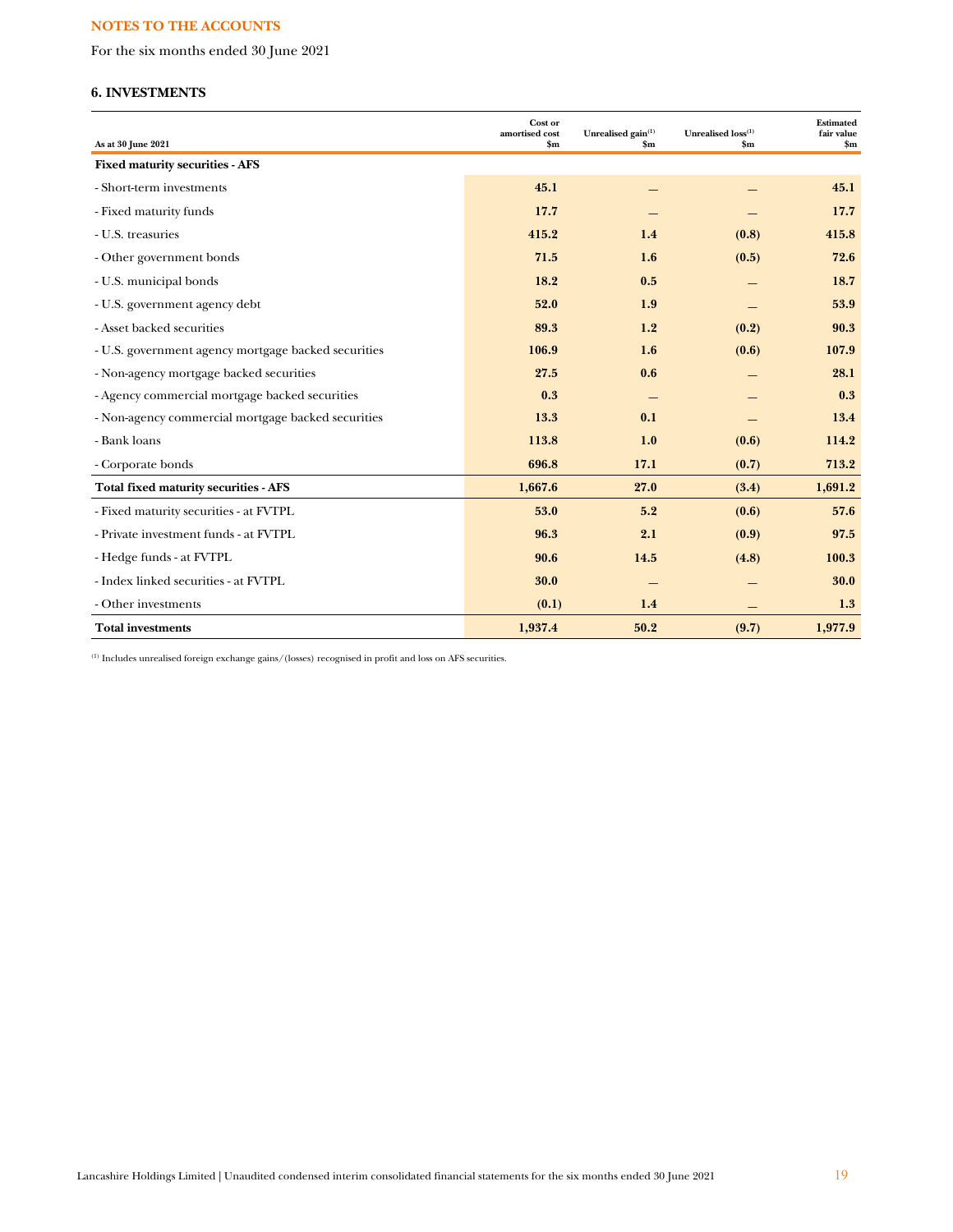For the six months ended 30 June 2021

|                                                     | Cost or<br>amortised cost | Unrealised gain <sup>(1)</sup> | Unrealised loss <sup>(1)</sup> | Estimated<br>fair value |
|-----------------------------------------------------|---------------------------|--------------------------------|--------------------------------|-------------------------|
| As at 30 June 2020                                  | $\mathbf{Sm}$             | \$m                            | $\mathbf{Sm}$                  | $\mathbf{Sm}$           |
| <b>Fixed maturity securities - AFS</b>              |                           |                                |                                |                         |
| - Short-term investments                            | 110.5                     | 0.2                            |                                | 110.7                   |
| - Fixed maturity funds                              | 15.6                      |                                |                                | 15.6                    |
| - U.S. treasuries                                   | 283.4                     | 4.0                            |                                | 287.4                   |
| - Other government bonds                            | 41.6                      | 0.6                            | (0.5)                          | 41.7                    |
| - U.S. municipal bonds                              | 8.0                       | 0.7                            |                                | 8.7                     |
| - U.S. government agency debt                       | 98.0                      | 3.7                            |                                | 101.7                   |
| - Asset backed securities                           | 122.1                     | 0.5                            | (4.7)                          | 117.9                   |
| - U.S. government agency mortgage backed securities | 131.3                     | 3.4                            |                                | 134.7                   |
| - Non-agency mortgage backed securities             | 14.2                      | 0.1                            | (0.2)                          | 14.1                    |
| - Agency commercial mortgage backed securities      | 0.9                       |                                | (0.2)                          | 0.7                     |
| - Non-agency commercial mortgage backed securities  | 3.8                       | 0.1                            |                                | 3.9                     |
| - Bank loans                                        | 110.6                     | 0.3                            | (6.1)                          | 104.8                   |
| - Corporate bonds                                   | 560.3                     | 21.7                           | (1.4)                          | 580.6                   |
| <b>Total fixed maturity securities - AFS</b>        | 1,500.3                   | 35.3                           | (13.1)                         | 1,522.5                 |
| - Fixed maturity securities - at FVTPL              | 25.7                      | 2.5                            |                                | 28.2                    |
| - Private investment funds - at FVTPL               | 55.0                      |                                | (2.8)                          | 52.2                    |
| - Hedge funds - at FVTPL                            | 89.1                      | 5.5                            | (7.7)                          | 86.9                    |
| - Other investments                                 |                           |                                | (0.2)                          | (0.2)                   |
| <b>Total investments</b>                            | 1,670.1                   | 43.3                           | (23.8)                         | 1,689.6                 |

 $^{\rm (1)}$  Includes unrealised foreign exchange gains/(losses) recognised in profit and loss on AFS securities.

|                                                     | Cost or<br>amortised cost | Unrealised gain <sup>(1)</sup> | Unrealised loss(1) | Estimated<br>fair value |
|-----------------------------------------------------|---------------------------|--------------------------------|--------------------|-------------------------|
| As at 31 December 2020                              | \$m                       | \$m\$                          | $\mathbf{Sm}$      | $\mathbf{Sm}$           |
| <b>Fixed maturity securities - AFS</b>              |                           |                                |                    |                         |
| - Short-term investments                            | 86.9                      |                                |                    | 86.9                    |
| - Fixed maturity funds                              | 16.4                      |                                |                    | 16.4                    |
| - U.S. treasuries                                   | 291.0                     | 2.9                            | (0.1)              | 293.8                   |
| - Other government bonds                            | 64.4                      | 1.5                            |                    | 65.9                    |
| - U.S. municipal bonds                              | 12.3                      | 0.7                            |                    | 13.0                    |
| - U.S. government agency debt                       | 98.7                      | 3.4                            |                    | 102.1                   |
| - Asset backed securities                           | 121.9                     | 4.0                            | (0.5)              | 125.4                   |
| - U.S. government agency mortgage backed securities | 128.9                     | 3.0                            | (0.1)              | 131.8                   |
| - Non-agency mortgage backed securities             | 18.2                      | 0.6                            |                    | 18.8                    |
| - Agency commercial mortgage backed securities      | 0.4                       |                                | (0.1)              | 0.3                     |
| - Non-agency commercial mortgage backed securities  | 5.6                       | 0.2                            |                    | 5.8                     |
| - Bank loans                                        | 110.6                     | 1.0                            | (1.1)              | 110.5                   |
| - Corporate bonds                                   | 654.1                     | 24.6                           | (0.1)              | 678.6                   |
| Total fixed maturity securities - AFS               | 1,609.4                   | 41.9                           | (2.0)              | 1,649.3                 |
| - Fixed maturity securities - at FVTPL              | 25.7                      | 3.6                            |                    | 29.3                    |
| - Private investment funds - at FVTPL               | 91.7                      | 5.6                            | (1.2)              | 96.1                    |
| - Hedge funds - at FVTPL                            | 72.7                      | 13.4                           | (4.1)              | 82.0                    |
| - Other investments                                 |                           |                                | (0.7)              | (0.7)                   |
| <b>Total investments</b>                            | 1,799.5                   | 64.5                           | (8.0)              | 1,856.0                 |

 $^{\rm (1)}$  Includes unrealised foreign exchange gains/(losses) recognised in profit and loss on AFS securities.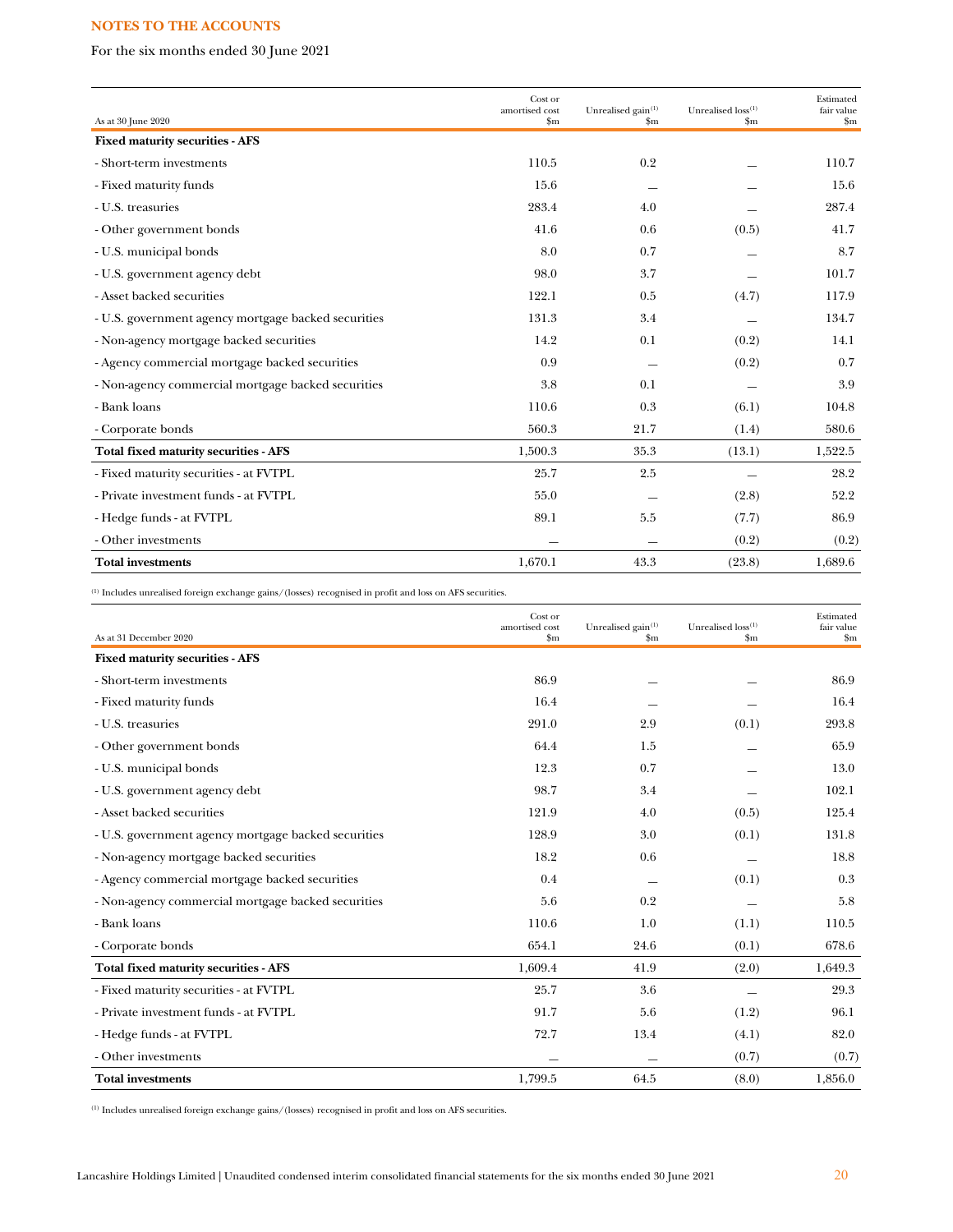#### For the six months ended 30 June 2021

Accumulated other comprehensive income in relation to the Group's AFS fixed maturity portfolio is as follows:

|                                                                                             | 30 June 2021  | 30 June 2020 | 31 December 2020 |
|---------------------------------------------------------------------------------------------|---------------|--------------|------------------|
|                                                                                             | $\mathbf{Sm}$ | \$m          | $\mathbf{Sm}$    |
| Unrealised gains                                                                            | 27.0          | 35.3         | 41.9             |
| Unrealised losses                                                                           | (3.4)         | (13.1)       | (2.0)            |
| Net unrealised foreign exchange (gains) losses on fixed maturity securities -<br><b>AFS</b> | (3.2)         | 3.9          | (5.0)            |
| Tax provision                                                                               | (0.9)         | (1.3)        | (1.3)            |
| Accumulated other comprehensive income                                                      | 19.5          | 24.8         | 33.6             |

The Group determines the estimated fair value of each individual security utilising the highest-level inputs available. Prices for the Group's investment portfolio are provided via a third-party investment accounting firm whose pricing processes and the controls thereon are subject to an annual audit on both the operation and the effectiveness of those controls. Various recognised reputable pricing sources are used including pricing vendors and broker-dealers. The pricing sources use bid prices where available, otherwise indicative prices are quoted based on observable market trade data. The prices provided are compared to the investment managers' pricing.

The Group has not made any adjustments to any pricing provided by independent pricing services or its third-party investment managers for the six months ended 30 June 2021 and 30 June 2020 and the year ended 31 December 2020.

The fair value of securities in the Group's investment portfolio is estimated using the following techniques:

#### LEVEL (I)

Level (i) investments are securities with quoted prices in active markets. A financial instrument is regarded as quoted in an active market if quoted prices are readily and regularly available from an exchange, dealer, broker, industry group, pricing service or regulatory agency and those prices represent actual and regularly occurring market transactions on an arm's length basis.

#### LEVEL (II)

Level (ii) investments are securities with quoted prices in active markets for similar assets or liabilities or securities valued using other valuation techniques for which all significant inputs are based on observable market data. Instruments included in Level (ii) are valued via independent external sources using directly observable inputs to models or other valuation methods. The valuation methods used are typically industry accepted standards and include broker-dealer quotes and pricing models including present values and future cash flows with inputs such as yield curves, interest rates, prepayment speeds and default rates.

#### LEVEL (III)

Level (iii) investments are securities for which valuation techniques are not based on observable market data and require significant management judgement. The Group determines securities classified as Level (iii) to include hedge funds, private investment funds and loans to the Lloyd's central fund.

The estimated fair values of the Group's hedge funds are determined using a combination of the most recent NAVs provided by each fund's independent administrator and the estimated performance provided by each hedge fund manager. Independent administrators provide monthly reported NAVs with up to a one-month delay in valuation. The most recent NAV available for each hedge fund is adjusted for the estimated performance, as provided by the fund manager, between the NAV date and the reporting date. Historically estimated fair values incorporating these performance estimates have not been significantly different from subsequent NAVs. Given the Group's knowledge of the underlying investments and the size of the Group's investment therein, we would not anticipate any material variance between estimated valuations and the final NAVs reported by the administrators.

The estimated fair value of the Group's private investment funds are determined using statements received from each fund's investment managers on either a monthly or quarterly in arrears basis. In addition these valuations will be compared with benchmarks or other indices to assess the reasonableness of the estimates fair value of each fund. Given the Group's knowledge of the underlying investments and the size of the Group's investment therein, we would not anticipate any material variance between estimated valuations and the final NAV's reported by the investment managers.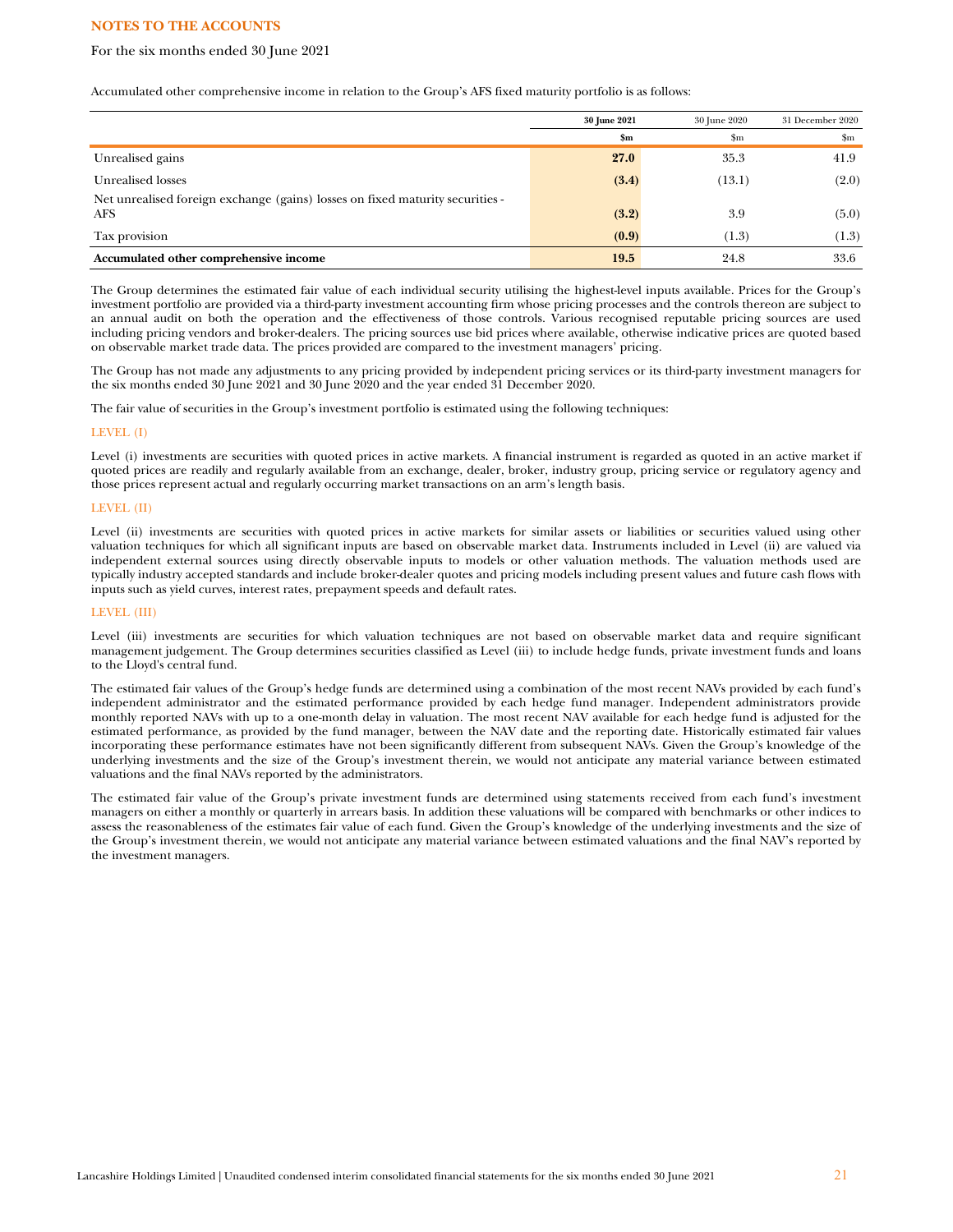# For the six months ended 30 June 2021

The Group determines whether transfers have occurred between levels of the fair value hierarchy by re-assessing the categorisation at the end of each reporting period. Transfers between Level (i) to (ii) securities amounted to \$80.0 million and transfers from Level (ii) to (i) securities amounted to \$197.7 million during the six months ended 30 June 2021.

The fair value hierarchy of the Group's investment holdings is as follows:

| As at 30 June 2021                                  | Level (i)<br>$\mathbf{Sm}$ | Level (ii)<br>$\mathbf{Sm}$ | Level (iii)<br>$\mathbf{Sm}$ | Total<br>$\mathbf{Sm}$ |
|-----------------------------------------------------|----------------------------|-----------------------------|------------------------------|------------------------|
| <b>Fixed maturity securities - AFS</b>              |                            |                             |                              |                        |
| - Short-term investments                            | 45.1                       |                             |                              | 45.1                   |
| - Fixed maturity funds                              |                            | 17.7                        |                              | 17.7                   |
| - U.S. treasuries                                   | 415.8                      |                             |                              | 415.8                  |
| - Other government bonds                            | 28.1                       | 44.5                        |                              | 72.6                   |
| - U.S. municipal bonds                              |                            | 18.7                        |                              | 18.7                   |
| - U.S. government agency debt                       | 42.6                       | 11.3                        |                              | 53.9                   |
| - Asset backed securities                           | 7.3                        | 83.0                        |                              | 90.3                   |
| - U.S. government agency mortgage backed securities |                            | 107.9                       |                              | 107.9                  |
| - Non-agency mortgage backed securities             |                            | 28.1                        |                              | 28.1                   |
| - Agency commercial mortgage backed securities      |                            | 0.3                         |                              | 0.3                    |
| - Non-agency commercial mortgage backed securities  |                            | 13.4                        |                              | 13.4                   |
| - Bank loans                                        | 10.7                       | 103.5                       |                              | 114.2                  |
| - Corporate bonds                                   | 447.1                      | 266.1                       |                              | 713.2                  |
| <b>Total fixed maturity securities - AFS</b>        | 996.7                      | 694.5                       |                              | 1,691.2                |
| - Fixed maturity securities - at FVTPL              | 28.4                       | 24.5                        | 4.7                          | 57.6                   |
| - Private investment funds - at FVTPL               |                            |                             | 97.5                         | 97.5                   |
| - Hedge funds - at FVTPL                            |                            |                             | 100.3                        | 100.3                  |
| - Index linked securities - at FVTPL                |                            | 30.0                        |                              | 30.0                   |
| - Other investments                                 |                            | 1.3                         |                              | 1.3                    |
| <b>Total investments</b>                            | 1,025.1                    | 750.3                       | 202.5                        | 1,977.9                |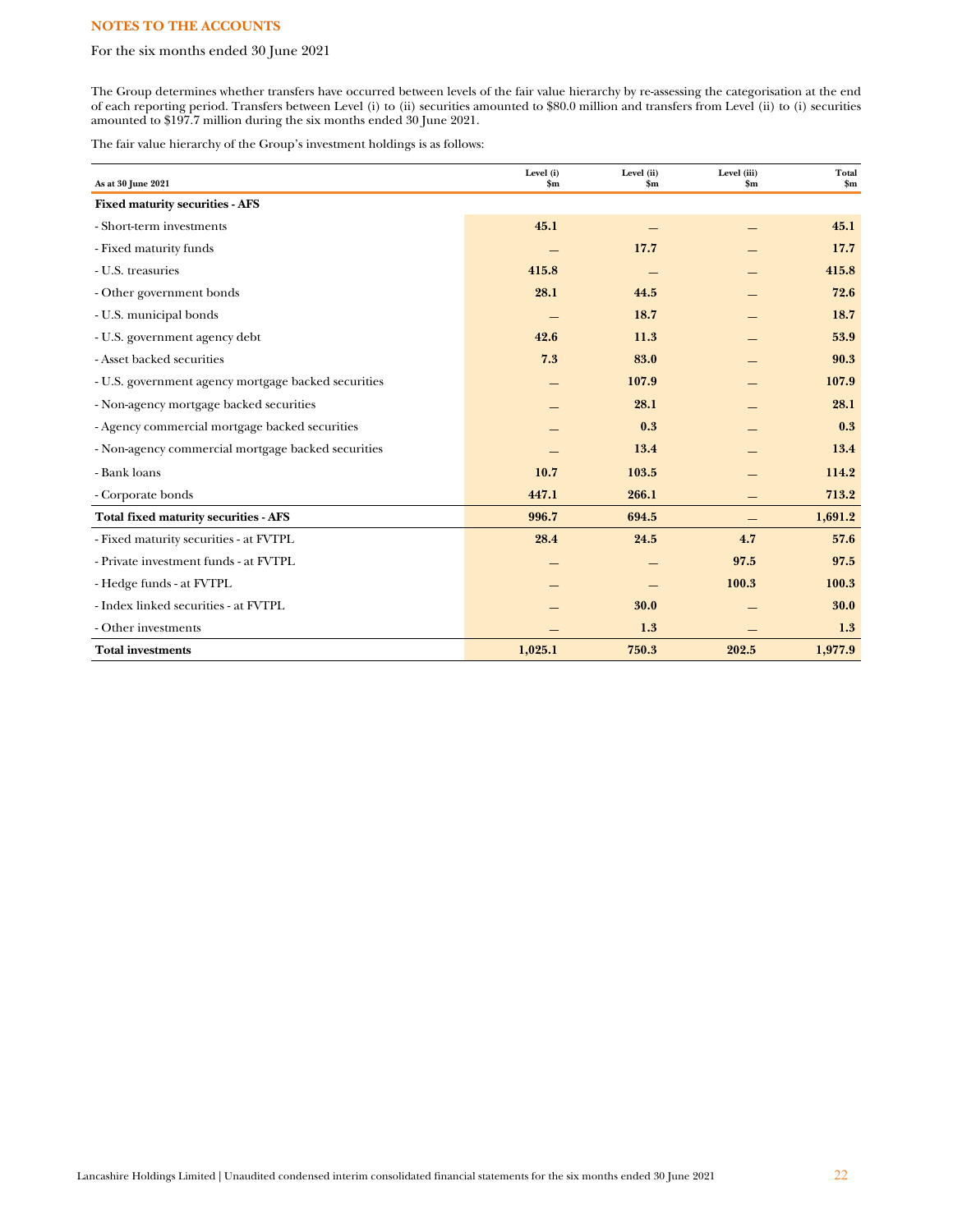For the six months ended 30 June 2021

| As at 30 June 2020                                  | Level (i)<br>\$m | Level (ii)<br>$\mathbf{Sm}$ | Level (iii)<br>$\mathbf{S}_{\mathbf{m}}$ | Total<br>$\mathbf{Sm}$ |
|-----------------------------------------------------|------------------|-----------------------------|------------------------------------------|------------------------|
| <b>Fixed maturity securities - AFS</b>              |                  |                             |                                          |                        |
| - Short-term investments                            | 110.2            | 0.5                         |                                          | 110.7                  |
| - Fixed maturity funds                              |                  | 15.6                        |                                          | 15.6                   |
| - U.S. treasuries                                   | 287.4            |                             |                                          | 287.4                  |
| - Other government bonds                            | 2.0              | 39.7                        |                                          | 41.7                   |
| - U.S. municipal bonds                              |                  | 8.7                         |                                          | 8.7                    |
| - U.S. government agency debt                       | 91.0             | 10.7                        |                                          | 101.7                  |
| - Asset backed securities                           | 0.7              | 117.2                       |                                          | 117.9                  |
| - U.S. government agency mortgage backed securities |                  | 134.7                       |                                          | 134.7                  |
| - Non-agency mortgage backed securities             |                  | 14.1                        |                                          | 14.1                   |
| - Agency commercial mortgage backed securities      |                  | 0.7                         |                                          | 0.7                    |
| - Non-agency commercial mortgage backed securities  |                  | 3.9                         |                                          | 3.9                    |
| - Bank loans                                        | 17.0             | 87.8                        |                                          | 104.8                  |
| - Corporate bonds                                   | 362.8            | 217.8                       |                                          | 580.6                  |
| Total fixed maturity securities - AFS               | 871.1            | 651.4                       | —                                        | 1,522.5                |
| - Fixed maturity securities - at FVTPL              |                  | 28.2                        | $\overline{\phantom{0}}$                 | 28.2                   |
| - Private investment funds - at FVTPL               |                  |                             | 52.2                                     | 52.2                   |
| - Hedge funds - at FVTPL                            |                  |                             | 86.9                                     | 86.9                   |
| - Other investments                                 |                  | (0.2)                       |                                          | (0.2)                  |
| <b>Total investments</b>                            | 871.1            | 679.4                       | 139.1                                    | 1,689.6                |
|                                                     |                  |                             |                                          |                        |
| As at 31 December 2020                              | Level (i)<br>\$m | Level (ii)<br>\$m           | Level (iii)<br>$_{\rm sm}$               | Total<br>$\mathbf{Sm}$ |
| Fixed maturity securities - AFS                     |                  |                             |                                          |                        |
| - Short-term investments                            | 83.7             | 3.2                         |                                          | 86.9                   |
| - Fixed maturity funds                              |                  | 16.4                        |                                          | 16.4                   |
| - U.S. treasuries                                   | 293.8            |                             |                                          | 293.8                  |
| - Other government bonds                            | 25.9             | 40.0                        |                                          | 65.9                   |
| - U.S. municipal bonds                              |                  | 13.0                        |                                          | 13.0                   |
| - U.S. government agency debt                       | 91.0             | 11.1                        |                                          | 102.1                  |
| - Asset backed securities                           |                  | 125.4                       |                                          | 125.4                  |
| - U.S. government agency mortgage backed securities |                  | 131.8                       |                                          | 131.8                  |
| - Non-agency mortgage backed securities             |                  | 18.8                        |                                          | 18.8                   |
| - Agency commercial mortgage backed securities      |                  | 0.3                         |                                          | 0.3                    |
| - Non-agency commercial mortgage backed securities  |                  | 5.8                         |                                          | 5.8                    |
| - Bank loans                                        | 8.3              | 102.2                       |                                          | 110.5                  |
| - Corporate bonds                                   | 262.1            | 416.5                       |                                          | 678.6                  |
| Total fixed maturity securities - AFS               | 764.8            | 884.5                       |                                          | 1,649.3                |
| - Fixed maturity securities - at FVTPL              |                  | 29.3                        |                                          | 29.3                   |
| - Private investment funds - at FVTPL               |                  |                             | 96.1                                     | 96.1                   |
| - Hedge funds - at FVTPL                            |                  |                             | 82.0                                     | 82.0                   |
| - Other investments                                 |                  | (0.7)                       |                                          | (0.7)                  |
| <b>Total investments</b>                            | 764.8            | 913.1                       | 178.1                                    | 1,856.0                |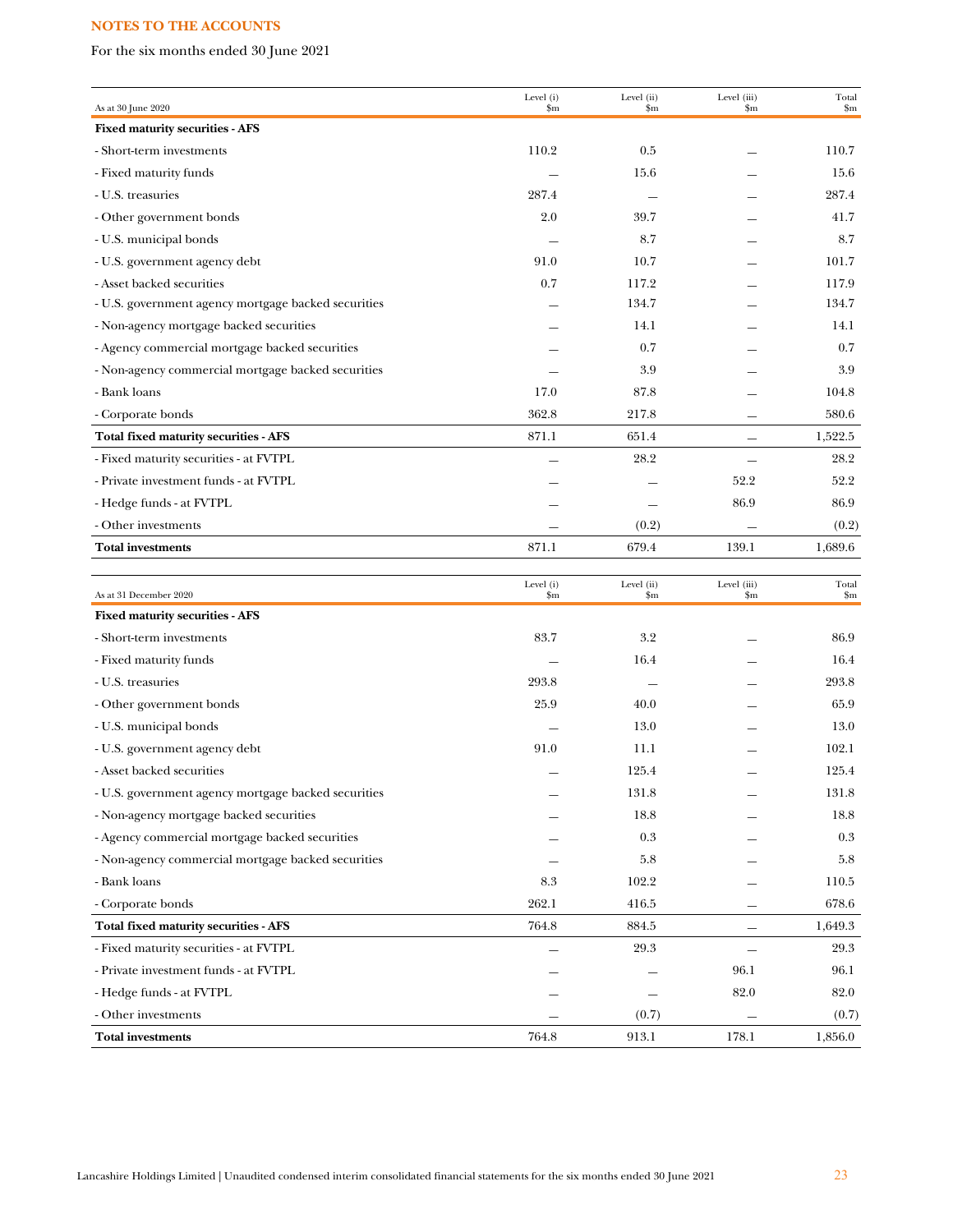# For the six months ended 30 June 2021

The table below analyses the movements in Level (iii) investments during the six months ended 30 June 2021 and 30 June 2020 and for the year ended 31 December 2020:

|                                                                                  | Private<br>investment funds<br>\$m\$ | Hedge<br>funds<br>\$m\$ | <b>Fixed maturity</b><br>securities <sup>1</sup><br>\$m\$ | Total<br>\$m |
|----------------------------------------------------------------------------------|--------------------------------------|-------------------------|-----------------------------------------------------------|--------------|
| As at 31 December 2019                                                           | 15.5                                 | 150.0                   |                                                           | 165.5        |
| Purchases                                                                        | 39.5                                 | 2.5                     |                                                           | 42.0         |
| <b>Sales</b>                                                                     |                                      | (57.9)                  |                                                           | (57.9)       |
| Total net realised and unrealised losses recognised in profit or loss            | (2.8)                                | (7.7)                   |                                                           | (10.5)       |
| As at 30 June 2020                                                               | 52.2                                 | 86.9                    |                                                           | 139.1        |
| Purchases                                                                        | 42.7                                 | 3.3                     |                                                           | 46.0         |
| <b>Sales</b>                                                                     | (6.0)                                | (21.5)                  |                                                           | (27.5)       |
| Total net realised and unrealised gains recognised in profit or loss             | 7.2                                  | 13.3                    |                                                           | 20.5         |
| As at 31 December 2020                                                           | 96.1                                 | 82.0                    |                                                           | 178.1        |
| Purchases                                                                        | 4.6                                  | 26.9                    | 5.3                                                       | 36.8         |
| <b>Sales</b>                                                                     |                                      | (12.9)                  |                                                           | (12.9)       |
| Total net realised and unrealised (losses) gains recognised in profit or<br>loss | (3.2)                                | 4.3                     | (0.6)                                                     | 0.5          |
| As at 30 June 2021                                                               | 97.5                                 | 100.3                   | 4.7                                                       | 202.5        |

1 Included within fixed maturity securities are central fund loans classified at Level (iii) within the fair value hierarchy.

Total net unrealised gains (losses) on level 3 investments included within net realised and unrealised gains losses in the table above was an unrealised loss of \$3.4 million (30 June 2020 - unrealised loss of \$14.4 million; 31 December 2020 - unrealised gain of \$4.3 million).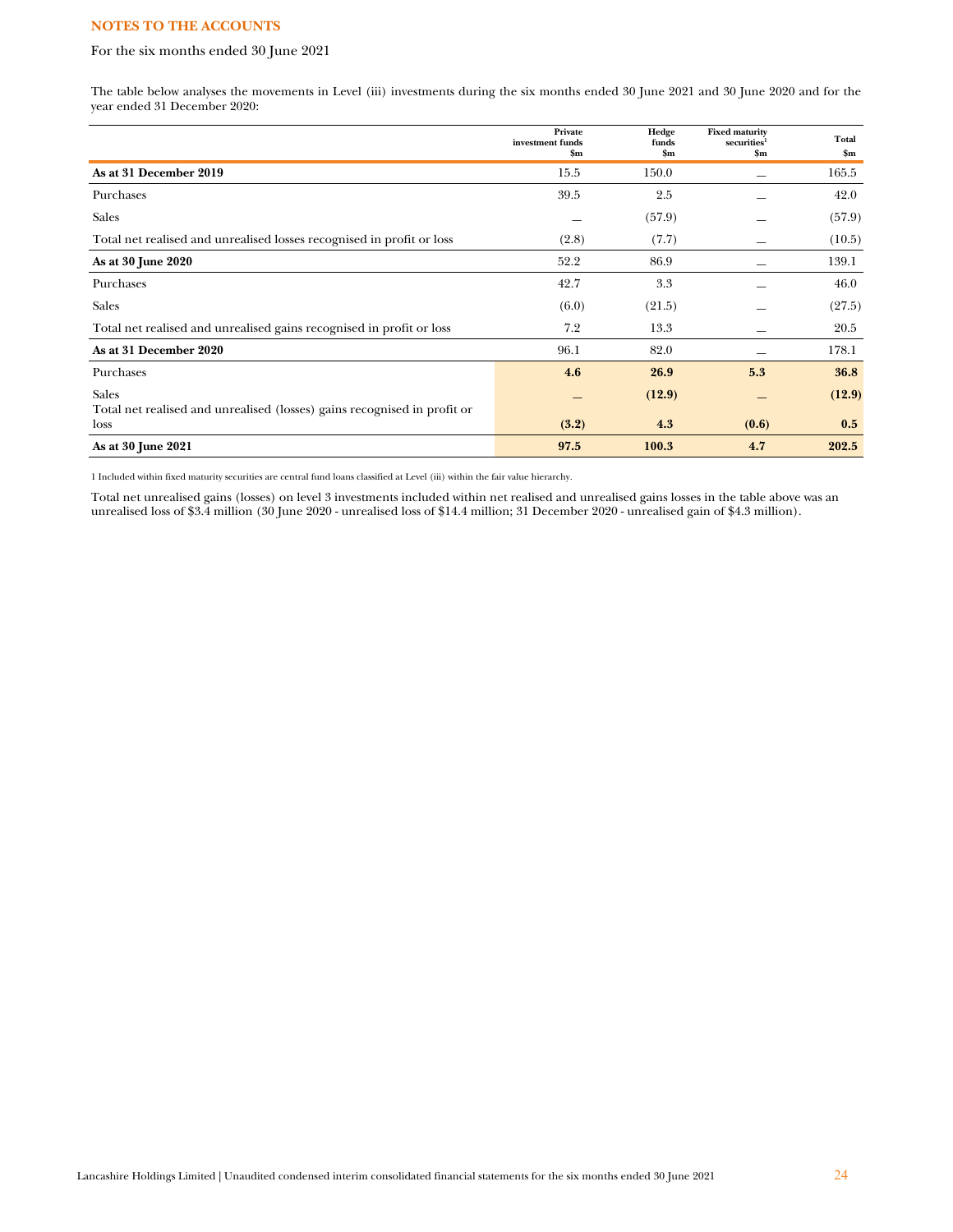For the six months ended 30 June 2021

# **7. LOSSES AND LOSS ADJUSTMENT EXPENSES**

|                                              | <b>Losses</b><br>and loss adjustment<br>expense<br>\$m | Reinsurance<br>recoveries<br>\$m\$ | Net losses and<br>loss adjustment<br>expenses<br>$\mathbf{S}_{\mathbf{m}}$ |
|----------------------------------------------|--------------------------------------------------------|------------------------------------|----------------------------------------------------------------------------|
| As at 31 December 2019                       | 874.5                                                  | (327.5)                            | 547.0                                                                      |
| Net incurred losses for:                     |                                                        |                                    |                                                                            |
| Prior years                                  | (8.1)                                                  | 13.2                               | 5.1                                                                        |
| Current year                                 | 167.3                                                  | (40.0)                             | 127.3                                                                      |
| Exchange adjustments                         | (4.5)                                                  | 2.2                                | (2.3)                                                                      |
| Incurred losses and loss adjustment expenses | 154.7                                                  | (24.6)                             | 130.1                                                                      |
| Net paid losses for:                         |                                                        |                                    |                                                                            |
| Prior years                                  | 130.1                                                  | (26.7)                             | 103.4                                                                      |
| Current year                                 | 10.5                                                   | (2.3)                              | 8.2                                                                        |
| Paid losses and loss adjustment expenses     | 140.6                                                  | (29.0)                             | 111.6                                                                      |
| As at 30 June 2020                           | 888.6                                                  | (323.1)                            | 565.5                                                                      |
| Net incurred losses for:                     |                                                        |                                    |                                                                            |
| Prior years                                  | (56.1)                                                 | (1.0)                              | (57.1)                                                                     |
| Current year                                 | 260.5                                                  | (52.0)                             | 208.5                                                                      |
| Exchange adjustments                         | 16.4                                                   | (3.5)                              | 12.9                                                                       |
| Incurred losses and loss adjustment expenses | 220.8                                                  | (56.5)                             | 164.3                                                                      |
| Net paid losses for:                         |                                                        |                                    |                                                                            |
| Prior years                                  | 91.7                                                   | (22.4)                             | 69.3                                                                       |
| Current year                                 | 64.9                                                   | (18.5)                             | 46.4                                                                       |
| Paid losses and loss adjustment expenses     | 156.6                                                  | (40.9)                             | 115.7                                                                      |
| As at 31 December 2020                       | 952.8                                                  | (338.7)                            | 614.1                                                                      |
| Net incurred losses for:                     |                                                        |                                    |                                                                            |
| Prior years                                  | (66.0)                                                 | 12.4                               | (53.6)                                                                     |
| Current year                                 | 202.2                                                  | (27.5)                             | 174.7                                                                      |
| Exchange adjustments                         | (2.9)                                                  | (0.3)                              | (3.2)                                                                      |
| Incurred losses and loss adjustment expenses | 133.3                                                  | (15.4)                             | 117.9                                                                      |
| Net paid losses for:                         |                                                        |                                    |                                                                            |
| Prior years                                  | 95.8                                                   | (69.4)                             | 26.4                                                                       |
| Current year                                 | 12.3                                                   | (3.1)                              | 9.2                                                                        |
| Paid losses and loss adjustment expenses     | 108.1                                                  | (72.5)                             | 35.6                                                                       |
| As at 30 June 2021                           | 978.0                                                  | (281.6)                            | 696.4                                                                      |

The split of gross losses and loss adjustment expenses between notified outstanding losses, ACRs assessed by management and IBNR is shown below:

|                                  | 30 June 2021  |       |             | 30 June 2020 |       | 31 December 2020 |  |
|----------------------------------|---------------|-------|-------------|--------------|-------|------------------|--|
|                                  | $\mathbf{Sm}$ | %     | $_{\rm sm}$ | %            | \$m   | $\%$             |  |
| <b>Outstanding losses</b>        | 353.7         | 36.2  | 366.1       | 41.2         | 354.0 | 37.1             |  |
| Additional case reserves         | 160.2         | 16.4  | 122.2       | 13.8         | 176.1 | 18.5             |  |
| Losses incurred but not reported | 464.1         | 47.4  | 400.3       | 45.0         | 422.7 | 44.4             |  |
| Total                            | 978.0         | 100.0 | 888.6       | 100.0        | 952.8 | 100.0            |  |

The Group's ceded IBNR balance as at 30 June 2021 amounted to \$152.1 million (30 June 2020 - \$203.3 million; 31 December 2020 - \$211.6 million). The Group's reserve for unpaid losses and loss adjustment expenses for all periods had an estimated duration of approximately two years.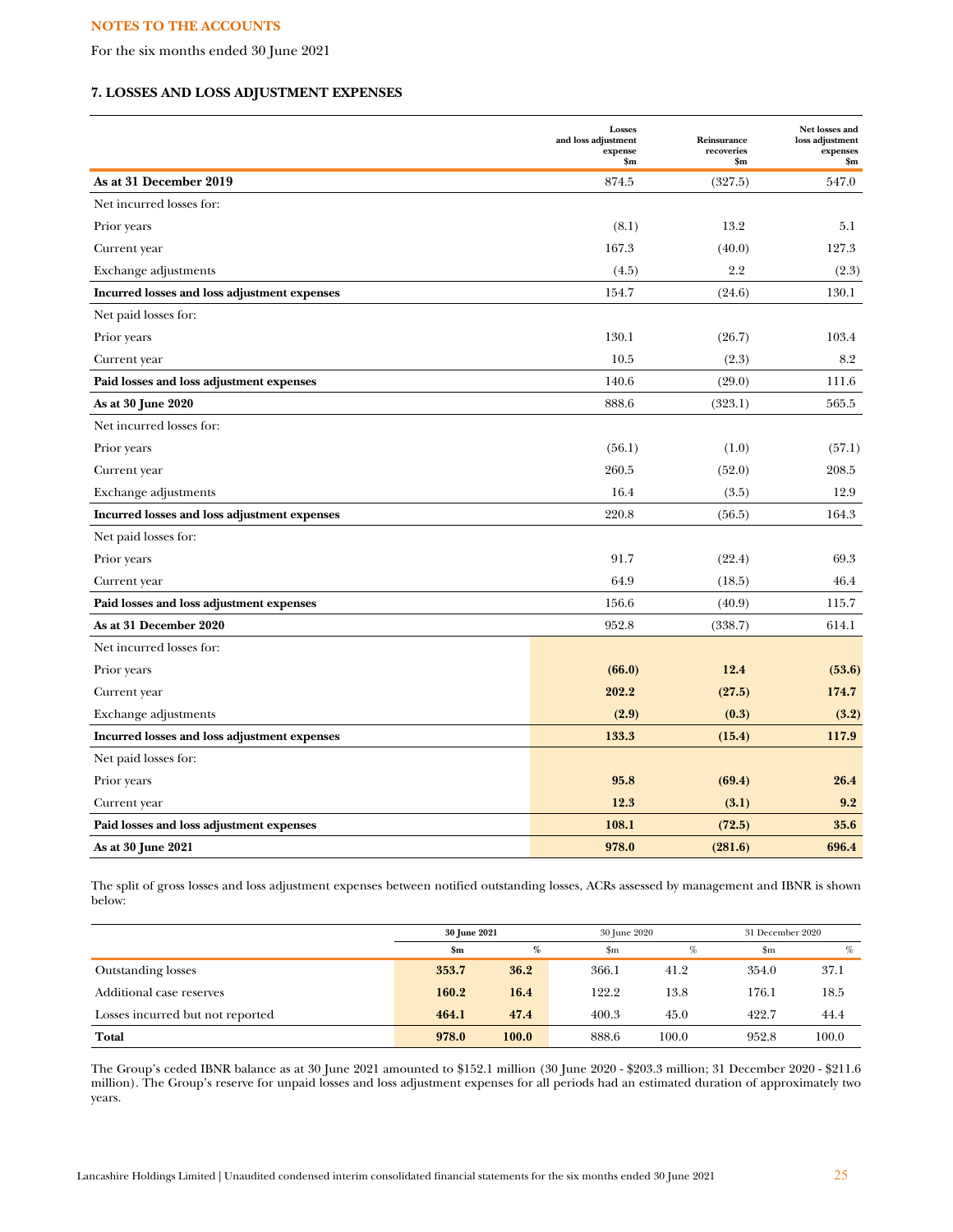#### For the six months ended 30 June 2021

#### CLAIMS DEVELOPMENT

The inherent uncertainty in reserving gives rise to favourable or unfavourable development on the established reserves. The total favourable or unfavourable development on net losses and loss adjustment expenses from prior years, excluding the impact of foreign exchange revaluations, was as follows:

|                                             | 30 June 2021 | 30 June 2020 | 31 December 2020 |
|---------------------------------------------|--------------|--------------|------------------|
| Favourable (unfavourable) development       | \$m\$        | $_{\rm Sm}$  | $\mathbf{Sm}$    |
| 2016 accident year and prior                | 16.7         | (4.8)        | (0.9)            |
| 2017 accident year                          | 12.9         | (5.2)        | 20.7             |
| 2018 accident year                          | (1.6)        | 14.8         | 25.3             |
| 2019 accident year                          | 1.8          | (9.9)        | 6.9              |
| 2020 accident year                          | 23.8         |              |                  |
| Total favourable (unfavourable) development | 53.6         | (5.1)        | 52.0             |

#### **8. PROVISION FOR DEFERRED TAX**

|                                | 30 June 2021  | 30 June 2020  | 31 December 2020 |
|--------------------------------|---------------|---------------|------------------|
|                                | $\mathbf{Sm}$ | $\mathbf{Sm}$ | $\mathbf{Sm}$    |
| Equity based compensation      | (4.5)         | (4.5)         | (5.1)            |
| Claims equalisation reserves   | 1.1           | 3.0           | 2.1              |
| Syndicate underwriting profits | 0.1           | (0.1)         | (0.5)            |
| Syndicate participation rights | 18.8          | 14.2          | 14.4             |
| Other temporary differences    | (0.6)         | (0.4)         |                  |
| Net deferred tax liability     | 14.9          | 12.2          | 10.9             |

Deferred tax assets are recognised to the extent that realising the related tax benefit through future taxable profits is likely. It is anticipated that sufficient taxable profits will be available within the Group in 2021 and subsequent years to utilise the deferred tax assets recognised when the underlying temporary differences reverse.

For the periods ended 30 June 2021, 30 June 2020 and 31 December 2020 the Group has no uncertain tax positions.

Changes to the UK main rate of corporation tax have been enacted under the Finance Act 2021 increasing the tax rate to 25% from 19%, effective 1 April 2023. As at 30 June 2021, this has resulted in the recognition of deferred tax assets and liabilities at 25% on items where the tax reversal is expected to take effect on 1 April 2023, with a related tax expense of \$3.7 million.

All deferred tax assets and liabilities are classified as non-current.

A deferred tax charge of \$0.6 million (30 June 2020 - credit of \$0.4 million; 31 December 2020 - credit of \$0.4 million) was recognised in other reserves which relates primarily to deferred tax credits for unexercised equity based compensation awards where the estimated market value is in excess of the cumulative expense at the reporting date.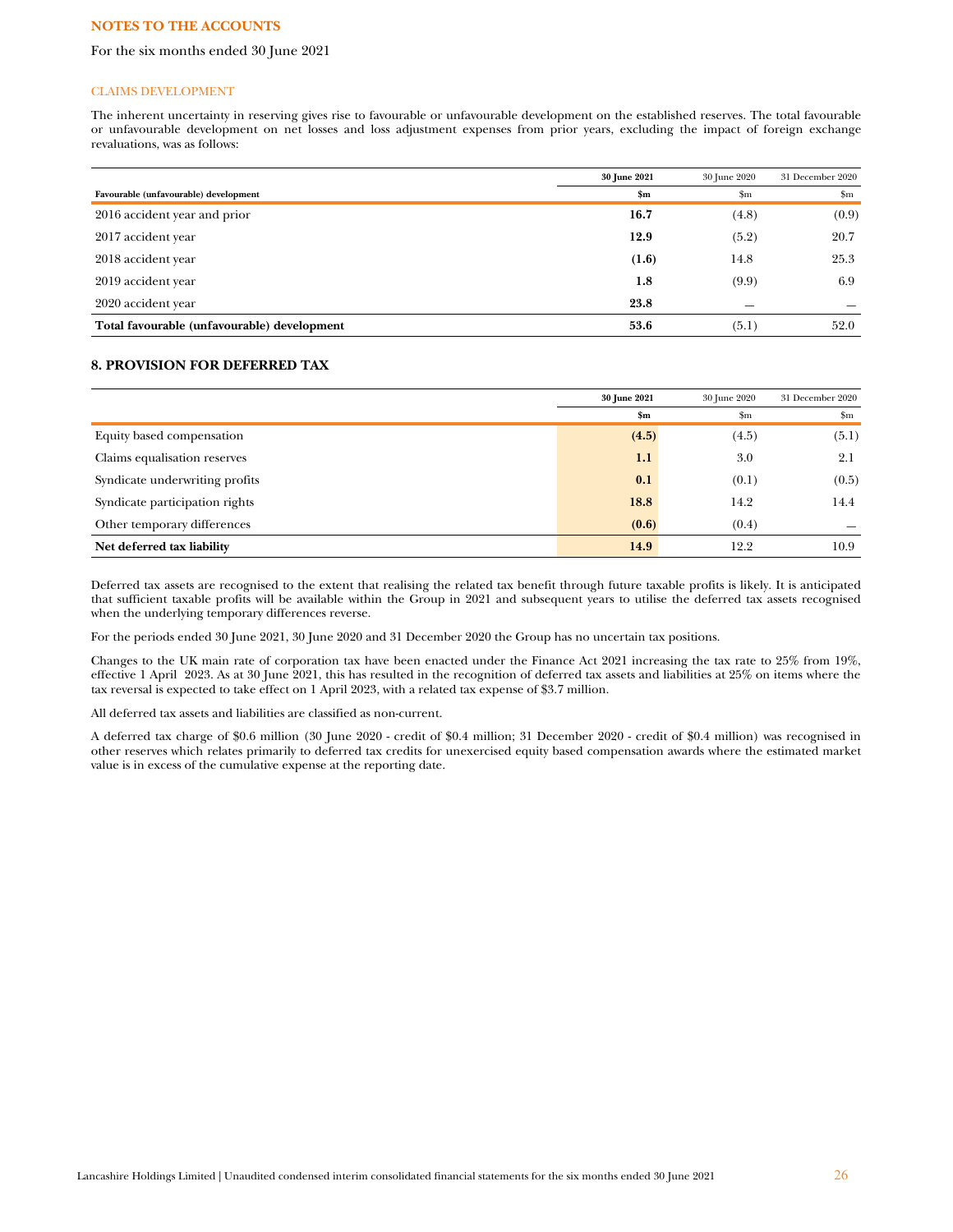For the six months ended 30 June 2021

## **9. LONG-TERM DEBT**

In the first six months of 2021, the Group issued \$450.0 million in aggregate principal amount of 5.625% fixed-rate reset junior subordinated notes, repayable on 18 September 2041. The long-term debt was issued in two tranches forming part of the same series of notes, with \$400.0 million issued on 18 March 2021 and \$50.0 million issued on 31 March 2021. The fixed-rate interest is payable semi-annually in arrears on 18 March and 18 September of each year, beginning on 18 September 2021. The fixed interest rate will reset on 18 September 2031 at a rate per annum equal to the prevailing five year treasury rate plus a credit spread of 4.08% and a relevant 100 basis point step up.

Long-term debt is recognised initially at fair value, net of transaction costs incurred. Thereafter it is held at amortised cost, with the amortisation calculated using the effective interest rate method. Derecognition occurs when the obligation has been extinguished.

The majority of the net proceeds from the long-term debt issuance were used to redeem in whole, prior to the respective maturity dates, the outstanding senior and subordinated loan notes, with the balance being used for general corporate purposes. The table below outlines the early redemption dates and also the carrying value of the reset junior subordinated notes as at 30 June 2021.

|                                                                               | 30 June 2021  | 30 June 2020  | 31 December 2020 |
|-------------------------------------------------------------------------------|---------------|---------------|------------------|
|                                                                               | $\mathbf{Sm}$ | $\mathbf{Sm}$ | \$m              |
| Reset junior subordinated notes                                               |               |               |                  |
| \$450.0 million 5.625% fixed rate notes issued March 2021, due September 2041 | 445.5         |               |                  |
| <b>Senior notes</b>                                                           |               |               |                  |
| \$130.0 million 5.7% unsecured notes due October 2022, redeemed 13 May 2021   |               | 130.0         | 130.0            |
| Subordinated notes, floating rate                                             |               |               |                  |
| \$97.0 million loan notes due December 2035, redeemed 15 June 2021            |               | 97.0          | 97.0             |
| $\epsilon$ 24.0 million loan notes due June 2035, redeemed 15 June 2021       |               | 27.0          | 29.5             |
| €12.0 million loan notes due September 2034, redeemed 24 May 2021             |               | 12.3          | 13.6             |
| \$10.0 million loan notes due September 2034, redeemed 15 June 2021           |               | 10.0          | 10.0             |
| \$25.0 million loan notes due June 2035, redeemed 15 June 2021                |               | 23.7          | 23.7             |
| \$25.0 million loan notes due December 2035, redeemed 15 June 2021            |               | 23.7          | 23.7             |
| Carrying value                                                                | 445.5         | 323.7         | 327.5            |

The fair value of the long-term debt is estimated as \$511.5 million (30 June 2020 - \$371.5 million; 31 December 2020 - \$374.6 million). The fair value measurement is classified within level (ii) of the fair value hierarchy. The fair value is estimated as discounted cash flows based on observable data.

The interest accrued on the long-term debt was \$7.2 million (30 June 2020 - \$2.1 million; 31 December 2020 - \$2.2 million) at the balance sheet date and is included within other payables.

The Group has the option to redeem some or all of the reset junior subordinated notes, in whole or in part, prior to the maturity date.

See note 4 for details of the long term-debt financing costs.

# **10. EARNINGS (LOSS) PER SHARE**

The following reflects the profit and share data used in the basic and diluted earnings (loss) per share computations:

|                                                                         | <b>Six</b><br>months  | <b>Six</b><br>months | Twelve<br>months      |
|-------------------------------------------------------------------------|-----------------------|----------------------|-----------------------|
|                                                                         | 2021<br>$\mathbf{Sm}$ | 2020<br>$_{\rm Sm}$  | 2020<br>$\mathbf{Sm}$ |
| Profit (loss) for the period attributable to equity shareholders of LHL | 47.7                  | (26.0)               | 4.2                   |
|                                                                         | <b>Six</b><br>months  | <b>Six</b><br>months | Twelve<br>months      |
|                                                                         | 2021                  | 2020                 | 2020                  |
|                                                                         | Number of shares      | Number of shares     | Number of shares      |
| Basic weighted average number of shares                                 | 242,327,144           | 205,229,304          | 223,611,114           |
| Dilutive effect of RSS                                                  | 3,128,260             | 2,570,975            | 3,232,649             |
| Diluted weighted average number of shares                               | 245,455,404           | 207,800,279          | 226,843,763           |
|                                                                         |                       |                      |                       |
|                                                                         | <b>Six</b><br>months  | <b>Six</b><br>months | Twelve<br>months      |
| Earnings (loss) per share                                               | 2021                  | 2020                 | 2020                  |
| <b>Basic</b>                                                            | \$0.20                | $(\$0.13)$           | \$0.02                |
| Diluted <sup>1</sup>                                                    | \$0.19                | $(\$0.13)$           | \$0.02                |

1.Diluted EPS excludes dilutive effect of RSS when in a loss making position.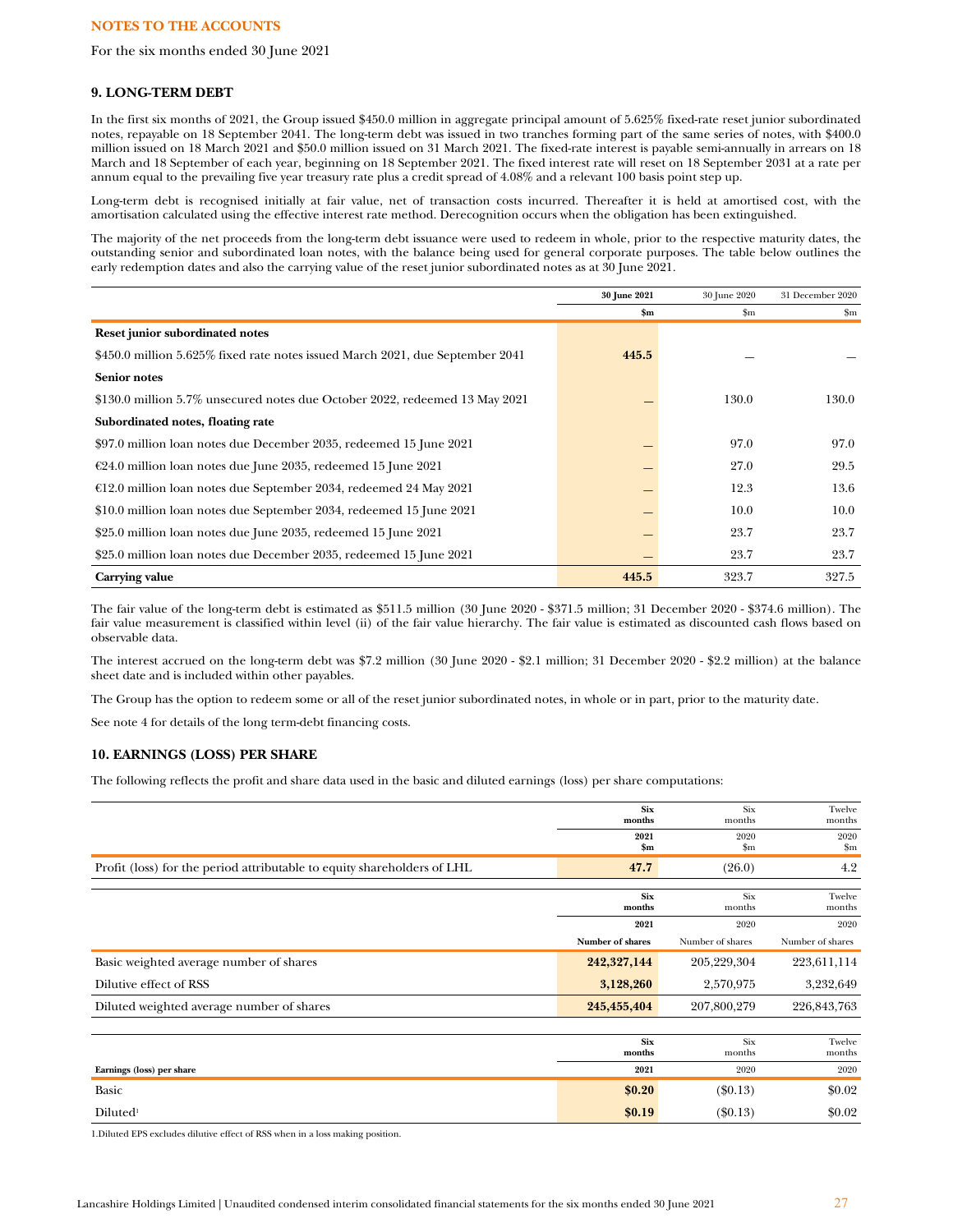#### For the six months ended 30 June 2021

Equity based compensation awards are only treated as dilutive when their conversion to common shares would decrease earnings per share or increase loss per share from continuing operations. Unvested restricted shares without performance criteria are therefore included in the number of potentially dilutive shares. Incremental shares from ordinary restricted share options, where relevant performance criteria have not been met, are not included in the calculation of dilutive shares.

## **11. RELATED PARTY DISCLOSURES**

## KEY MANAGEMENT COMPENSATION

Remuneration for key management (the Group's Executive Directors and Non-Executive Directors) was as follows:

|                              | <b>Six</b><br>months | Six<br>months | Twelve<br>months      |
|------------------------------|----------------------|---------------|-----------------------|
|                              | 2021<br>\$m          | 2020<br>\$m   | 2020<br>$\mathbf{Sm}$ |
| Short-term compensation      | 1.5                  | 2.2           | 5.2                   |
| Equity based compensation    | 1.5                  | 2.2           | 3.0                   |
| Directors' fees and expenses | 1.1                  | 1.1           | 2.2                   |
| Total                        | 4.1                  | 5.5           | 10.4                  |

Non-Executive Directors do not receive any benefits in addition to their agreed fees and expenses and do not participate in any of the Group's incentive, performance or pension plans.

#### TRANSACTIONS WITH ASSOCIATE

In 2013 LCM entered into an underwriting services agreement with KRL and KHL to provide various services relating to underwriting, actuarial, premium payments and relevant deductions, acquisition expenses and receipt of claims. For the period ended 30 June 2021 the Group recognised \$6.0 million (30 June 2020 - \$2.7 million; 31 December 2020 - \$11.8 million) of service fees and profit commissions in other income in relation to this agreement.

During the period ended 30 June 2021, the Group committed \$13.3 million (30 June 2020 - \$15.7 million; 31 December 2020 - \$67.3 million) of capital to KHL. During the period ended 30 June 2021, KHL returned \$51.8 million of capital to the Group (30 June 2020 - \$43.6 million; 31 December 2020 - \$59.1 million).

#### **12. COMMITMENTS**

## CREDIT FACILITY FUND

As at 30 June 2021 the Group has a commitment of \$100.0 million (30 June 2020 - \$100.0 million; 31 December 2020 - \$100.0 million) relating to two credit facility funds.

#### PRIVATE INVESTMENT FUNDS

On 9 December 2020, the Group entered into an agreement to invest in a private investment fund, with an initial commitment of \$25.0 million. As at 30 June 2021, there was a remaining undrawn commitment in the amount of \$13.9 million. The remaining capital commitment is expected to be drawn in the second half of 2021.

On 5 November 2019, the Group entered into an agreement to invest in a private investment fund, with an initial commitment of \$25.0 million. As at 30 June 2021, there was a remaining undrawn commitment in the amount of \$1.0 million. The remaining capital commitment is expected to be drawn in the second half of 2021.

#### LEGAL PROCEEDINGS AND REGULATIONS

The Group operates in the insurance industry and is subject to legal proceedings in the normal course of business. While it is not practicable to estimate or determine the final results of all pending or threatened legal proceedings, management does not believe that such proceedings (including litigation) will have a material effect on its results and financial position.

#### **13. SUBSEQUENT EVENTS**

#### DIVIDEND

On 28 July 2021 the Board of Directors declared the payment of an interim ordinary dividend of \$0.05 per common share (approximately £0.04 pence per common share) to shareholders of record on 6 August 2021, with a settlement date of 3 September 2021. The total dividend payable, will be approximately \$12.2 million. An amount equivalent to the dividend accrues on all RSS options and is paid at the time of exercise, pro-rata according to the number of RSS options that vest.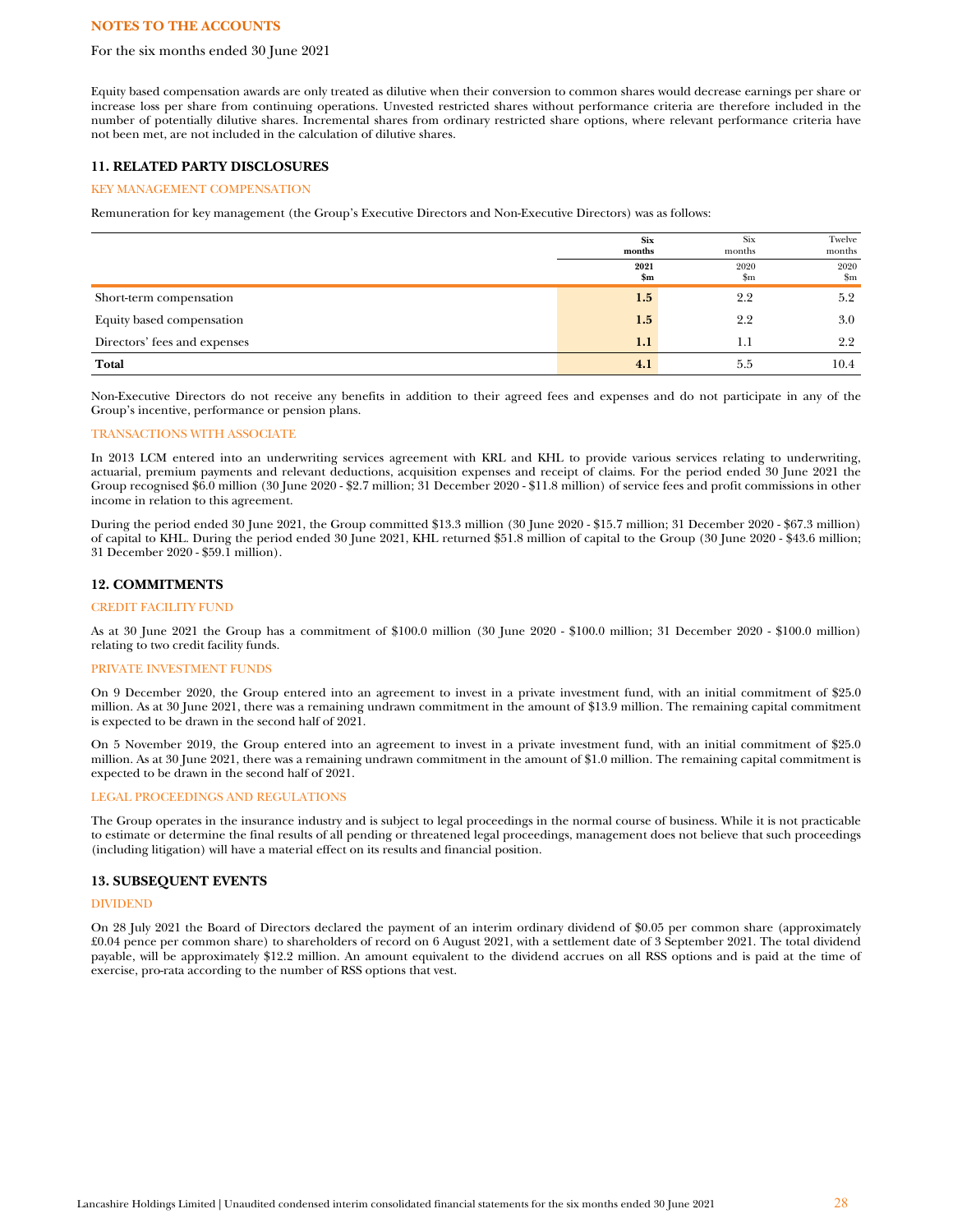# **Statement of Directors' responsibilities**

The Directors confirm to the best of their knowledge, that the unaudited condensed interim consolidated financial statements have been prepared in accordance with IAS 34 as adopted by the EU and where IFRS is silent, as it is in respect of certain aspects relating to the measurement of insurance products, U.S GAAP have been considered and the interim management report herein includes a fair review of the information required by sections 4.2.7R and 4.2.8R of the Disclosure and Transparency Rules of the United Kingdom's Financial Conduct Authority, being:

- an indication of important events during the first six months of 2021 and their impact on the unaudited condensed interim consolidated financial statements, and a description of the principal risks and uncertainties for the remaining six months of the year; and
- related party transactions that have taken place in the first six months of 2021 and that have materially affected the consolidated financial position or performance of the Group during that period, and any changes in the related party transactions described in the last Annual Report and Accounts that could have such a material effect.

The Directors also confirm that, in view of the unaudited condensed interim consolidated financial statements and the information contained within the interim management report, the business is a going concern. The Directors of the Company are listed on pages 62-63 of the Group's 2020 Annual Report and Accounts. The individuals responsible for authorising the responsibility statement on behalf of the Board on 27 July 2021 are:

Peter Clarke Natalie Kershaw Natalie Kershaw Natalie Kershaw Natalie Kershaw Natalie Kershaw Natalie Kershaw Na<br>Natalie Kershawa Natalie Albert Natalie Albert Natalie Kershaw Natalie Kershaw Natalie Kershaw Natalie Kershaw **Director/Chairman**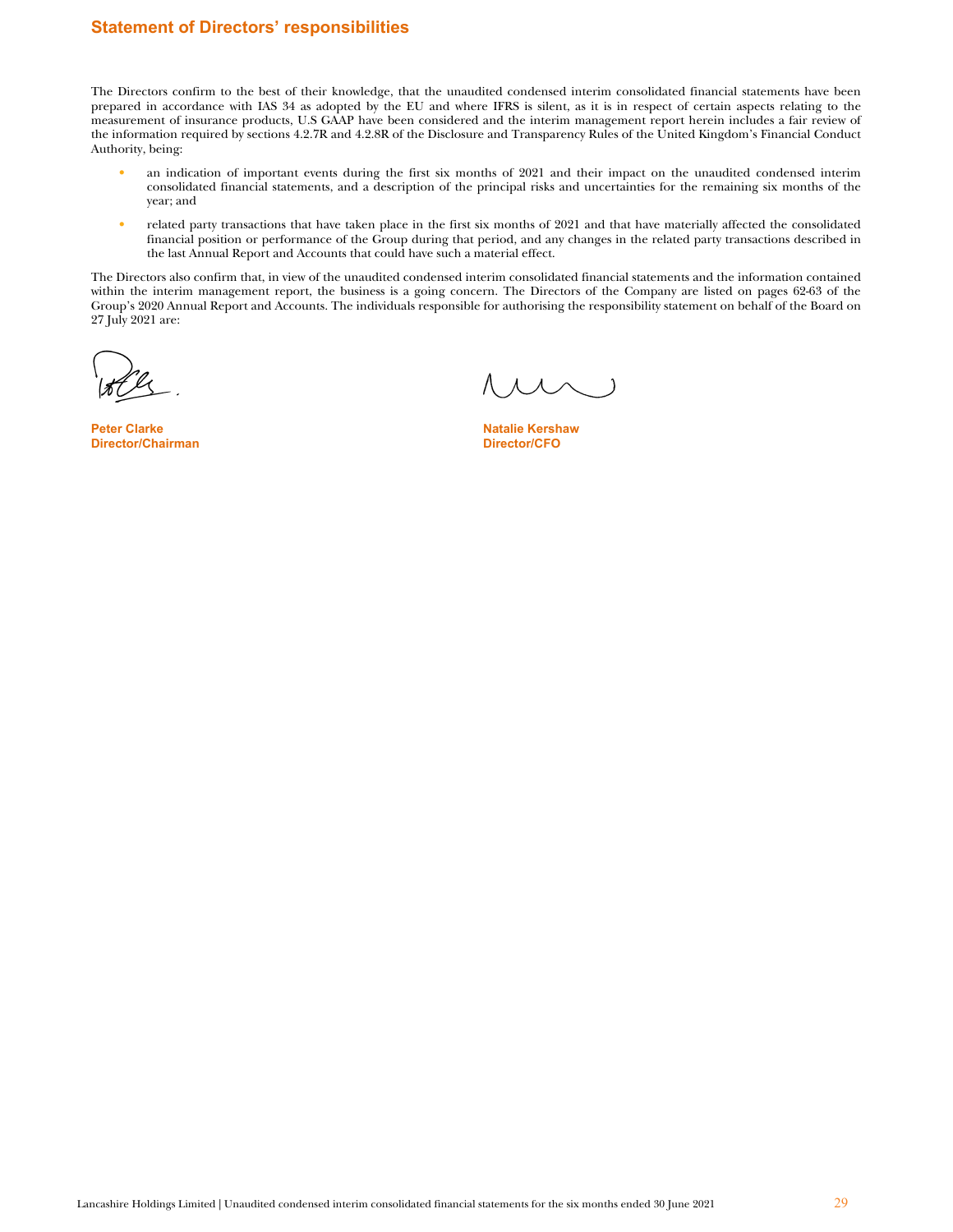#### INDEPENDENT REVIEW REPORT TO LANCASHIRE HOLDINGS LIMITED

#### **Conclusion**

We have been engaged by the Company to review the condensed set of financial statements in the half-yearly financial report for the six months ended 30 June 2021 which comprises the condensed interim consolidated statement of comprehensive income (loss), the condensed interim consolidated balance sheet, the condensed interim consolidated statement of changes in shareholders' equity, the condensed interim statement of consolidated cash flows, the risk and other disclosures and the related explanatory notes.

Based on our review, nothing has come to our attention that causes us to believe that the condensed set of financial statements in the halfyearly financial report for the six months ended 30 June 2021 is not prepared, in all material respects, in accordance with IAS 34 Interim Financial Reporting as adopted by the EU and the Disclosure Guidance and Transparency Rules ("the DTR") of the UK's Financial Conduct Authority ("the UK FCA").

#### **Scope of review**

We conducted our review in accordance with International Standard on Review Engagements (UK and Ireland) 2410 Review of Interim Financial Information Performed by the Independent Auditor of the Entity issued by the Auditing Practices Board for use in the UK. A review of interim financial information consists of making enquiries, primarily of persons responsible for financial and accounting matters, and applying analytical and other review procedures. We read the other information contained in the half-yearly financial report and consider whether it contains any apparent misstatements or material inconsistencies with the information in the condensed set of financial statements.

A review is substantially less in scope than an audit conducted in accordance with International Standards on Auditing (UK) and consequently does not enable us to obtain assurance that we would become aware of all significant matters that might be identified in an audit. Accordingly, we do not express an audit opinion.

#### **Directors' responsibilities**

The half-yearly financial report is the responsibility of, and has been approved by, the Directors. The Directors are responsible for preparing the half-yearly financial report in accordance with the DTR of the UK FCA.

As disclosed in the basis of preparation on page 11 the latest annual financial statements of the Company were prepared in accordance with International Financial Reporting Standards as adopted by the EU. The Directors are responsible for preparing the condensed set of financial statements included in the half-yearly financial report in accordance with IAS 34 as adopted by the EU.

#### **Our responsibility**

Our responsibility is to express to the Company a conclusion on the condensed set of financial statements in the half-yearly financial report based on our review.

#### **The purpose of our review work and to whom we owe our responsibilities**

This report is made solely to the Company in accordance with the terms of our engagement to assist the Company in meeting the requirements of the DTR of the UK FCA. Our review has been undertaken so that we might state to the Company those matters we are required to state to it in this report and for no other purpose. To the fullest extent permitted by law, we do not accept or assume responsibility to anyone other than the Company for our review work, for this report, or for the conclusions we have reached.

Rees Aronson for and on behalf of KPMG LLP Chartered Accountants 15 Canada Square E14 5GL 27 July 2021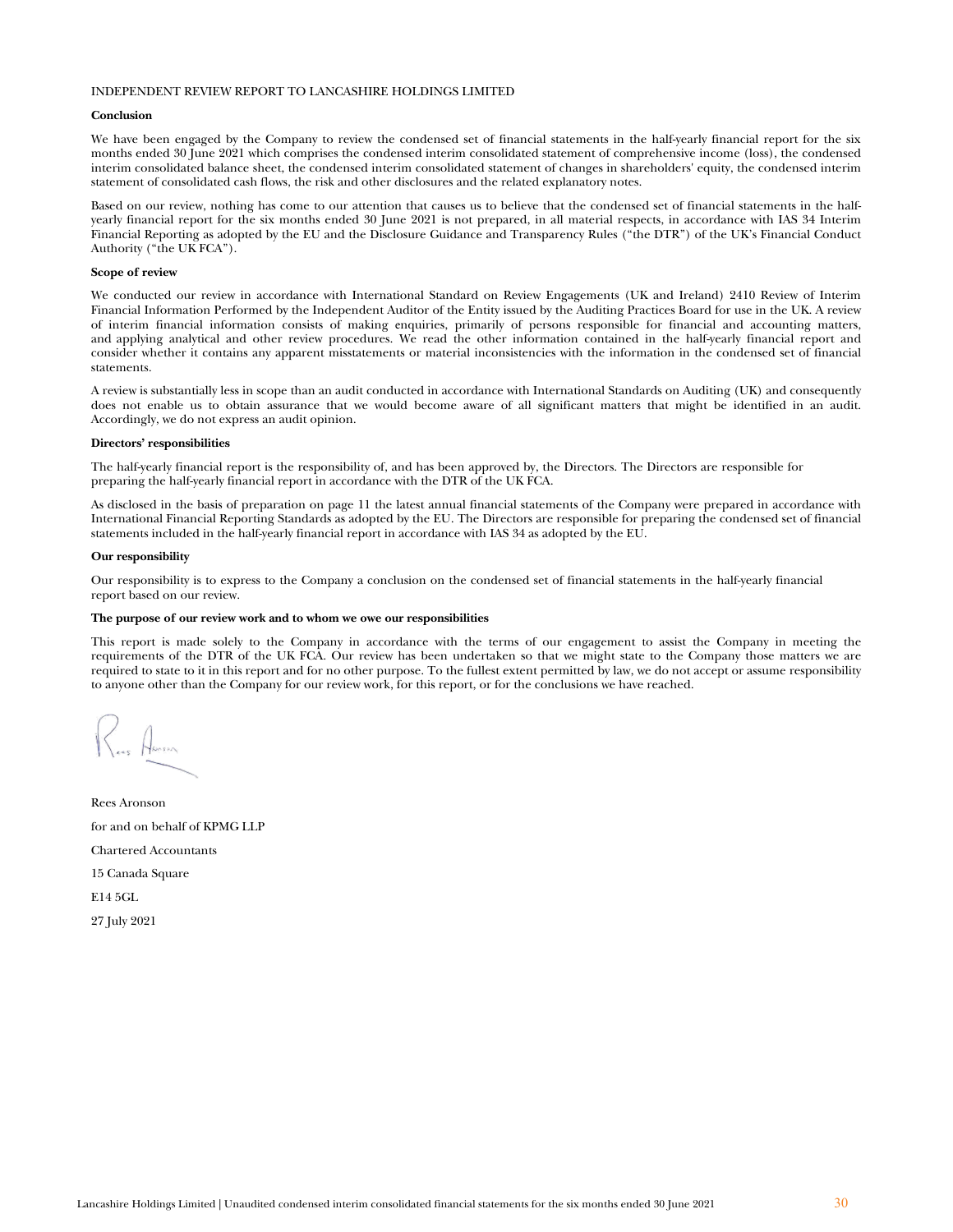# <span id="page-31-0"></span>**GLOSSARY**

#### Accident year loss ratio

The accident year loss ratio is calculated using the accident year ultimate liability revalued at the current balance sheet date, divided by net premium earned

Additional case reserves (ACR)

Additional reserves deemed necessary by management

AFS

Available for sale

AIM

A sub-market of the LSE

#### A.M. Best Company (A.M. Best)

A.M Best is a full-service credit rating organisation dedicated to serving the financial services industries, focusing on the insurance sector

#### Board of Directors, Board

Unless otherwise stated refers to the LHL Board of Directors

#### Book value per share (BVS)

Calculated by dividing the value of the total shareholders' equity by the sum of all common voting shares outstanding

#### **BSX**

Bermuda Stock Exchange

#### Ceded

To transfer insurance risk from a direct insurer to a reinsurer and/or from a reinsurer to a retrocessionaire

#### **CEO**

Chief Executive Officer

**CFO** 

Chief Financial Officer

#### Change in FCBVS

The IRR of the change in FCBVS in the period plus accrued dividends

#### Combined ratio

Ratio, in per cent, of the sum of net insurance losses, net acquisition expenses and other operating expenses to net premiums earned

#### Deferred acquisition costs

Costs incurred for the acquisition or the renewal of insurance policies (e.g. brokerage and premium taxes) which are deferred and amortised over the term of the insurance contracts to which they relate

## Diluted earnings per share

Calculated by dividing the net profit for the period attributable to shareholders by the weighted average number of common shares outstanding during the period plus the weighted average number of common shares that would be issued on the conversion of all potentially dilutive equity based compensation awards into common shares under the treasury stock method

#### Directors fees and expenses

Unless otherwise stated includes fees and expenses of all Directors across the Group

#### Duration

Duration is the weighted average maturity of a security's cash flows, where the present values of the cash flows serve as the weights. The effect of the convexity, or sensitivity, of the portfolio's response to changes in interest rates is also factored in to the calculation

#### Earnings per share (EPS)

Calculated by dividing net profit for the period attributable to shareholders by the weighted average number of common shares outstanding during the period, excluding treasury shares and shares held by the EBT

#### **EBT**

Lancashire Holdings Employee Benefit Trust

EU

European Union

FAL

Funds at Lloyd's

Fully converted book value per share (FCBVS)

Calculated based on the value of the total shareholders' equity attributable to the Group and dilutive restricted stock units as calculated under the treasury method, divided by the sum of all shares and dilutive restricted stock units, assuming all are exercised

## FVTPL

Fair value through profit or loss

Gross premiums written

Amounts payable by the insured, excluding any taxes or duties levied on the premium, including any brokerage and commission deducted by intermediaries

#### Gross premiums written under management

The gross premiums written under management equals the total of the Group's consolidated gross premiums written plus the external Name's portion of gross premiums written in Syndicate 2010 plus the gross premiums written in LCM on behalf of KRL.

#### The Group or the Lancashire Group

LHL and its subsidiaries

IFRS

#### International Financial Reporting Standard(s)

Incurred but not reported (IBNR)

These are anticipated or likely losses that may result from insured events which have taken place, but for which no losses have yet been reported. IBNR also includes a reserve for possible adverse development of previously reported losses

#### International Accounting Standard(s) (IAS)

[Standards,](http://www.businessdictionary.com/definition/standards.html) created by the IASB, for the [preparation](http://www.businessdictionary.com/definition/preparation.html) and [presentation](http://www.businessdictionary.com/definition/presentation.html) of [financial statements](http://www.businessdictionary.com/definition/financial-statement.html)

[International Accounting Standards Board \(IASB\)](http://www.businessdictionary.com/definition/International-Accounting-Standards-Committee-IASC.html) 

An international panel of accounting experts responsible for developing IAS and IFRS

#### IRR

Internal rate of return

## KHL

Kinesis Holdings I Limited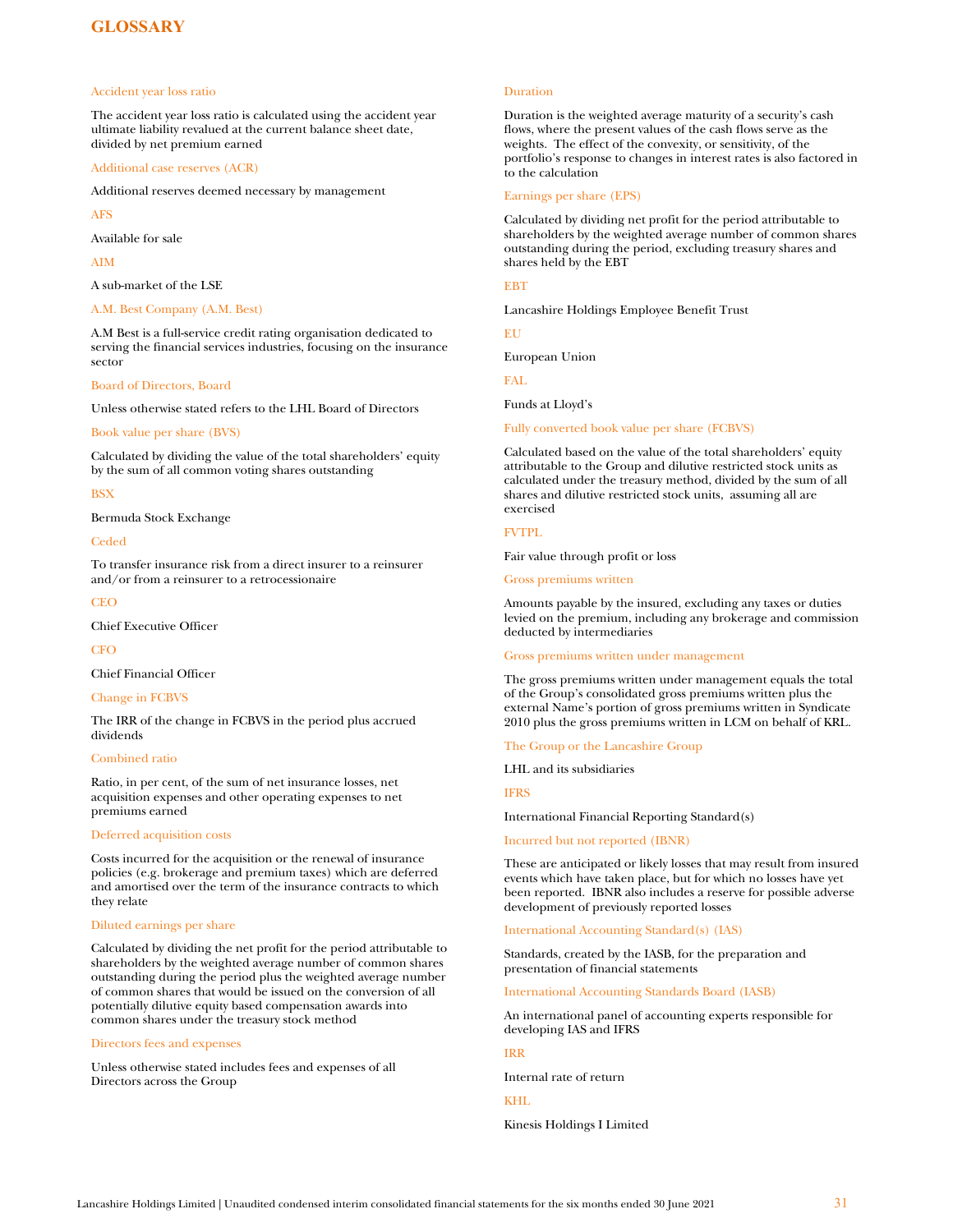# **GLOSSARY**

#### LCM

Lancashire Capital Management Limited

LCMMSL

LCM Marketing Services Limited

## Kinesis

The Group's third party capital management division encompassing LCM, LCMMSL and the management of KHL and KRL

#### LHL

Lancashire Holdings Limited

# LICL

Lancashire Insurance Company Limited

#### Lloyd's

The Society of Lloyd's

#### Losses

Demand by an insured for indemnity under an insurance contract

#### LSE

London Stock Exchange

LSL

Lancashire Syndicates Limited

# LUK

Lancashire Insurance Company (UK) Limited

## Moody's Investor Service (Moody's)

Moody's Corporation is the parent company of Moody's Investor Service, which provides credit rating and research covering debt instruments and securities, and Moody's Analytics, which offers software, advisory services and research for credit and economic analysis and financial risk management

## NAV

Net asset value

#### Net acquisition cost ratio

Ratio, in per cent, of net insurance acquisition expenses to net premiums earned

#### Net expense ratio

Ratio, in per cent, of other operating expenses to net premiums earned

#### Net loss ratio

Ratio, in per cent, of net insurance losses to net premiums earned

#### Net premiums written

Net premiums written is equal to gross premiums written less outwards reinsurance premiums written

#### ORSA

Own Risk and Solvency Assessment

#### OTC

Over the counter

## RPI

Renewal Price Index

### RSS

Restricted share scheme

# S&P Global Ratings (S&P)

S&P Global Ratings is a worldwide insurance rating and information agency whose ratings are recognised as an ideal benchmark for assessing the financial strength of insurance related organisations

#### Syndicate 2010

Lloyd's Syndicate 2010, managed by LSL. The Group provides capital to support approximately 58.1% of the stamp

#### Syndicate 3010

Lloyd's Syndicate 3010, managed by LSL. The Group provides capital to support 100.0% of the stamp

#### Unearned premiums

The portion of premium income that is attributable to periods after the balance sheet date is deferred and amortised to future accounting periods

## UK

United Kingdom

U.S.

United States of America

## U.S. GAAP

Accounting principles generally accepted in the United States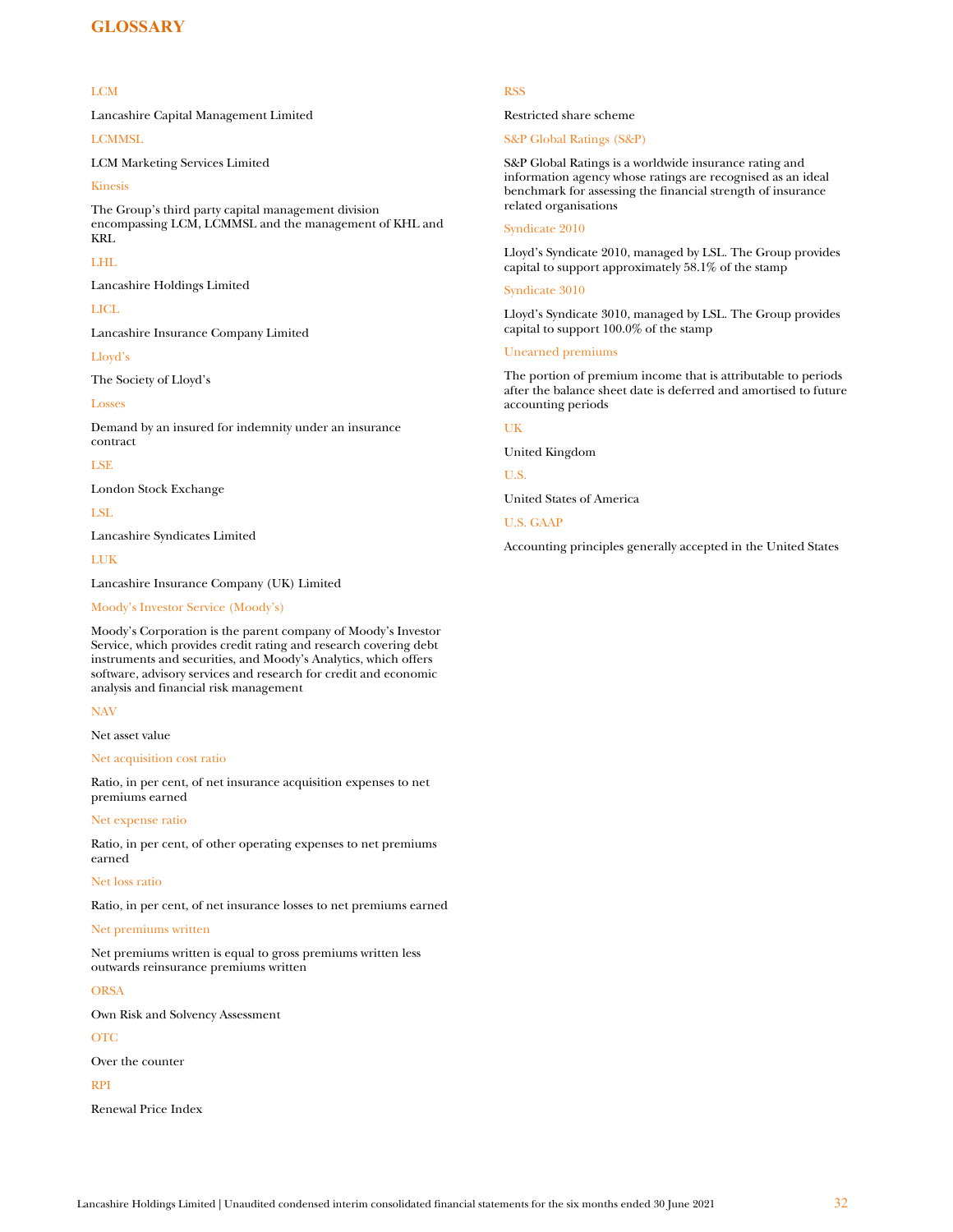#### **Alternative Performance Measures (APMs)**

As is customary in the insurance industry, the Group also utilises certain non-GAAP measures in order to evaluate, monitor and manage the business and to aid users' understanding of the Group. Management believes that the APMs included in the Financial Statements are important for understanding the Group's overall results of operations and may be helpful to investors and other interested parties who may benefit from having a consistent basis for comparison with other companies within the industry. However, these measures may not be comparable to similarly labelled measures used by companies inside or outside the insurance industry. In addition, the information contained herein should not be viewed as superior to, or a substitute for, the measures determined in accordance with the accounting principles used by the Group for its audited consolidated financial statements or in accordance with GAAP.

In compliance with the Guidelines on APMs of the European Securities and Markets Authority, as applied by the FCA, information on APMs which the Group uses is described below. This information has not been audited.

All amounts, excluding share data, ratios, percentage or where otherwise stated, are in millions of U.S. dollars.

**Net loss ratio:** Ratio, in per cent, of net insurance losses to net premiums earned. This ratio gives an indication of the amount of claims expected to be paid out per \$1.00 of net premium earned in the financial year.

|                                | 30<br>June<br>2021 | 30<br>June<br>2020 | 31<br>December<br>2020 |
|--------------------------------|--------------------|--------------------|------------------------|
| Net insurance losses           | 121.1              | 132.4              | 283.8                  |
| Divided by net premiums earned | 315.3              | 230.8              | 475.8                  |
| Net loss ratio                 | 38.4%              | 57.4%              | 59.6%                  |

**Net acquisition cost ratio:** Ratio, in per cent, of net insurance acquisition expenses to net premiums earned. This ratio gives an indication of the amount expected to be paid out to insurance brokers and other insurance intermediaries per \$1.00 of net premium earned in the financial year.

|                                | 30<br>June<br>2021 | 30<br>June<br>2020 | 31<br>December<br>2020 |
|--------------------------------|--------------------|--------------------|------------------------|
| Net acquisition expense        | 67.1               | 59.0               | 115.0                  |
| Divided by net premiums earned | 315.3              | 230.8              | 475.8                  |
| Net acquisition cost ratio     | 21.3%              | 25.6%              | 24.2%                  |

**Net expense ratio:** Ratio, in per cent, of other operating expenses, excluding restricted stock expenses, to net premiums earned. This ratio gives an indication of the amount of operating expenses expected to be paid out per \$1.00 of net premium earned in the financial year.

|                                | 30<br>June<br>2021 | 30<br>June<br>2020 | 31<br>December<br>2020 |
|--------------------------------|--------------------|--------------------|------------------------|
| Other operating expenses       | 66.1               | 55.1               | 114.4                  |
| Divided by net premiums earned | 315.3              | 230.8              | 475.8                  |
| Net expense ratio              | 21.0%              | 23.9%              | 24.0%                  |

**Combined ratio (KPI):** Ratio, in per cent, of the sum of net insurance losses, net acquisition expenses and other operating expenses to net premiums earned. The Group aims to price its business to ensure that the combined ratio across the cycle is less than 100%.

|                            | 30<br>June<br>2021 | 30<br>June<br>2020 | 31<br>December<br>2020 |
|----------------------------|--------------------|--------------------|------------------------|
| Net loss ratio             | 38.4%              | 57.4%              | 59.6%                  |
| Net acquisition cost ratio | 21.3%              | 25.6%              | 24.2%                  |
| Net expense ratio          | 21.0%              | 23.9%              | 24.0%                  |
| <b>Combined Ratio</b>      | 80.7%              | 106.9%             | 107.8%                 |

**Accident year loss ratio:** The accident year loss ratio is calculated using the accident year ultimate liability revalued at the current balance sheet date, divided by net premiums earned. This ratio shows the amount of claims expected to be paid out per \$1.00 of net premium earned in an accident year.

|                                               | 30<br>June<br>2021 | 30<br>June<br>2020 | 31<br>December<br>2020 |
|-----------------------------------------------|--------------------|--------------------|------------------------|
| Net insurance losses current<br>accident year | 175.2              | 128.3              | 339.1                  |
| Net premiums earned current<br>accident year* | 311.0              | 231.6              | 474.9                  |
| Accident year loss ratio                      | 56.3%              | 55.4%              | 71.4%                  |

\*For the accident year loss ratio, net premiums earned excludes inwards and outwards reinstatement premium from prior accident years.

**Fully converted book value per share ('FCBVS') attributable to the Group:** Calculated based on the value of the total shareholders' equity attributable to the Group and dilutive restricted stock units as calculated under the treasury method, divided by the sum of all shares and dilutive restricted stock units, assuming all are exercised. Shows the Group net asset value on a diluted per share basis for comparison to the market value per share.

| 30<br>June  | 30<br>June  | 31<br>December                            |
|-------------|-------------|-------------------------------------------|
| 2021        | 2020        | 2020                                      |
|             |             |                                           |
| 242,754,618 | 241,756,207 | 241.811.908                               |
| 2,859,880   | 2.868.612   | 3.333.356                                 |
| 245,614,498 | 244,624,819 | 245,145,264                               |
| \$6.33      | \$6.16      | \$6.28                                    |
|             |             | 1,553,600,727 1,506,073,852 1,538,466,664 |

\*Common voting shares outstanding comprise issued share capital less amounts held in trust.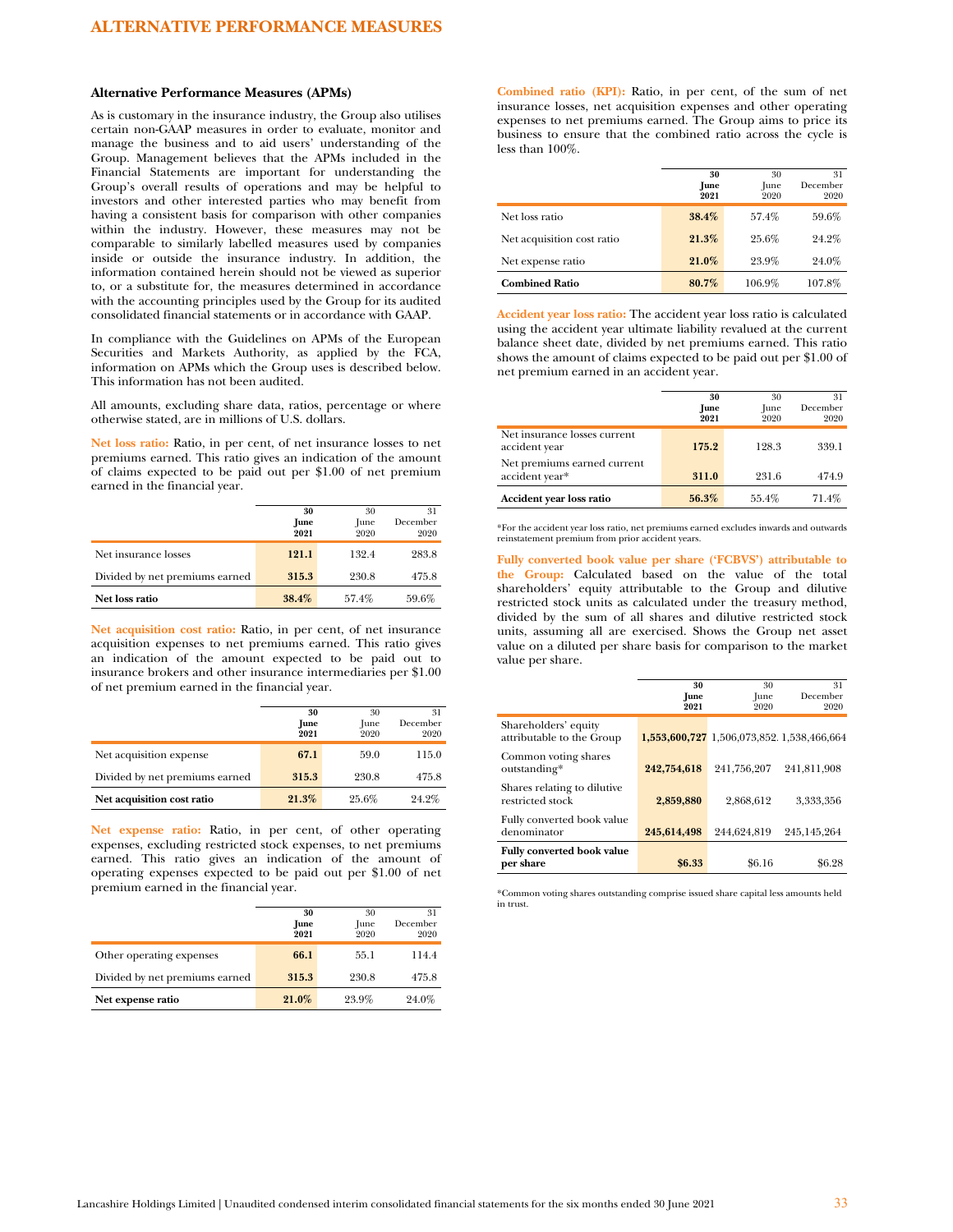**Change in FCBVS (KPI):** The internal rate of return of the change in FCBVS in the period plus accrued dividends. Sometimes referred to as ROE. The Group's aim is to maximise risk-adjusted returns for shareholders across the cycle through a purposeful and sustainable business culture.

|                                   | 30<br>June<br>2021 | 30<br>June<br>2020 | 31<br>December<br>2020 |
|-----------------------------------|--------------------|--------------------|------------------------|
| <b>Opening FCBVS</b>              | (\$6.28)           | $(\$5.84)$         | $(\$5.84)$             |
| Q1 dividend per share             |                    |                    |                        |
| Q <sub>2</sub> dividend per share | \$0.10             | \$0.10             | \$0.10                 |
| Q3 dividend per share             |                    |                    | \$0.05                 |
| Q4 dividend per share             |                    |                    |                        |
| <b>Closing FCBVS</b>              | \$6.33             | \$6.16             | \$6.28                 |
| Change in FCBVS*                  | 2.4%               | 7.2%               | 10.2%                  |

\*Calculated using the internal rate of return.

**Total investment return (KPI):** Total investment return in percentage terms, is calculated by dividing the total investment return excluding foreign exchange by the investment portfolio net asset value, including managed cash on a daily basis. These daily returns are then annualized through geometric linking of daily returns. The return can be approximated by dividing the total investment return excluding foreign exchange by the average portfolio net asset value, including managed cash. The Group's primary investment objectives are to preserve capital and provide adequate liquidity to support the Group's payment of claims and other obligations. Within this framework we aim for a degree of investment portfolio return.

|                                        | 30<br>June<br>2021 | 30<br>June<br>2020 | 31<br>December<br>2020 |
|----------------------------------------|--------------------|--------------------|------------------------|
| Total investment return                | 7.4                | 22.0               | 69.1                   |
| Average invested assets <sup>*</sup>   | 2,139.3            | 1,818.3            | 1.873.9                |
| Approximate total investment<br>return | 0.3%               | $1.2\%$            | 3.7%                   |
| Reported total investment<br>return    | 0.3%               | 1.3%               | 3.9%                   |

\*Calculated as the average between the opening and closing investments as per note 6 and our externally managed cash.

**Gross premiums written under management (KPI):** The gross premiums written under management equals the total of the Group's's consolidated gross premiums written plus the external names portion of the gross premiums written in LSL syndicate 2010 plus the gross premiums written in LCM. The Group aims to operate nimbly through the cycle. We will grow in existing and new classes where favourable and improving market conditions exist, whilst monitoring and managing our risk exposures and not seek top-line growth for the sake of it in markets where we do not believe the right opportunities exist.

|                                                                                                 | 30<br>June<br>2021 | 30<br>June<br>2020 | 31<br>December<br>2020 |
|-------------------------------------------------------------------------------------------------|--------------------|--------------------|------------------------|
| Gross premiums written by the<br>group                                                          | 697.2              | 495.5              | 814.1                  |
| LSL Syndicate 2010 - external<br>Names portion of gross<br>premiums written<br>(unconsolidated) | 90.8               | 81.5               | 126.6                  |
| LCM gross premiums written<br>(unconsolidated)                                                  | 124.5              | 119.4              | 126.4                  |
| Total gross premiums written<br>under management                                                | 912.5              | 696.4              | 1,067.1                |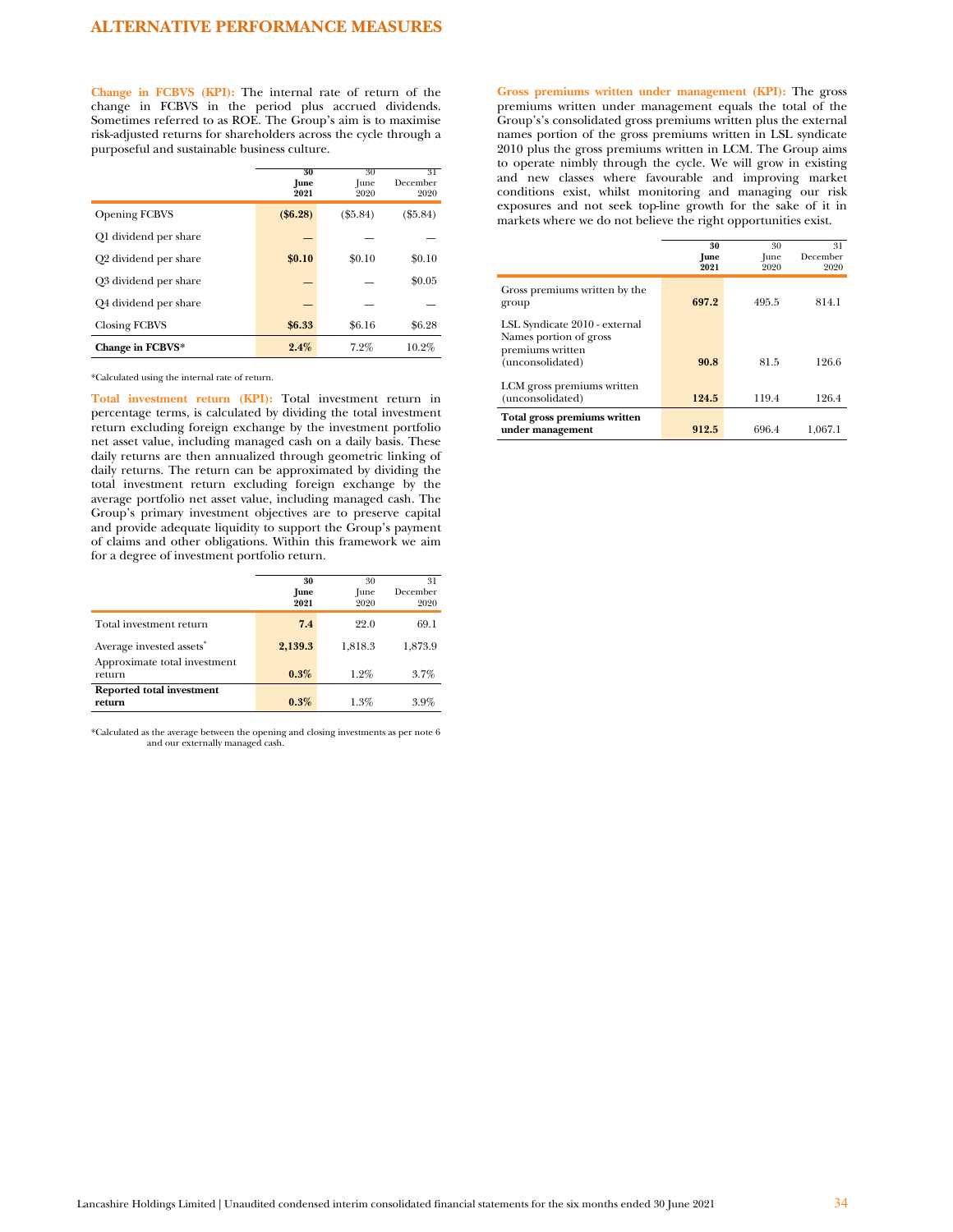# <span id="page-35-0"></span>**Note regarding forward-looking statements**

#### **NOTE REGARDING FORWARD-LOOKING STATEMENTS:**

CERTAIN STATEMENTS AND INDICATIVE PROJECTIONS (WHICH MAY INCLUDE MODELLED LOSS SCENARIOS) MADE IN THIS RELEASE OR OTHERWISE THAT ARE NOT BASED ON CURRENT OR HISTORICAL FACTS ARE FORWARD-LOOKING IN NATURE INCLUDING, WITHOUT LIMITATION, STATEMENTS CONTAINING THE WORDS "BELIEVES", "ANTICIPATES", "AIMS", "PLANS", "PROJECTS", "FORECASTS", "GUIDANCE", "INTENDS", "EXPECTS", "ESTIMATES", "PREDICTS", "MAY", "CAN", "LIKELY", "WILL", "SEEKS", "SHOULD", OR, IN EACH CASE, THEIR NEGATIVE OR COMPARABLE TERMINOLOGY. ALL SUCH STATEMENTS OTHER THAN STATEMENTS OF HISTORICAL FACTS INCLUDING, WITHOUT LIMITATION, THE FINANCIAL POSITION OF THE COMPANY AND ITS SUBSIDIARIES (THE "GROUP"), THE GROUP'S TAX RESIDENCY, LIQUIDITY, RESULTS OF OPERATIONS, PROSPECTS, GROWTH, CAPITAL MANAGEMENT PLANS AND EFFICIENCIES, ABILITY TO CREATE VALUE, DIVIDEND POLICY, OPERATIONAL FLEXIBILITY, COMPOSITION OF MANAGEMENT, BUSINESS STRATEGY, PLANS AND OBJECTIVES OF MANAGEMENT FOR FUTURE OPERATIONS (INCLUDING DEVELOPMENT PLANS AND OBJECTIVES RELATING TO THE GROUP'S INSURANCE BUSINESS) ARE FORWARD-LOOKING STATEMENTS. SUCH FORWARD-LOOKING STATEMENTS INVOLVE KNOWN AND UNKNOWN RISKS, UNCERTAINTIES AND OTHER IMPORTANT FACTORS THAT COULD CAUSE THE ACTUAL RESULTS, PERFORMANCE OR ACHIEVEMENTS OF THE GROUP TO BE MATERIALLY DIFFERENT FROM FUTURE RESULTS, PERFORMANCE OR ACHIEVEMENTS EXPRESSED OR IMPLIED BY SUCH FORWARD-LOOKING STATEMENTS.

THESE FACTORS INCLUDE, BUT ARE NOT LIMITED TO: THE ACTUAL DEVELOPMENT OF LOSSES AND EXPENSES IMPACTING ESTIMATES FOR CLAIMS WHICH ARISE AS A RESULT OF THE COVID-19 PANDEMIC WHICH IS AN ONGOING EVENT AS AT THE DATE OF THIS RELEASE, WINTER STORM URI WHICH OCCURRED DURING THE FIRST QUARTER OF 2021, HURRICANES LAURA AND SALLY, MIDWEST DERECHO STORM AND THE WILDFIRES IN CALIFORNIA WHICH OCCURRED DURING THE THIRD QUARTER OF 2020, TYPHOON HAGIBIS WHICH OCCURRED IN THE FOURTH QUARTER OF 2019, HURRICANE DORIAN AND TYPHOON FAXAI WHICH OCCURRED IN THE THIRD QUARTER OF 2019, THE CALIFORNIAN WILDFIRES AND HURRICANE MICHAEL WHICH OCCURRED IN THE FOURTH QUARTER OF 2018, HURRICANE FLORENCE AND THE TYPHOONS THAT OCCURRED IN THE THIRD QUARTER OF 2018; THE IMPACT OF COMPLEX AND UNIQUE CAUSATION AND COVERAGE ISSUES ASSOCIATED WITH ATTRIBUTION OF LOSSES TO WIND OR FLOOD DAMAGE OR OTHER PERILS SUCH AS FIRE OR BUSINESS INTERRUPTION RELATING TO SUCH EVENTS; POTENTIAL UNCERTAINTIES RELATING TO REINSURANCE RECOVERIES, REINSTATEMENT PREMIUMS AND OTHER FACTORS INHERENT IN LOSS ESTIMATIONS; THE GROUP'S ABILITY TO INTEGRATE ITS BUSINESSES AND PERSONNEL; THE SUCCESSFUL RETENTION AND MOTIVATION OF THE GROUP'S KEY MANAGEMENT; THE INCREASED REGULATORY BURDEN FACING THE GROUP; THE NUMBER AND TYPE OF INSURANCE AND REINSURANCE CONTRACTS THAT THE GROUP WRITES OR MAY WRITE; THE GROUP'S ABILITY TO IMPLEMENT SUCCESSFULLY ITS BUSINESS STRATEGY DURING 'SOFT' AS WELL AS 'HARD' MARKETS; THE PREMIUM RATES WHICH MAY BE AVAILABLE AT THE TIME OF SUCH RENEWALS WITHIN THE GROUP'S TARGETED BUSINESS LINES; THE POSSIBLE LOW FREQUENCY OF LARGE EVENTS; POTENTIALLY UNUSUAL LOSS FREQUENCY; THE IMPACT THAT THE GROUP'S FUTURE OPERATING RESULTS, CAPITAL POSITION AND RATING AGENCY AND OTHER CONSIDERATIONS MAY HAVE ON THE EXECUTION OF ANY CAPITAL MANAGEMENT INITIATIVES OR DIVIDENDS; THE POSSIBILITY OF GREATER FREQUENCY OR SEVERITY OF CLAIMS AND LOSS ACTIVITY THAN THE GROUP'S UNDERWRITING, RESERVING OR INVESTMENT PRACTICES HAVE ANTICIPATED; THE RELIABILITY OF, AND CHANGES IN ASSUMPTIONS TO, CATASTROPHE PRICING, ACCUMULATION AND ESTIMATED LOSS MODELS; INCREASED COMPETITION FROM EXISTING ALTERNATIVE CAPITAL PROVIDERS, INSURANCE LINKED FUNDS AND COLLATERALISED SPECIAL PURPOSE INSURERS, AND THE RELATED DEMAND AND SUPPLY DYNAMICS AS CONTRACTS COME UP FOR RENEWAL; THE EFFECTIVENESS OF THE GROUP'S LOSS LIMITATION METHODS; THE POTENTIAL LOSS OF KEY PERSONNEL; A DECLINE IN THE GROUP'S OPERATING SUBSIDIARIES' RATINGS WITH A.M. BEST, S&P GLOBAL RATINGS, MOODY'S OR OTHER RATING AGENCIES; INCREASED COMPETITION ON THE BASIS OF PRICING, CAPACITY, COVERAGE TERMS OR OTHER FACTORS; CYCLICAL DOWNTURNS OF THE INDUSTRY; THE IMPACT OF A DETERIORATING CREDIT ENVIRONMENT FOR ISSUERS OF FIXED MATURITY INVESTMENTS; THE IMPACT OF SWINGS IN MARKET INTEREST RATES, CURRENCY EXCHANGE RATES AND SECURITIES PRICES; CHANGES BY CENTRAL BANKS REGARDING THE LEVEL OF INTEREST RATES AND THE TIMING AND EXTENT OF ANY SUCH CHANGES; THE IMPACT OF INFLATION OR DEFLATION IN RELEVANT ECONOMIES IN WHICH THE GROUP OPERATES; THE EFFECT, TIMING AND OTHER UNCERTAINTIES SURROUNDING FUTURE BUSINESS COMBINATIONS WITHIN THE INSURANCE AND REINSURANCE INDUSTRIES; THE IMPACT OF TERRORIST ACTIVITY IN THE COUNTRIES IN WHICH THE GROUP WRITES RISKS; A RATING DOWNGRADE OF, OR A MARKET DECLINE IN, SECURITIES IN THE GROUP'S INVESTMENT PORTFOLIO; CHANGES IN GOVERNMENTAL REGULATIONS OR TAX LAWS IN JURISDICTIONS WHERE THE GROUP CONDUCTS BUSINESS; LANCASHIRE HOLDINGS LIMITED OR ANY OF THE GROUP'S BERMUDIAN SUBSIDIARIES BECOMING SUBJECT TO INCOME TAXES IN THE UNITED STATES OR IN THE UNITED KINGDOM; THE IMPACT OF THE CHANGE IN TAX RESIDENCE ON STAKEHOLDERS OF THE COMPANY; THE IMPACT OF THE EXPIRATION OF THE TRANSITION PERIOD ON 31 DECEMBER 2020 FOLLOWING THE UK'S WITHDRAWAL FROM THE EUROPEAN UNION ON THE GROUP'S BUSINESS, REGULATORY RELATIONSHIPS, UNDERWRITING PLATFORMS OR THE INDUSTRY GENERALLY. THE FOCUS AND SCRUTINY ON ESG-RELATED MATTERS REGARDING THE INSURANCE INDUSTRY FROM KEY STAKEHOLDERS OF THE GROUP, AND ANY ADVERSE ASSET, CREDIT, FINANCING OR DEBT CAPITAL MARKET CONDITIONS GENERALLY, WHICH MAY AFFECT THE ABILITY OF THE GROUP TO MANAGE ITS LIQUIDITY.

ALL FORWARD-LOOKING STATEMENTS IN THIS RELEASE SPEAK ONLY AS AT THE DATE OF PUBLICATION. LANCASHIRE HOLDINGS LIMITED EXPRESSLY DISCLAIMS ANY OBLIGATION OR UNDERTAKING (SAVE AS REQUIRED TO COMPLY WITH ANY LEGAL OR REGULATORY OBLIGATIONS INCLUDING THE RULES OF THE LONDON STOCK EXCHANGE) TO DISSEMINATE ANY UPDATES OR REVISIONS TO ANY FORWARD-LOOKING STATEMENT TO REFLECT ANY CHANGES IN THE GROUP'S EXPECTATIONS OR CIRCUMSTANCES ON WHICH ANY SUCH STATEMENT IS BASED. ALL SUBSEQUENT WRITTEN AND ORAL FORWARD-LOOKING STATEMENTS ATTRIBUTABLE TO THE GROUP OR INDIVIDUALS ACTING ON BEHALF OF THE GROUP ARE EXPRESSLY QUALIFIED IN THEIR ENTIRETY BY THIS NOTE. PROSPECTIVE INVESTORS SHOULD SPECIFICALLY CONSIDER THE FACTORS IDENTIFIED IN THIS RELEASE WHICH COULD CAUSE ACTUAL RESULTS TO DIFFER BEFORE MAKING AN INVESTMENT DECISION.